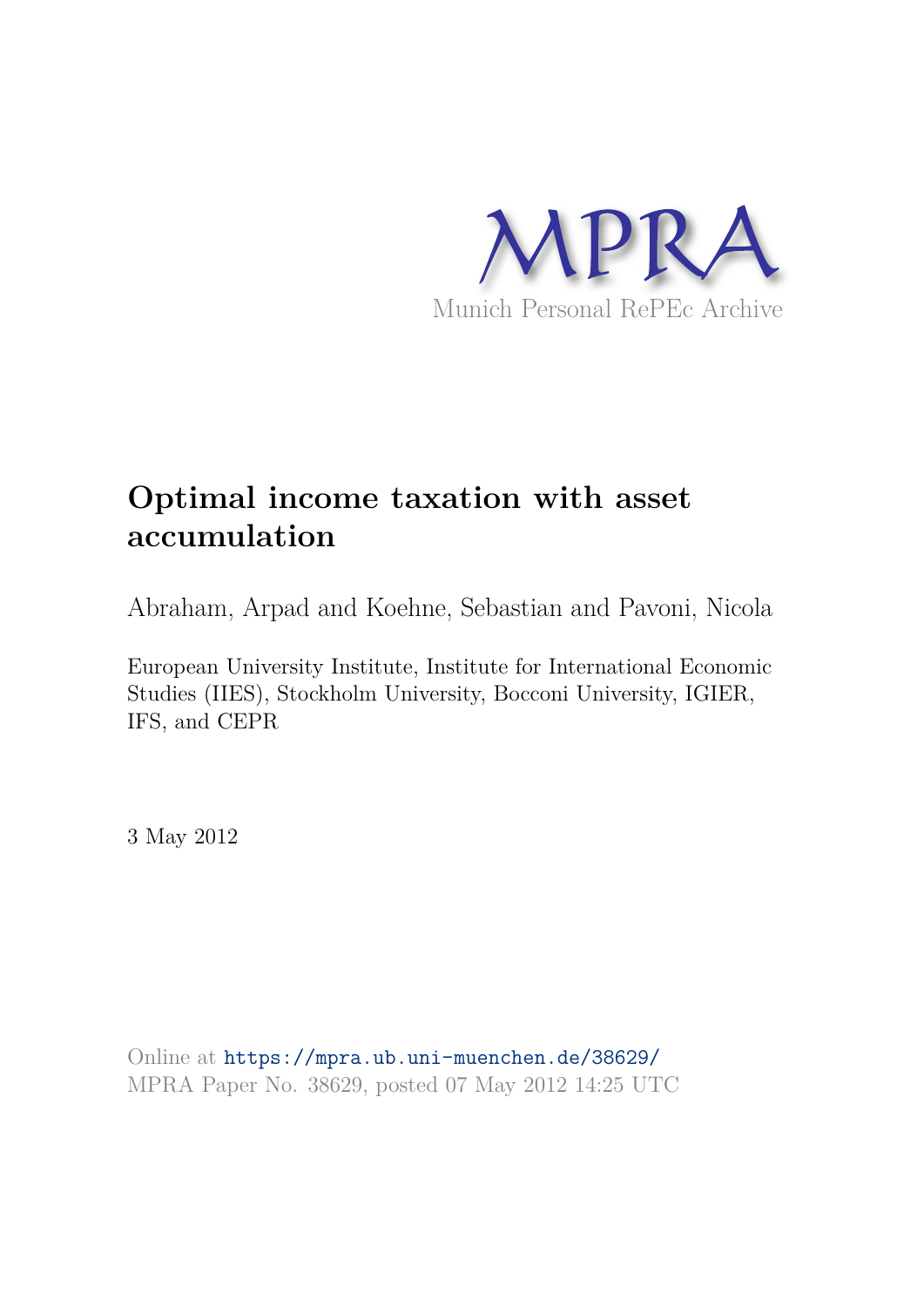# Optimal Income Taxation with Asset Accumulation

 $A$ rpád Ábrahám,\*Sebastian Koehne,<sup>†</sup>and Nicola Pavoni<sup>‡</sup>

May 3, 2012

#### Abstract

Several frictions restrict the government's ability to tax assets. First of all, it is very costly to monitor trades on international asset markets. Moreover, agents can resort to non-observable low-return assets such as cash, gold or foreign currencies if taxes on observable assets become too high. This paper shows that limitations in asset observability have important consequences for the taxation of labor income. Using a dynamic moral hazard model of social insurance, we find that optimal labor income taxes typically become less progressive when assets are imperfectly observed. We evaluate the effect quantitatively in a model calibrated to U.S. data.

Keywords: Optimal Income Taxation, Capital Taxation, Asset Accumulation, Progressivity. JEL: D82, D86, E21, H21.

## 1 Introduction

The existence of international asset markets implies that taxation authorities do not have perfect (or low cost) control over agents' wealth and consumption. This creates an important obstacle for tax policy:

In a world of high and growing capital mobility there is a limit to the amount of tax that can be levied without inducing investors to hide their wealth in foreign tax havens." (Mirrlees Review 2010, p.916)

Even when agents choose not to hide their wealth abroad, they have access to number of non-observable storage technologies at home, both in developed and developing countries. For example, agents can

European University Institute, Florence. E-mail address: Arpad.Abraham@EUI.eu

 $^{\dagger}$ IIES, Stockholm University. E-mail address: sebastian.koehne@iies.su.se

<sup>&</sup>lt;sup>‡</sup>Bocconi University, IGIER, IFS, and CEPR. E-mail address: nicola.pavoni@unibocconi.it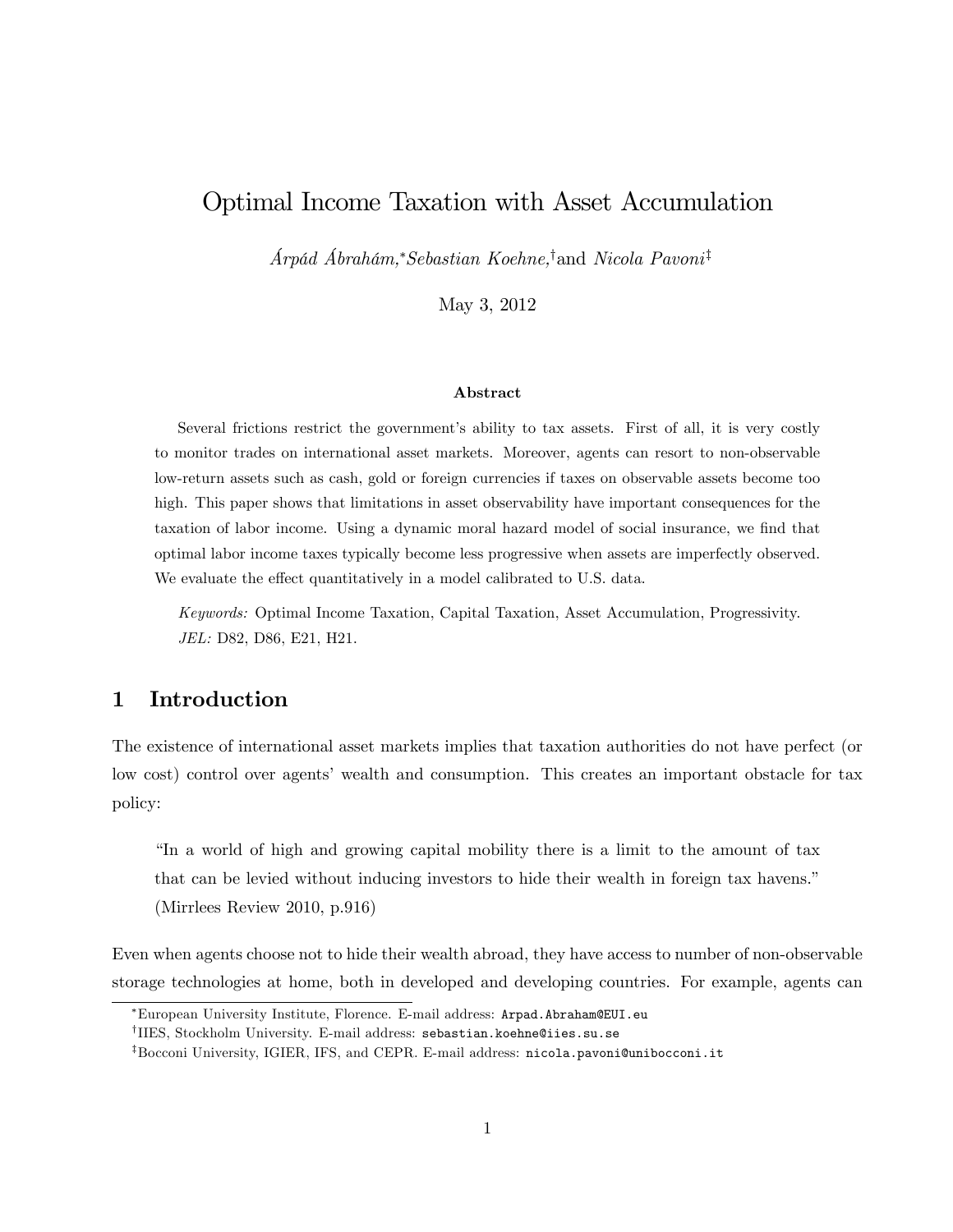accumulate cash, gold, or durable goods. These assets typically bring low returns, but may nonetheless impose important restrictions for the collection of taxes on assets that are more easily observed.

Motivated by these considerations, this paper explores optimal tax systems in a framework where assets are imperfectly observable. We contrast two stylized environments. In the first one, consumption and assets are observable (and contractable) for the government. In the second environment, these choices are private information. We compare the constrained efficient allocations of the two scenarios. When absolute risk-aversion is convex, we find that optimal consumption in the scenario with hidden assets moves in a less concave (or more convex) way with labor income. In this sense, the optimal allocation becomes less progressive in that scenario. This Önding can be easily rephrased in terms of the progressivity of labor income taxes, since our model allows for a straightforward decentralization: optimal allocations can be implemented by letting agents pay nonlinear taxes on labor income and linear taxes on assets (Gottardi and Pavoni  $2011$ ).<sup>1</sup> Our results show that marginal labor income taxes should become less progressive when the government's ability to tax/observe asset holdings is imperfect.

We derive our results in a simple dynamic model of social insurance. A continuum of ex-ante identical agents influence their labor incomes by exerting effort. Labor income realizations are not perfectly controllable and effort is private information. This creates a moral hazard problem. The social planner thus faces a trade-off between insuring agents against idiosyncratic income uncertainty on the one hand and the associated disincentive effects on the other hand. In addition, agents have access to a risk-free asset, which gives them limited means for self-insurance. In this model, the planner wants to distort agents' asset decisions, because asset accumulation provides insurance against the labor income shocks and thereby reduces the incentives to exert effort.<sup>2</sup>

Using the first-order approach (Abraham, Koehne and Pavoni 2011), we can switch from the observable asset case to the scenario with hidden asset accumulation by adding the agent's Euler equation as a constraint to the principal's optimization problem. This constraint crucially changes the allocation of consumption across income states. Efficiency requires that for each income state the costs of increasing the agent's utility by a marginal unit equal the benefits of doing so. Due to the Euler equation, it becomes important how such changes in utility affect the agent's marginal utility. One can show that a marginal increase of utility in a state with consumption  $c$  reduces the agent's marginal utility in that state by  $-u''(c)/u'(c)$ .<sup>3</sup> This relaxes the Euler equation and thereby modifies how the gains of allocating utility vary in the cross-section. Obviously, the Euler equation affects the

<sup>&</sup>lt;sup>1</sup>In the scenario with hidden assets, the tax rate on assets is zero, of course.

<sup>2</sup> See Diamond and Mirrlees (1978), Rogerson (1985), and Golosov, Kocherlakota and Tsyvinski (2003).

<sup>&</sup>lt;sup>3</sup>To increase  $u(c)$  by  $\varepsilon$ , c has to be increased by  $\varepsilon/u'(c)$ . Using a first-order approximation, this changes the agent's marginal utility by  $u'(c) - u'(c + \varepsilon/u'(c)) \approx -\varepsilon u''(c)/u'(c)$ .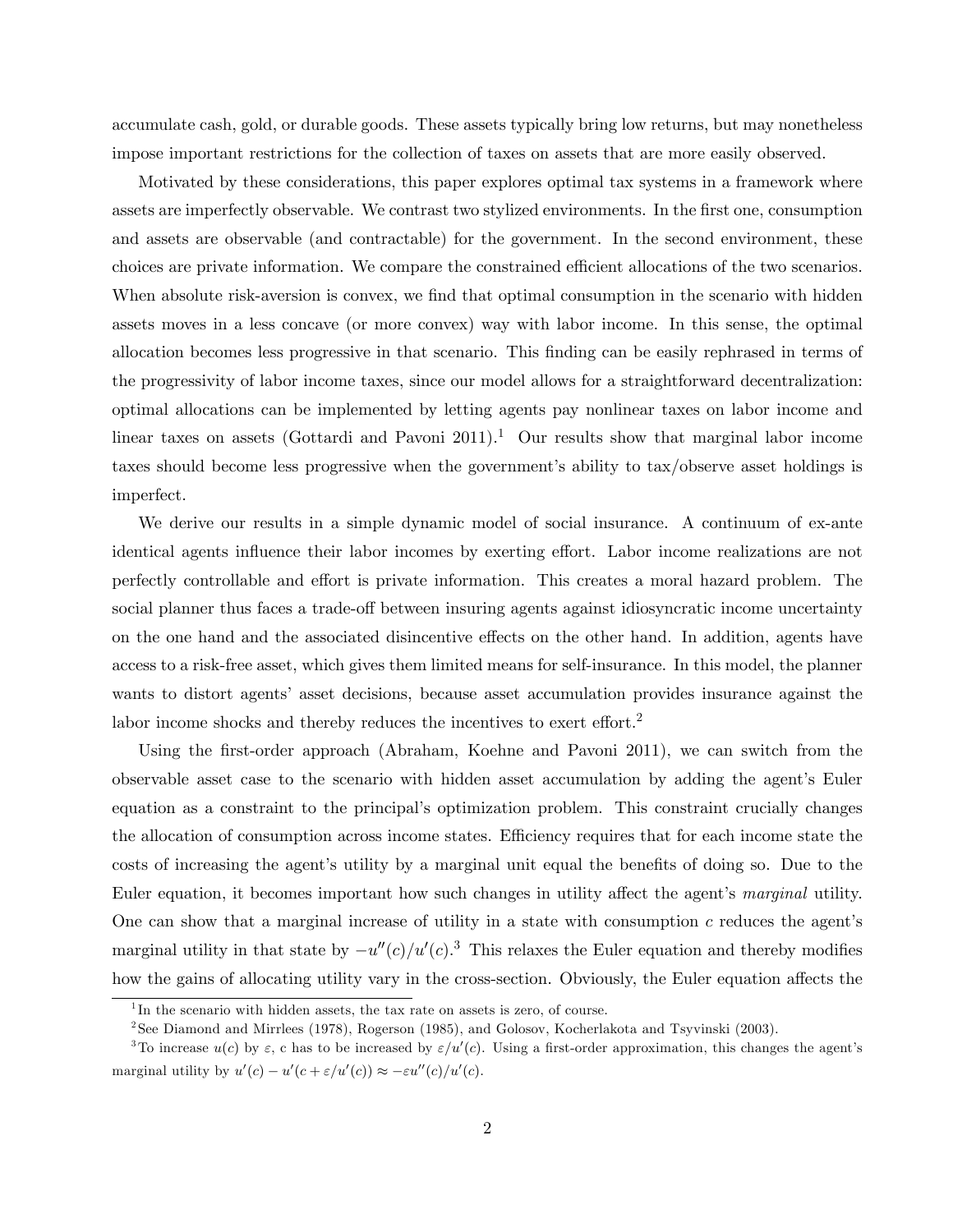costs and benefits of allocating utility also by changing the shadow costs of the remaining constraints of the principal's problem. However, we show that the former effect is key. If absolute risk-aversion is convex, we thus Önd that optimal consumption becomes a more convex function of labor income when asset accumulation is not observable. Put differently, marginal taxes on labor income become less progressive when asset income cannot be sufficiently taxed.

Intuitively, imperfect observability of assets entails that the planner can rely less on consumption frontloading (Rogerson 1985, Golosov, Kocherlakota and Tsyvinski 2003) to create incentives. As a consequence, the cross-sectional structure of consumption needs to be modified. Notice, however, that there are two distinct ways of creating stronger incentives using the consumption cross-section. One possibility is to increase the rewards for high performance, so that consumption becomes a more convex function of income, loosely speaking. The second option is to impose more severe punishments for low income realizations, which makes consumption more concave instead. We find that the curvature of the agent's coefficient of absolute risk aversion determines which of the two possibilities dominates. Clearly, optimal incentives are shaped by the planner's costs and benefits of allocating utility across income states, and these costs and benefits include a component that relates to marginal changes in the agent's Euler equation. As explained above, this implies that the curvature of absolute risk aversion determines how asset accumulation changes the optimal incentive scheme.

In a quantitative exercise, we estimate some of the key parameters of the model. We use consumption and income data from the PSID (Panel Study of Income Dynamics) as adapted by Blundell, Pistaferri and Preston (2008) and postulate that the data is generated by a tax system in which labor income taxes are set optimally given an asset income tax rate of  $40\%$ .<sup>4</sup> Using the implied parameters, we compute the optimal allocation when asset income taxation is unrestricted and compare it to the data. Under unrestricted asset taxation, the progressivity of the optimal allocation increases sizably. The welfare gain of unrestricted asset taxation varies with the coefficient of relative risk aversion and amounts to 1.3% in consumption equivalent terms for our benchmark calibration. The required asset income tax rates are implausibly high, however, being close to one hundred per cent or above for all specifications. This suggests that imperfect asset observability/taxability is the empirically relevant case for the United States.

To the best of our knowledge, this is the first paper that explores optimal income taxation in a framework where assets are imperfectly observable. Recent work on dynamic Mirrleesian economies analyzes optimal income taxes when assets are observable/taxable without frictions; see Golosov, Troshkin, and Tsyvinski (2011), and Farhi and Werning (2011). In those works, the reason for asset

 $4$ This rate is in line with U.S. effective tax rates on capital income calculated by Mendoza, Razin and Tesar (1994), and Domeij and Heathcote (2004).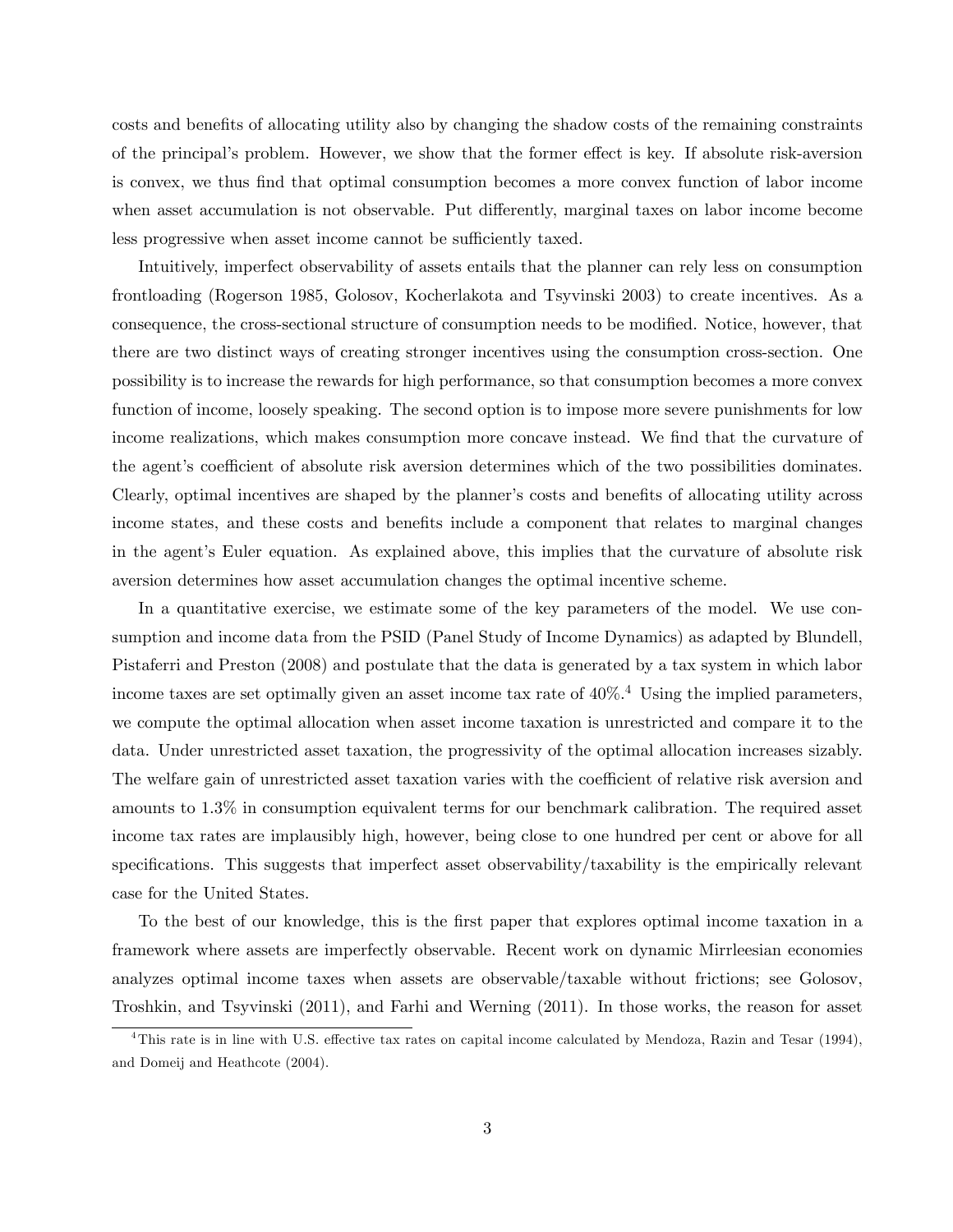taxation is very similar to our model and stems from disincentive effects associated with the accumulation of wealth. While the Mirrlees (1971) framework focuses on redistribution in a population with heterogeneous skills that are exogenously distributed, our approach highlights the social insurance (or ex-post redistribution) aspect of income taxation. In spirit, our model is therefore closer to the works by Varian (1980) and Eaton and Rosen (1980). With respect to the nonobservability of assets, our model is related to Golosov and Tsyvinski (2007), who analyze capital subsidies/distortions in a dynamic Mirrleesian economy with private insurance markets and hidden asset trades.

An entirely different link between labor income and capital income taxation is explored by Conesa, Kitao and Krueger (2009). Using a life-cycle model with time-varying labor supply elasticities and borrowing constraints, they argue that capital income taxes and progressive labor income taxes are two alternative ways of mimicking age-dependent taxation. They then use numerical methods to determine the efficient relation between the two instruments. Interestingly, in the present environment capital taxes play an entirely different role and we obtain very different conclusions. While in Conesa, Kitao and Krueger (2009) capital income taxes and progressive labor income taxes are substitutable instruments, in our model they are complements. Laroque (2010) derives analytically a similar substitutability between labor income and capital income taxes, restricting labor taxation to be nonlinear but homogenous across age groups. In both these cases, the substitutability arises because exogenously restricted labor income taxes are in general imperfect instruments to perform redistribution. In our (fully-optimal taxation) environment, labor income taxes can achieve any feasible re-distributional target. The role of capital taxes is to facilitate the use of such re-distributional instrument in the presence of informational asymmetries. Hence we obtain a complementarity between capital taxes and labor income tax progressivity.

Finally, our paper is related to the literature on optimal tax progressivity in static models. This literature highlights the roles of the skill distribution (Mirrlees, 1971), the welfare criterion (Sadka, 1976), and earnings elasticities (Saez, 2001), among other things (for a recent survey on the issue, see Diamond and Saez, 2011). However, dynamic considerations and in particular asset decisions are absent in those works. The present paper emphasizes the link between income tax progressivity and the availability of savings technologies.

The paper proceeds as follows: Section 2 describes the setup of the model. Section 3 presents the main result of the paper: hidden asset accumulation makes optimal consumption schemes less progressive. In Section 4, we explore alternative concepts of concavity/progressivity. Section 5 explores the quantitative importance of our results, while Section 6 concludes and considers a couple of extensions to the model.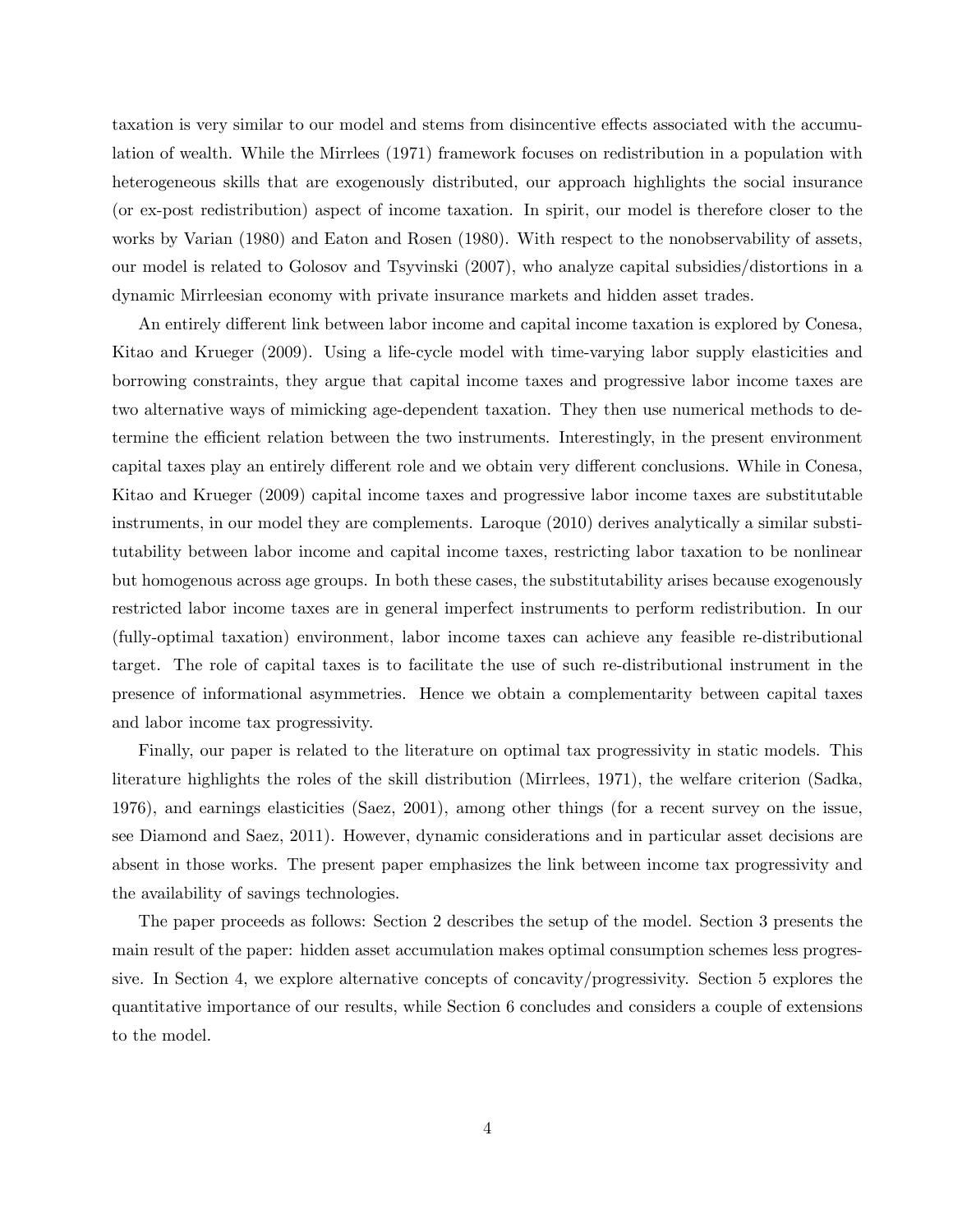## 2 Model

Consider a benevolent social planner (the principal) whose objective is to maximize the welfare of its citizens. The (small open) economy consists of a continuum of ex-ante identical agents who live for two periods,  $t = 0, 1$ , and can influence their date-1 labor income realizations by exerting effort. The planner designs an allocation to insure them against idiosyncratic risk and provide them appropriate incentives for working hard. The planner's budget must be (intertemporally) balanced.

**Preferences** The agent derives utility from consumption  $c_t \geq \underline{c} \geq -\infty$  and effort  $e_t \geq 0$  according to  $u(c_t, e_t)$ , where u is a concave, twice continuously differentiable function which is strictly increasing and strictly concave in  $c_t$ , strictly decreasing and (weakly) concave in  $e_t$ . We assume that consumption and effort are complements:  $u''_{ec}(c_t, e_t) \geq 0$ . This specification of preferences includes both the additively separable case,  $u(c, e) = u(c) - v(e)$ , and the case with monetary costs of effort,  $u(c - v(e))$ , assuming v is strictly increasing and convex. The agent's discount factor is denoted by  $\beta > 0.$ 

Technology and endowments The technological process can be seen as the production of human capital through costly effort, where human capital represents any characteristic that determines the agent's productivity. At date  $t = 0$ , the agent has a fixed endowment  $y_0$ . At date  $t = 1$ , the agent has a stochastic income  $y \in Y := [y, \overline{y}]$ . The realization of y is publicly observable, while the probability distribution over Y is affected by the agent's unobservable effort level  $e_0$  that is exerted at  $t = 0$ . The probability density of this distribution is given by the smooth function  $f(y, e_0)$ . As in most of the the optimal contracting literature, we assume full support, that is  $f(y, e_0) > 0$  for all  $y \in Y$ , and  $e_0 \ge 0$ . There is no production or any other action at  $t \geq 2$ . Since utility is strictly decreasing in effort, the agent exerts effort  $e_1 = 0$  at date 1. In what follows, we therefore use the notation  $u_1(c) := u(c, 0)$  for date-1 utility.

The agent has access to a linear savings technology that allows him to transfer  $q_{00}$  units of date-0 consumption into  $b_0$  units of date-1 consumption. The savings technology is observable for the planner.

Allocations An *allocation*  $(c, e_0)$  consists of a consumption scheme  $c = (c_0, c(\cdot))$  and a recommended effort level  $e_0$ . The consumption scheme has two components:  $c_0$  denotes the agent's consumption in period  $t = 0$ , and  $c(y)$ ,  $y \in Y$ , denotes the agent's consumption in period  $t = 1$  conditional on income realization y. An allocation  $(c_0, c(\cdot), e_0)$  is called *feasible* if it satisfies the planner's budget constraint

$$
y_0 - c_0 + q \int_{\underline{y}}^{\overline{y}} (y - c(y)) f(y, e_0) \, dy - G \ge 0,\tag{1}
$$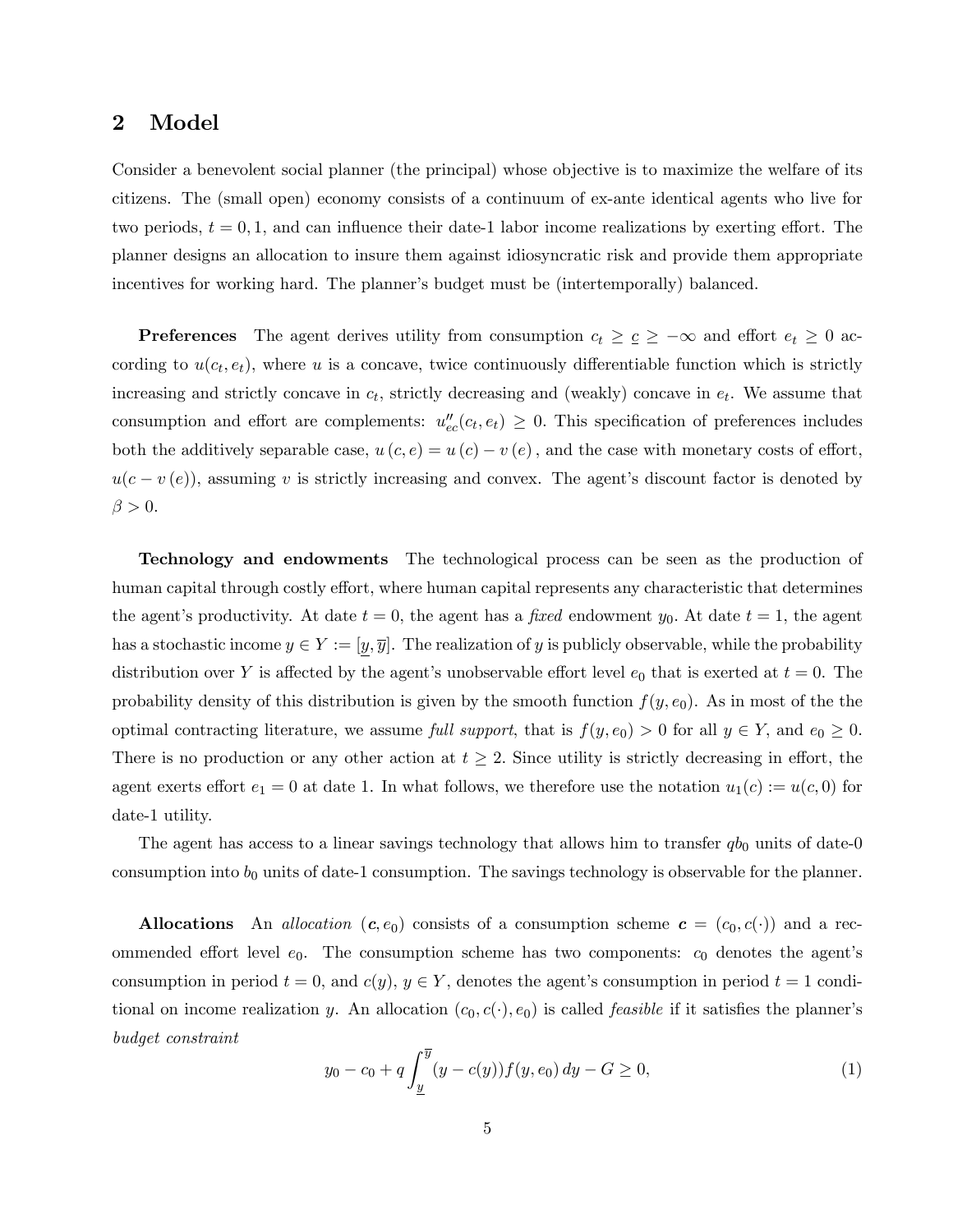where G denotes government consumption and  $q$  is the rate at which planner and agent transfer resources over time.

Second best The agent's savings technology is observable (and contractable) for the planner. Hence, without loss of generality, we can assume that the planner directly controls consumption. A second best allocation is an allocation that maximizes ex-ante welfare<sup>5</sup>

$$
\max_{(c,e_0)} u(c_0, e_0) + \beta \int_{\underline{y}}^{\overline{y}} u_1(c(y)) f(y, e_0) dy
$$

subject to  $c_0 \geq c$ ,  $c(y) \geq c$ ,  $e_0 \geq 0$ , the planner's budget constraint

$$
y_0 - c_0 + q \int_{\underline{y}}^{\overline{y}} (y - c(y)) f(y, e_0) \, dy - G \ge 0,\tag{2}
$$

and the *incentive compatibility constraint* for effort

$$
e_0 \in \arg\max_e u(c_0, e) + \beta \int_{\underline{y}}^{\overline{y}} u_1(c(y)) f(y, e) dy.
$$
 (3)

### 2.1 Decentralization and the first-order approach

Any second best allocation can be generated as an equilibrium outcome of a competitive environment where agents exert effort and save/borrow subject to appropriate taxes on income and assets. To simplify the analysis, we assume throughout this paper that the first-order approach (FOA) is valid. This enables us to characterize the agent's choice of effort  $e_0$  and assets  $b_0$  based on the associated first-order conditions. Sufficient conditions for the validity of the FOA in this setup are given in Abraham, Koehne, and Pavoni (2011). Specifically, the FOA is valid if the agent has nonincreasing absolute risk aversion and the cumulative distribution function of income is log-convex in effort.<sup>6</sup>

When the FOA holds, second best allocations can be decentralized by imposing a *linear* tax on assets, complemented by suitably defined nonlinear labor income taxes.

<sup>&</sup>lt;sup>5</sup>Although for pure notational simplicity we consider the case with a continuum of output levels, we do not discuss in detail the technicalities related to the existence of a solution and the existence of the multipliers in infinite dimensional spaces. We can provide details; alternatively, the reader can read the model as one with a large but finite number of output levels.

<sup>&</sup>lt;sup>6</sup>As discussed by Abraham, Koehne, and Pavoni (2011), both conditions have quite broad empirical support. First, virtually all estimations of u reveal NIARA; see Guiso and Paiella (2008) for example. The condition on the distribution function essentially restricts the agent's Frisch elasticity of labor supply. This restriction is satisfied as long as the Frisch elasticity is smaller than unity. In fact, most empirical studies find values for this elasticity between 0 and 0.5; see Domeij and Floden (2006), for instance.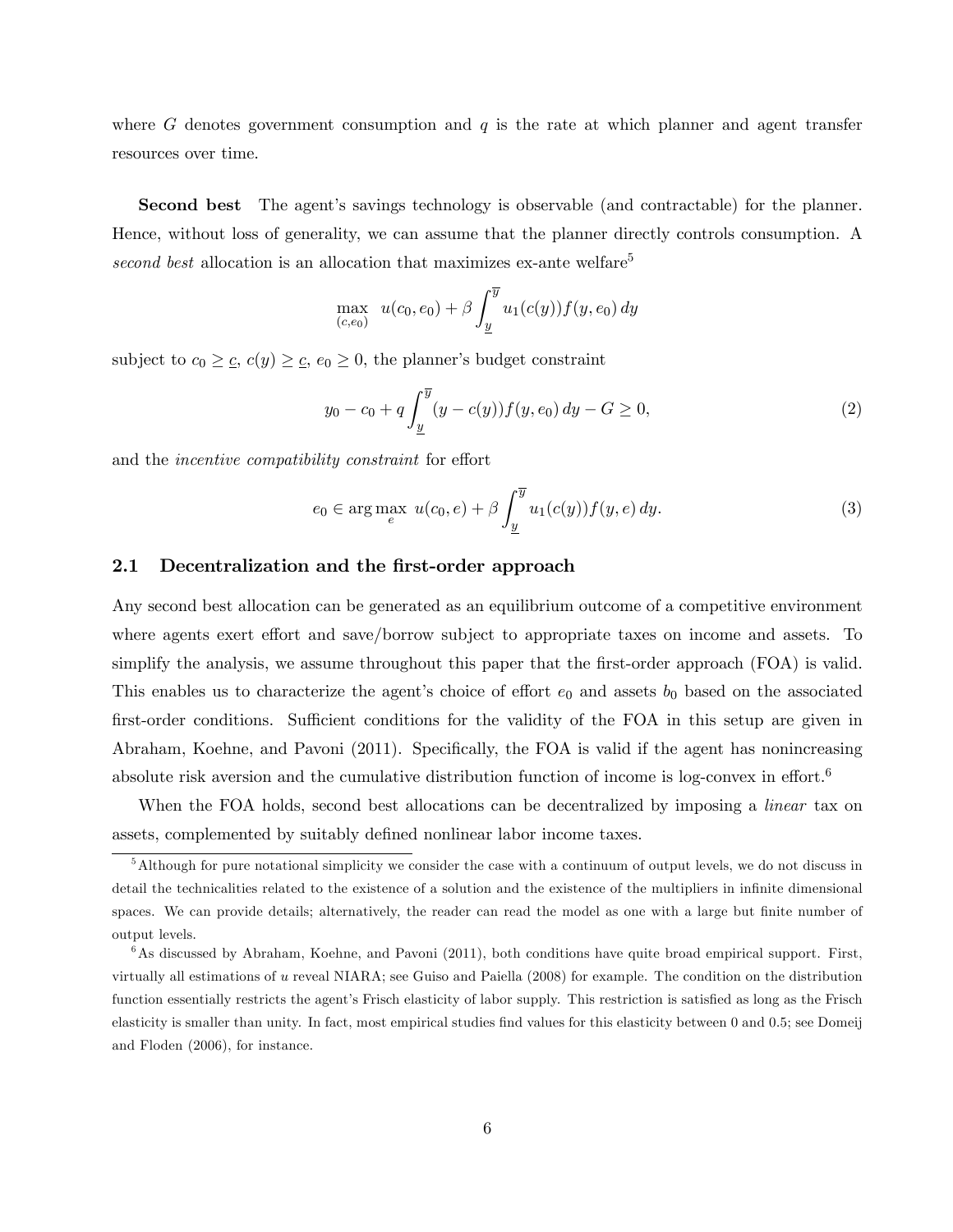**Proposition 1 (Decentralization)** Suppose that the FOA is valid and let  $(c_0, c(\cdot), e_0)$  be a second best allocation that is interior:  $c_0 > c$ ,  $c(y) > c$ ,  $y \in Y$ ,  $e_0 > 0$ . Then there exists a tax system consisting of income transfers  $(\tau_0, \tau(\cdot))$  and an after-tax asset price  $\tilde{q}(> q)$  such that

$$
c_0 = y_0 + \tau_0,
$$
  
\n
$$
c(y) = y + \tau(y), \quad y \in Y,
$$
  
\n
$$
(e_0, 0) \in \arg \max_{(e, b)} u(y_0 + \tau_0 - \tilde{q}b, e) + \beta \int_{\underline{y}}^{\overline{y}} u_1(y + \tau(y) + b) f(y, e) dy.
$$
\n(4)

In other words, there exists a tax system  $(\tau_0, \tau(\cdot), \tilde{q})$  that decentralizes the allocation  $(c_0, c(\cdot), e_0)$ .

The above result is intuitive and the proof is omitted (compare Gottardi and Pavoni (2011)). It is efficient to tax the savings technology, because savings provide intertemporal insurance when the agent plans to shirk. The reason why a linear tax on assets is sufficient to obtain the second best becomes apparent once we replace the incentive constraint  $(4)$  by the associated first-order conditions

$$
u'_{e}(y_{0} + \tau_{0}, e_{0}) + \beta \int_{\underline{y}}^{\overline{y}} u_{1}(y + \tau(y)) f_{e}(y, e_{0}) dy \geq 0, \qquad (5)
$$

$$
\tilde{q}u'_{c}(y_{0}+\tau_{0},e_{0})-\beta \int_{\underline{y}}^{\overline{y}}u'_{1}(y+\tau(y))f(y,e_{0})\,dy \geq 0. \tag{6}
$$

The second condition (6) determines the agent's asset decision exclusively based on consumption levels and the price  $\tilde{q}$ . This means that the planner can essentially ignore the problem of joint deviations when taxing asset trades. It is now clear that by choosing a sufficiently large value for  $\tilde{q}$ , the planner can in fact ignore this last constraint and obtain the second best allocation.

Notice that we have normalized asset holdings to  $b_0 = 0$  in the above proposition. This is without loss of generality, since there is an indeterminacy between  $\tau_0$  and  $b_0$ . The planner can generate the same allocation with a system  $(\tau_0, \tau(\cdot), \tilde{q})$  and  $b_0 = 0$  or with a system  $(\tau_0 - \tilde{q}\varepsilon, \tau(\cdot) + \varepsilon, \tilde{q})$  and  $b_0 = \varepsilon$ for any value of  $\varepsilon$ . This indeterminacy is of course not surprising, because the timing of tax collection is irrelevant by Ricardian equivalence.

Besides allowing for a very natural decentralization, the FOA also generates a sharp characterization of second best consumption schemes. Assuming that consumption is interior, the first-order conditions of the Lagrangian with respect to consumption are:<sup>7</sup>

$$
\frac{\lambda}{u_c'(c_0, e_0)} = 1 + \mu \frac{u_{ec}'(c_0, e_0)}{u_c'(c_0, e_0)},\tag{7}
$$

$$
\frac{\lambda q}{\beta u_1'(c(y))} = 1 + \mu \frac{f_e(y, e_0)}{f(y, e_0)}, \quad y \in [\underline{y}, \overline{y}],
$$
\n(8)

<sup>&</sup>lt;sup>7</sup>A sufficient condition for interiority is, for example,  $u'_e(c, 0) = 0$  for all  $c > c$  in combination with the Inada condition  $\lim_{c\to c} u'_c(c, 0) = \infty.$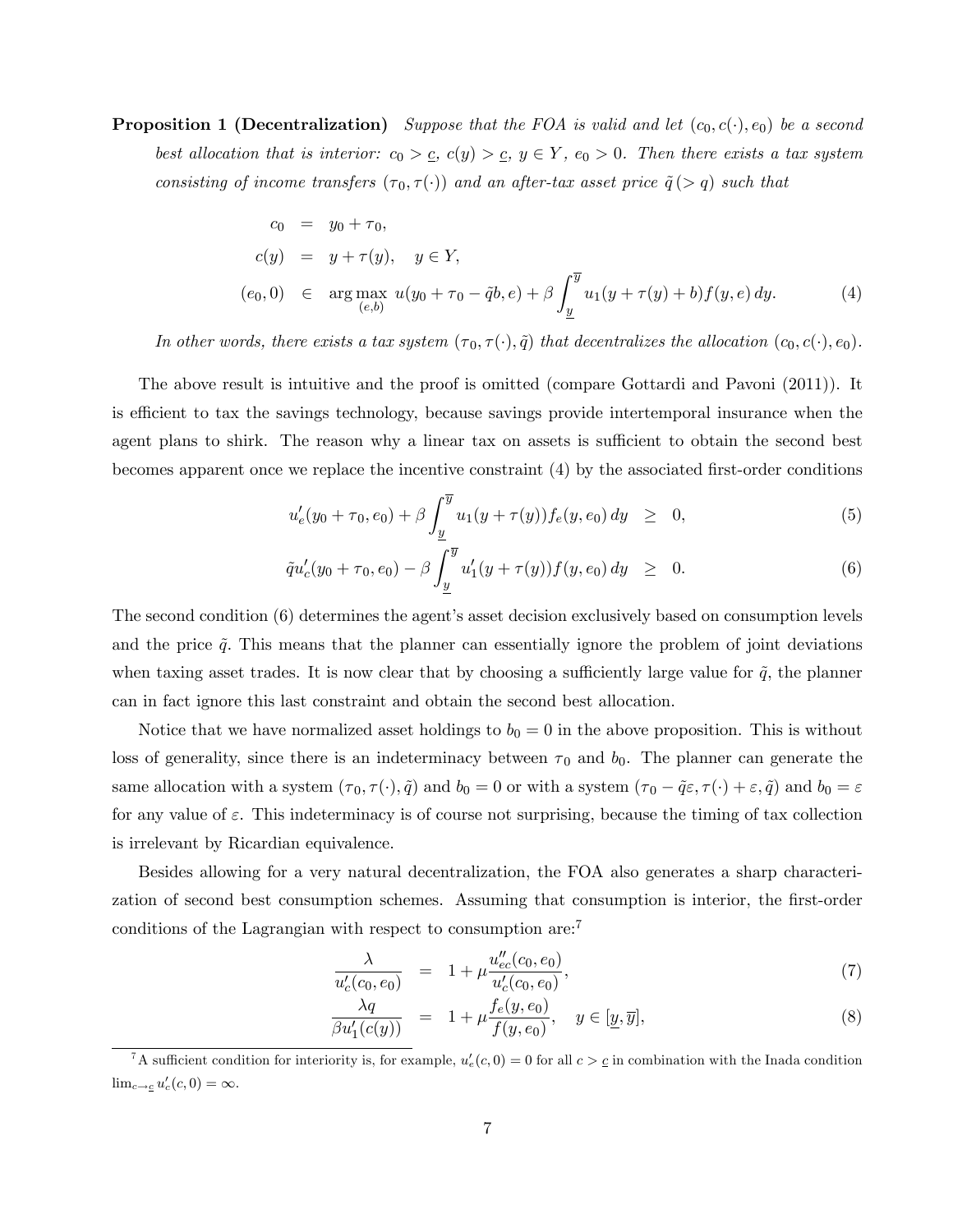where  $\lambda$  and  $\mu$  are the (nonnegative) Lagrange multipliers associated with the budget constraint (2) and the first-order version of the incentive constraint  $(3)$ , respectively.

Finally, we note that a tax on the asset price  $q$  is equivalent to a tax rate t on the rate of return (constant across agents) given by:  $\left(1+\left(\frac{1}{q}-1\right)(1-t)\right)^{-1}=\tilde{q}$ .

#### 2.2 Hidden assets and third best allocations

While savings technologies such as domestic bank accounts, pension funds, or houses may be observable at moderate costs, there are many alternative ways of transferring resources over time that are more difficult to monitor. For instance, agents may open accounts at foreign banks, or they may accumulate cash, gold, or durable goods. These technologies typically bring low returns (or involve transaction costs of various sorts), but are prohibitively costly to observe for tax authorities. Hence, if the after-tax return of the observable savings technology,  $1/\tilde{q}$ , becomes too low, agents have a strong incentive to use nonobservable assets to run away from taxation.

Notice that, even though we focus on a particular decentralization mechanism in this paper, the above problem is general. Decentralizations that allow asset taxes to depend on the agent's period-1 income realization (Kocherlakota 2005), for instance, can generate zero asset taxes on average, but generally require high tax rates for a sizable part of the population.<sup>8</sup>

This motivates the study of optimal allocations and decentralizations when agents have access to a nonobservable savings technology. We assume that the nonobservable technology is linear and transfers  $q^n \ge q$  units of date-0 consumption into one unit of date-1 consumption. Using the FOA, we define a third best allocation as an allocation  $(c_0, c(\cdot), e_0)$  that maximizes ex-ante welfare

$$
\max_{(c,e_0)} u(c_0, e_0) + \beta \int_{\underline{y}}^{\overline{y}} u_1(c(y)) f(y, e_0) dy
$$

subject to  $c_0 \geq \underline{c}$ ,  $c(y) \geq \underline{c}$ ,  $e_0 \geq 0$ , the planner's budget constraint

$$
y_0 - c_0 + q \int_{\underline{y}}^{\overline{y}} (y - c(y)) f(y, e_0) \, dy - G \ge 0 \tag{9}
$$

<sup>&</sup>lt;sup>8</sup>For example, assuming additively separable preferences and CRRA consumption utility, the tax rate on asset holdings in such a decentralization would be  $1-\frac{q}{\beta}\left(\frac{c(y)}{c_0}\right)^{\sigma}$ , where  $\sigma$  is the coefficient of relative risk aversion. For incentive reasons,  $c(y)$  tends to be significantly below  $c_0$  for a range of income levels y, which results in tax rates on assets close to 1 at those income levels. In other words, almost their entire wealth (not just asset income) would be taxed away for those agents.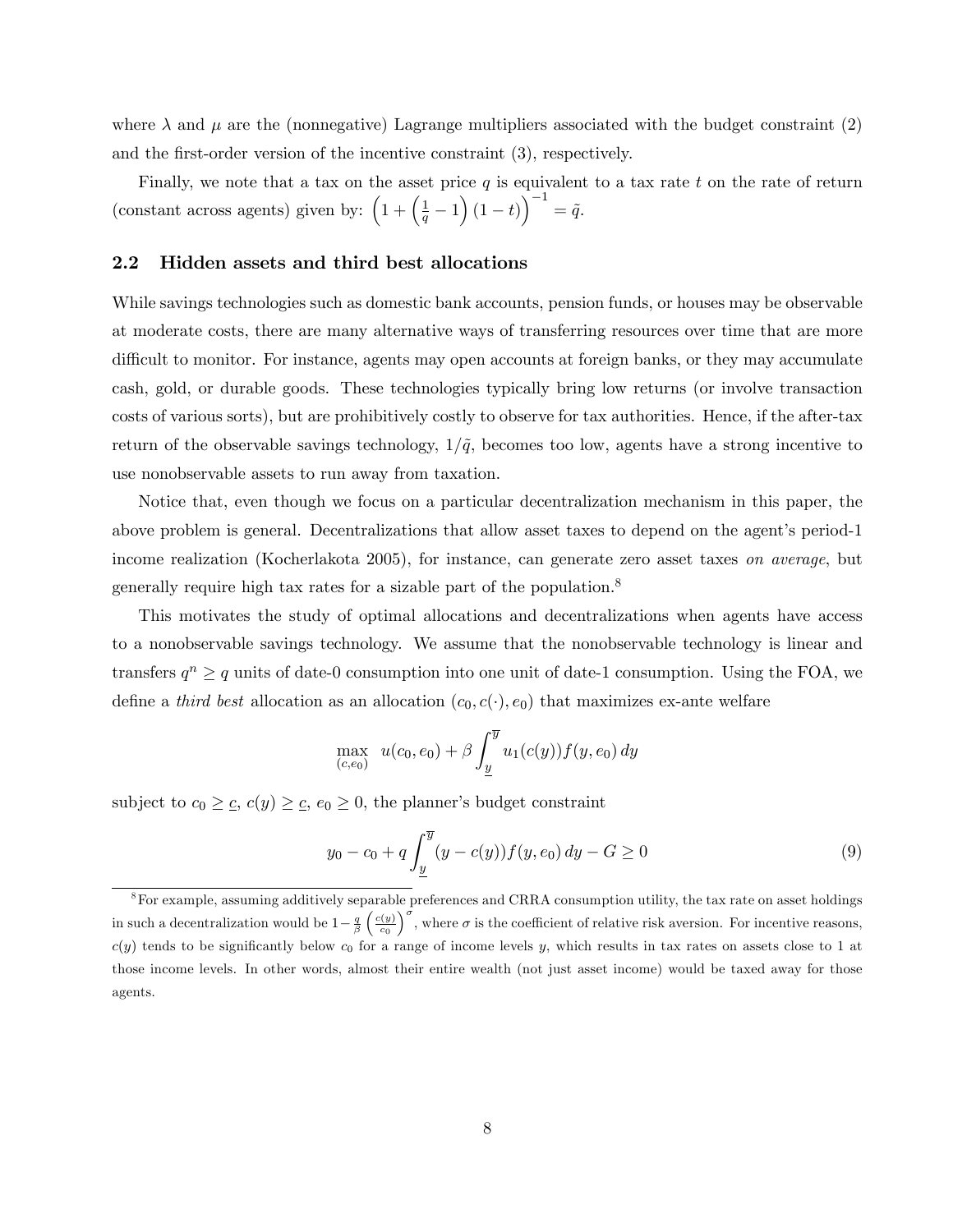and the first-order incentive conditions for effort and nonobservable savings

$$
u'_{e}(c_0, e_0) + \beta \int_{\underline{y}}^{\overline{y}} u_1(c(y)) f_e(y, e_0) dy \geq 0,
$$
\n(10)

$$
q^n u'_c(c_0, e_0) - \beta \int_{\underline{y}}^{\overline{y}} u'_1(c(y)) f(y, e_0) dy \geq 0.
$$
 (11)

Obviously, in our terminology the notion 'second best' refers to constrained efficient allocations subject to nonobservability of effort, while the term 'third best' refers to constrained efficient allocations subject to nonobservability of effort and assets/consumption

To decentralize a third best allocation  $(c_0, c(\cdot), e_0)$ , we define taxes/transfers  $(\tau_0, \tau(\cdot))$  on labor income and an after-tax price  $\tilde{q}$  of the observable asset as follows:

$$
\tau_0 = c_0 - y_0,
$$
  
\n
$$
\tau(y) = c(y) - y, \quad y \in Y,
$$
  
\n
$$
\tilde{q} = q^n.
$$

If agents face this tax system and have access to the nonobservable savings technologies at rate  $q^n$ , the resulting allocation will obviously be  $(c_0, c(\cdot), e_0)$ .

Again we can use the FOA to characterize the consumption scheme. Assuming interiority, the first-order conditions of the Lagrangian with respect to consumption are now:

$$
\frac{\lambda}{u_c'(c_0, e_0)} = 1 + \mu \frac{u_{ec}'(c_0, e_0)}{u_c'(c_0, e_0)} + \xi q^n \frac{u_{cc}''(c_0, e_0)}{u_c'(c_0, e_0)},
$$
\n(12)

$$
\frac{\lambda q}{\beta u_1'(c(y))} = 1 + \mu \frac{f_e(y, e_0)}{f(y, e_0)} + \xi a(c(y)), \quad y \in [\underline{y}, \overline{y}],
$$
\n(13)

where  $\lambda$ ,  $\mu$  and  $\xi$  are the (nonnegative) Lagrange multipliers associated with the budget constraint  $(9)$ , the first-order condition for effort  $(10)$ , and the Euler equation  $(11)$ , respectively.

**Proposition 2** Suppose that the FOA is valid and let  $(c_0, c(\cdot), e_0)$  be a third best allocation that is interior. Then there exists a number  $\bar{q} > q$  such that equations (12) and (13) characterizing the consumption scheme are satisfied with  $\xi > 0$  whenever  $q^n < \overline{q}$ .

**Proof.** Fix  $q^n$ . From the Kuhn-Tucker theorem we have  $\xi \geq 0$ . If  $\xi > 0$ , we are done. If  $\xi = 0$ , then the first-order conditions of the Lagrangian read

$$
\frac{\lambda}{u'_c(c_0, e_0)} = 1 + \mu \frac{u''_{ec}(c_0, e_0)}{u'_c(c_0, e_0)},
$$
  
\n
$$
\frac{\lambda q}{\beta u'_1(c(y))} = 1 + \mu \frac{f_e(y, e_0)}{f(y, e_0)}, \quad y \in [\underline{y}, \overline{y}].
$$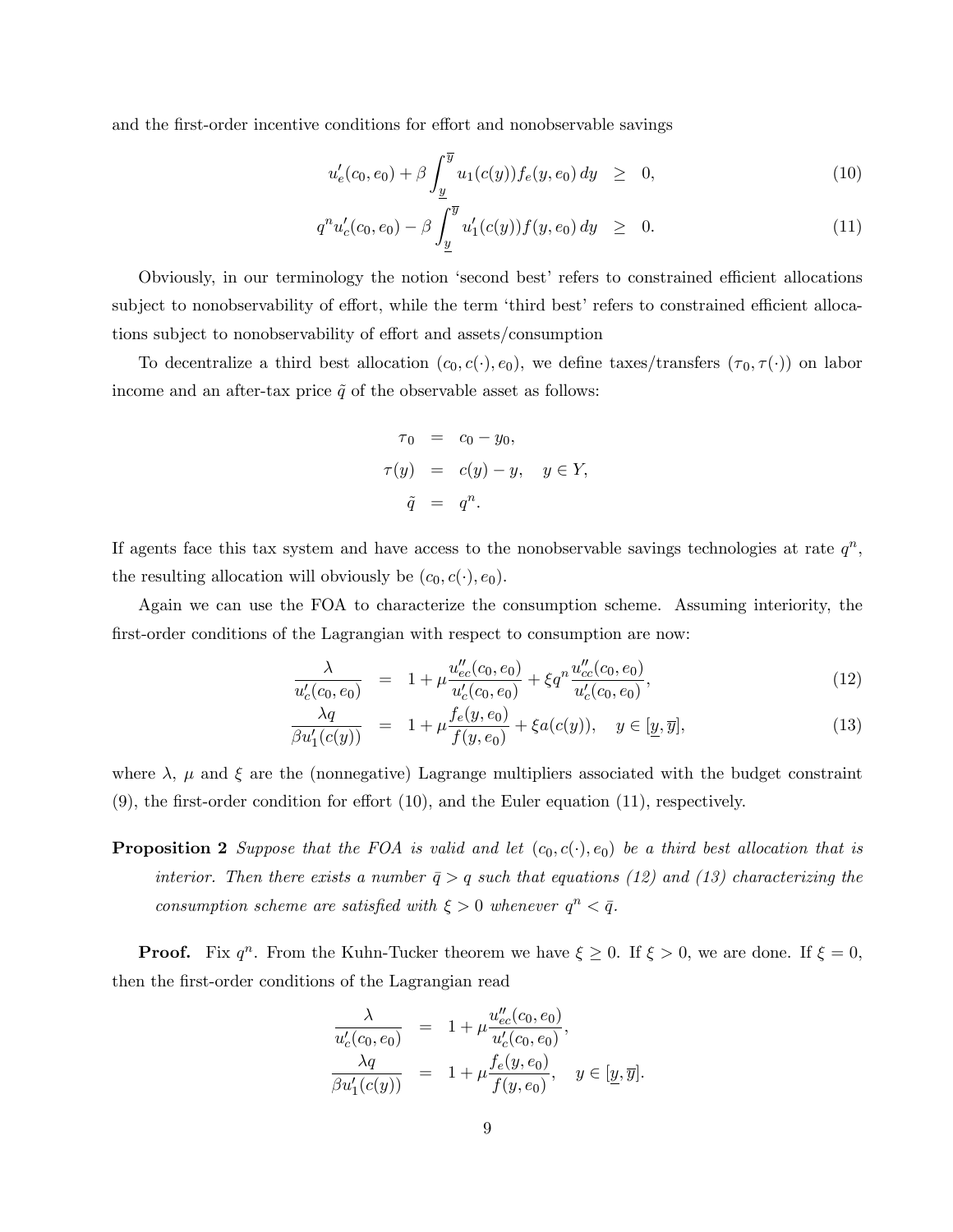Since  $f(y, e)$  is a density, integration of the last line yields

$$
\int_{\underline{y}}^{\overline{y}} \frac{\lambda q}{\beta u_1'(c(y))} f(y, e_0) dy = 1.
$$

Using  $\mu \geq 0$  and the assumption  $u''_{ec} \geq 0$ , we obtain

$$
\frac{\lambda}{u'_c(c_0, e_0)} \ge 1 = \int_{\underline{y}}^{\overline{y}} \frac{\lambda q}{\beta u'_1(c(y))} f(y, e_0) dy \ge \frac{\lambda q}{\beta \int_{\underline{y}}^{\overline{y}} u'_1(c(y)) f(y, e_0) dy},
$$

where the last inequality follows from Jensen's inequality. This inequality is in fact strict, since the agent cannot be fully insured when effort is interior. Hence - since from the previous condition we have  $\lambda > 0$  - we conclude

$$
\beta \int_{\underline{y}}^{\overline{y}} u_1'(c(y)) f(y, e_0) dy > q u_c'(c_0, e_0).
$$
\n(14)

Clearly, exactly the same allocation delivering condition (14) is obtainable for all  $q^n$  by ignoring the agent's Euler equation. If we now define  $\bar{q} > q$  such that

$$
\beta \int_{\underline{y}}^{\overline{y}} u_1'(c(y)) f(y, e_0) dy = \overline{q} u_c'(c_0, e_0),
$$

it is immediate to see that whenever  $q^n < \bar{q}$  the allocation we obtained above ignoring the agent's Euler equation is, in fact, incompatible with (11), hence we must have  $\xi > 0$ . Q.E.D.

Proposition 2 states that if the return on the nonobservable savings technology  $\frac{1}{q^n}$  is sufficiently high (although possibly lower than the return on observable savings), the agent's Euler equation will be binding in the planner's problem. To simplify the exposition, we set  $q^n := q$  from now on, so that the returns of the nonobservable and observable savings technologies coincide. All our results will be independent of the particular choice of  $q^n$  and rely only on the fact the Euler equation is binding for the planner in that case.<sup>9</sup>

Comparing the characterization of third best consumption schemes, (12), (13), to the characterization of second best consumption schemes,  $(7)$ ,  $(8)$ , we notice that the difference between the two environments is closely related to the effect of the agent's Euler equation  $(11)$  and the associated Lagrange multiplier  $\xi$ . We discuss the implications of this finding in detail in the next section.

## 3 Absolute progressivity and linear likelihoods

We are interested in the shape of second best and third best consumption schemes  $c(y)$ . As we saw above, this shape is related one-to-one to the curvature of labor income taxes in the associated decentralizations.

 $9$ The quantitative analysis in Section 5 suggests that a binding Euler equation is indeed the empirically relevant case.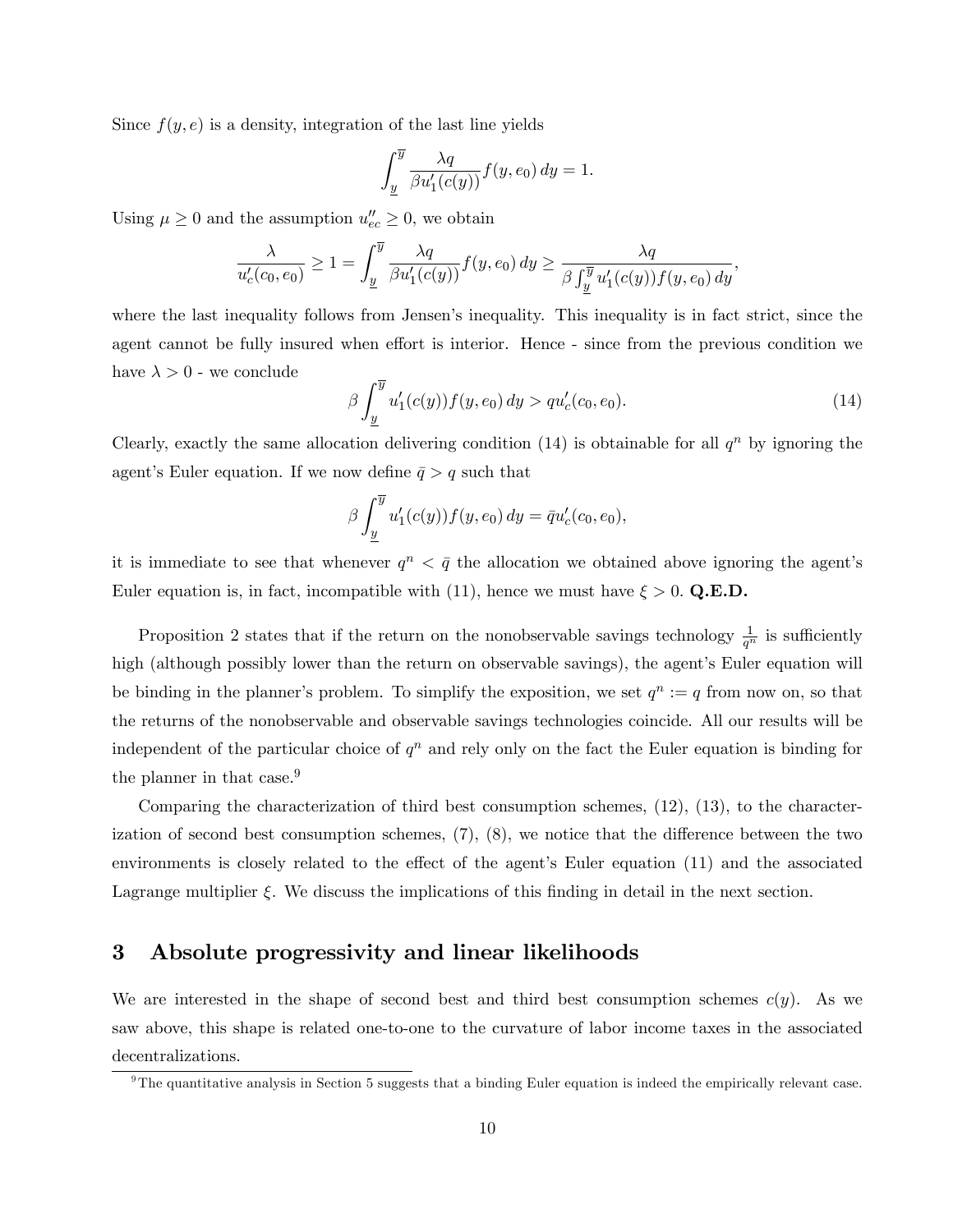**Definition 1** We say that an allocation  $(c_0, c(\cdot), e_0)$  is *progressive* if  $c'(y)$  is decreasing in y. We call the allocation *regressive* if  $c'(y)$  is increasing in y.

Recall that  $\tau(y) = c(y) - y$  denotes the agent's transfer and labor income 'wedge', hence  $-\tau(y)$ represents the labor income tax. Definition 1 implies that whenever a consumption scheme is progressive (regressive), we have a tax system with increasing (decreasing) marginal taxes  $-\tau'(y)$  on labor income supporting it.

In a progressive system, taxes are increasing faster than income does. At the same time, for the states when the agent is receiving a transfer, transfers are increasing slower than income is decreasing. The opposite happens when we have a regressive scheme. Intuitively, if the scheme is progressive, incentives are provided more by imposing 'large penalties' for low income realizations, since consumption decreases relatively quickly when income decreases. Regressive schemes, by contrast, put more emphasis on rewards for high income levels than punishments for low income levels.

The next proposition provides sufficient conditions for progressivity and regressivity of efficient allocations.

Proposition 3 (Sufficient conditions for progressivity/regressivity) Assume that the FOA is justified and that second best and third best allocations are interior.

- (i) If the likelihood ratio function  $l(y, e) := \frac{f_e(y, e)}{f(y, e)}$  is concave in y and  $\frac{1}{u'_1(c)}$  is convex in c, then second best allocations are progressive. If, in addition, absolute risk aversion  $a(c)$  is decreasing and concave, then third best allocations are progressive as well.
- (ii) On the other hand, if  $l(y, e)$  is convex in y and  $\frac{1}{u'_1(c)}$  is concave in c, then second best allocations are regressive. If, in addition, absolute risk aversion  $a(c)$  is decreasing and convex, then third best allocations are regressive as well.

**Proof.** We only show (i), since statement (ii) can be seen analogously. Define

$$
g(c) := \frac{\lambda q}{\beta u_1'(c)} - \xi a(c).
$$

By concavity of u,  $\frac{1}{u'_1(\cdot)}$  is always increasing. Therefore, if  $\frac{1}{u'_1(\cdot)}$  is convex and  $\xi = 0$  (or  $\xi > 0$  and  $a(\cdot)$  decreasing and concave), then  $g(\cdot)$  is increasing and convex. Given the validity of the FOA, equation (8) (or equation (13), respectively) shows that second best (third best) consumption schemes are characterized as follows:

$$
g(c(y)) = 1 + \mu l(y, e_0),
$$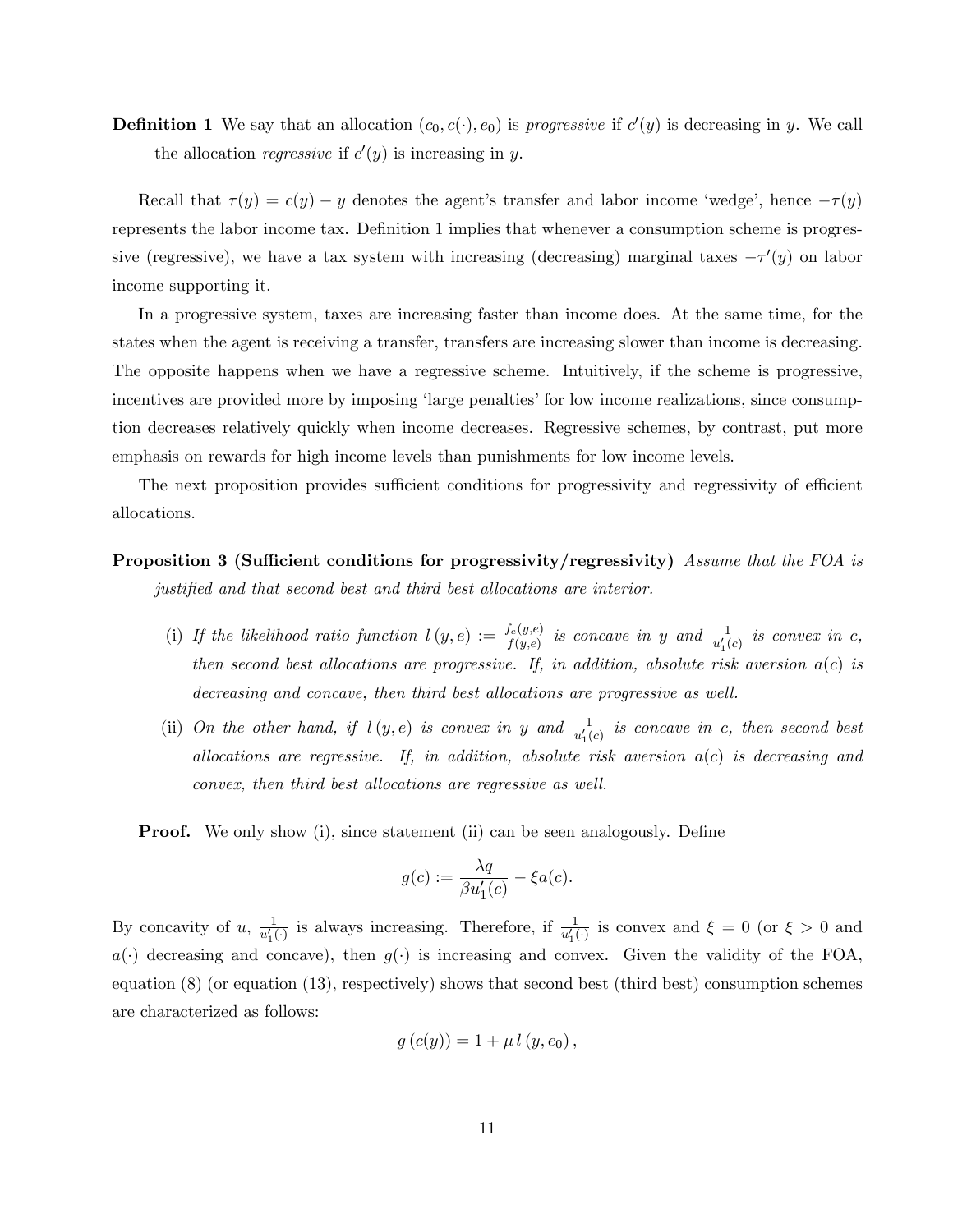where, by assumption, the right-hand side is a positive affine transformation of a concave function. By applying the inverse function of  $g(\cdot)$  to both sides, we see that  $c(\cdot)$  is concave since it is an increasing and concave transformation of a concave function. Q.E.D.

Note that in the previous proposition, since the function  $q$  is increasing, consumption is increasing as long as the likelihood ratio function  $l(y, e)$  is increasing in y.

Proposition 3 implies that CARA utilities with concave likelihood ratios lead to progressive schemes, both in the second best and the third best.<sup>10</sup> In the second best, progressive schemes are also induced by concave likelihood ratios and CRRA utilities with  $\sigma \ge 1$ , since  $\frac{1}{u'_1(c)} = c^{\sigma}$  is convex in this case. For logarithmic utility with linear likelihood ratios we obtain second best schemes that are proportional, since  $\frac{1}{u'_1(c)} = c$  is both concave and convex. Interestingly, third best schemes are *regressive* in this case (since absolute risk aversion  $a(c) = \frac{1}{c}$  is convex).<sup>11</sup>

This particular finding sheds light on a more general pattern under convex absolute risk aversion: when assets are observable (second best), the allocation has a 'more concave' relationship between labor income and consumption. In other words, observability of assets calls for more progressivity in the labor income tax system. The next result formalizes this insight.

**Proposition 4 (Concavity)** Assume that the FOA is justified and let  $(c_0, c(\cdot), e_0)$  be an interior, monotonic second best allocation and  $(\hat{c}_0, \hat{c}(\cdot), e_0)$  be an interior, monotonic third best allocation, both implementing effort level  $e_0$ . Suppose that  $u_1$  has convex absolute risk aversion and that the likelihood ratio  $l(y, e_0)$  is linear in y. Under these conditions, if  $\hat{c}$  is progressive, then c is as well.

**Proof.** Given validity of the FOA, by equations (8) and (13) the consumption schemes  $c(y)$  and  $\hat{c}(y)$  are characterized as follows:

$$
g_{\lambda}(c(y)) = 1 + \mu l(y, e_0), \text{ where } g_{\lambda}(c) := \frac{\lambda q}{\beta u_1'(c)},
$$
\n
$$
(15)
$$

$$
\hat{g}_{\hat{\lambda}, \hat{\xi}} (\hat{c}(y)) = 1 + \hat{\mu} l(y, e_0), \text{ where } \hat{g}_{\hat{\lambda}, \hat{\xi}} (c) := \frac{\hat{\lambda} q}{\beta u_1'(c)} - \hat{\xi} a(c), \text{ with } \hat{\xi} > 0.
$$
 (16)

Since  $l(y, e)$  is linear in y by assumption, concavity of  $\hat{c}$  is equivalent to convexity of  $\hat{g}_{\hat{\lambda}, \hat{\xi}}$ . Moreover, since  $a(c)$  is convex in c by assumption, convexity of  $\hat{g}_{\hat{\lambda}, \hat{\xi}}$  implies convexity of  $g_{\lambda} = \frac{\lambda}{\hat{\lambda}}$  $\Bigl(\hat{g}_{\hat{\lambda},\hat{\xi}} + \hat{\xi} a\Bigr).$ Finally, notice that convexity of  $g_{\lambda}$  is equivalent to concavity of c, since  $l(y, e)$  is linear in y. Q.E.D.

 $10$ Other cases where progressivity/regressivity does not differ between second best and third best are when a has the same shape as  $\frac{1}{u_1'}$  (quadratic utility) and when a is linear (and hence increasing).

<sup>&</sup>lt;sup>11</sup>More precisely, consumption is characterized by  $\frac{\lambda q}{\beta}c(y) - \xi \frac{1}{c(y)} = 1 + \mu l(y, e)$  in this case. Since the left-hand side is concave in c and the right-hand side is linear in y, the consumption scheme  $c(y)$  must be convex in y.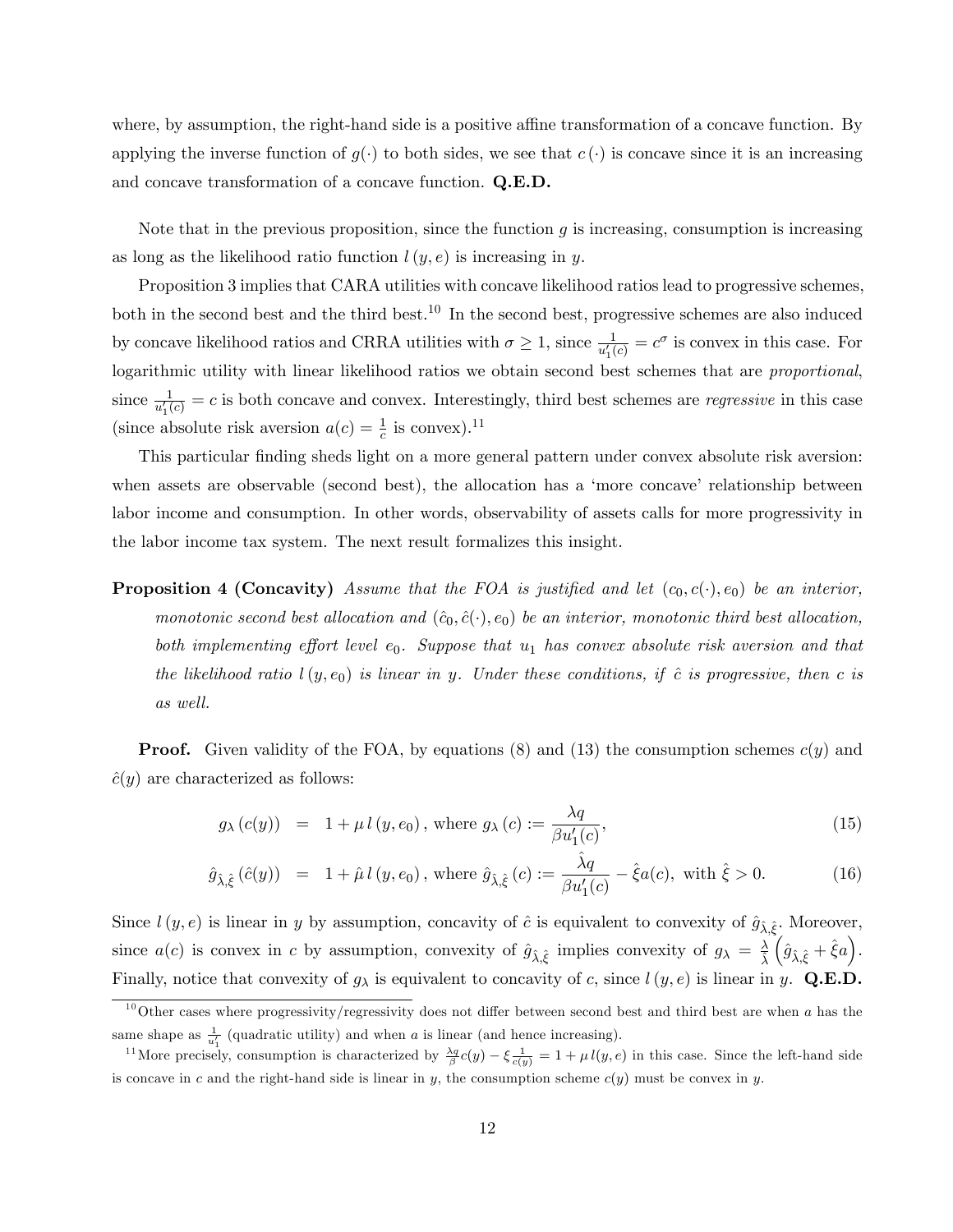In order to obtain a clearer intuition of this result, we further examine the planner's first-order condition (13), namely

$$
\frac{\lambda q}{\beta u_1'(c(y))} = 1 + \mu \frac{f_e(y, e_0)}{f(y, e_0)} + \xi a(c(y)).
$$

This expression equates the discounted present value (normalized by  $f(y, e_0)$ ) of the costs and benefits of increasing the agent's utility by one unit in state y. The increase in utility costs the planner  $\frac{q}{\beta u_1'(c(y))}$ units in consumption terms. Multiplied by the shadow price of resources  $\lambda$ , we obtain the left-hand side of the above expression. In terms of benefits, first of all, since the agent's utility is increased by one unit, there is a return of 1. Furthermore, increasing the agent's utility also relaxes the incentive constraint for effort, generating a return of  $\mu \frac{f_e(y,e_0)}{f(y,e_0)}$  $\frac{f_e(y,e_0)}{f(y,e_0)}$  12 Finally, by increasing  $u_1(c(y))$  the planner alleviates the saving motive of the agent. This gain, measured by  $\mathcal{E}a(c(y))$ , depends crucially on the multiplier  $\xi$  of the agent's Euler equation. When assets can be fully taxed (second best), we have  $\xi = 0$  and this gain vanishes. By lowering the net return of the asset, the planner is able to circumvent the first-order incentive constraint for assets. However, when asset taxation is ruled out (third best), this constraint is binding and we have  $\xi > 0$ . Under convex absolute risk aversion, the term  $\xi a(c(y))$ is convex. This implies that, ceteris paribus, the benefits of increasing the agent's utility change in a more convex way with labor income. As a consequence, in the third best the agent's utility must also change in a more convex way with labor income, hence consumption becomes more convex in  $y$  in this case.

A closely related intuition for equation (13) can be obtained by rewriting it as follows:

$$
\frac{\lambda q}{\beta u_1'(c(y))} - \xi a(c(y)) = 1 + \mu \frac{f_e(y, e_0)}{f(y, e_0)}.
$$

On the right-hand side, we have the (rescaled) likelihood ratio. As in the static moral hazard problem, this function governs the allocation of utility across income states y. The only change compared to the static problem is the term  $\xi a(c(y))$  on the left-hand side. This term stems from the agent's Euler equation and modifies the planner's costs of allocating utility across states. In the static model, allocating utility only generates a direct resource cost to the planner. This cost, captured by the discounted inverse marginal utility, is also present here. In addition, allocating utility to state y a§ects the intertemporal structure of the consumption scheme, which creates an additional cost due to the agent's Euler equation.

 $12$ Of course, if the increase in consumption is done in a state with a negative likelihood ratio, this represents a cost since the incentive constraint is in fact tightened.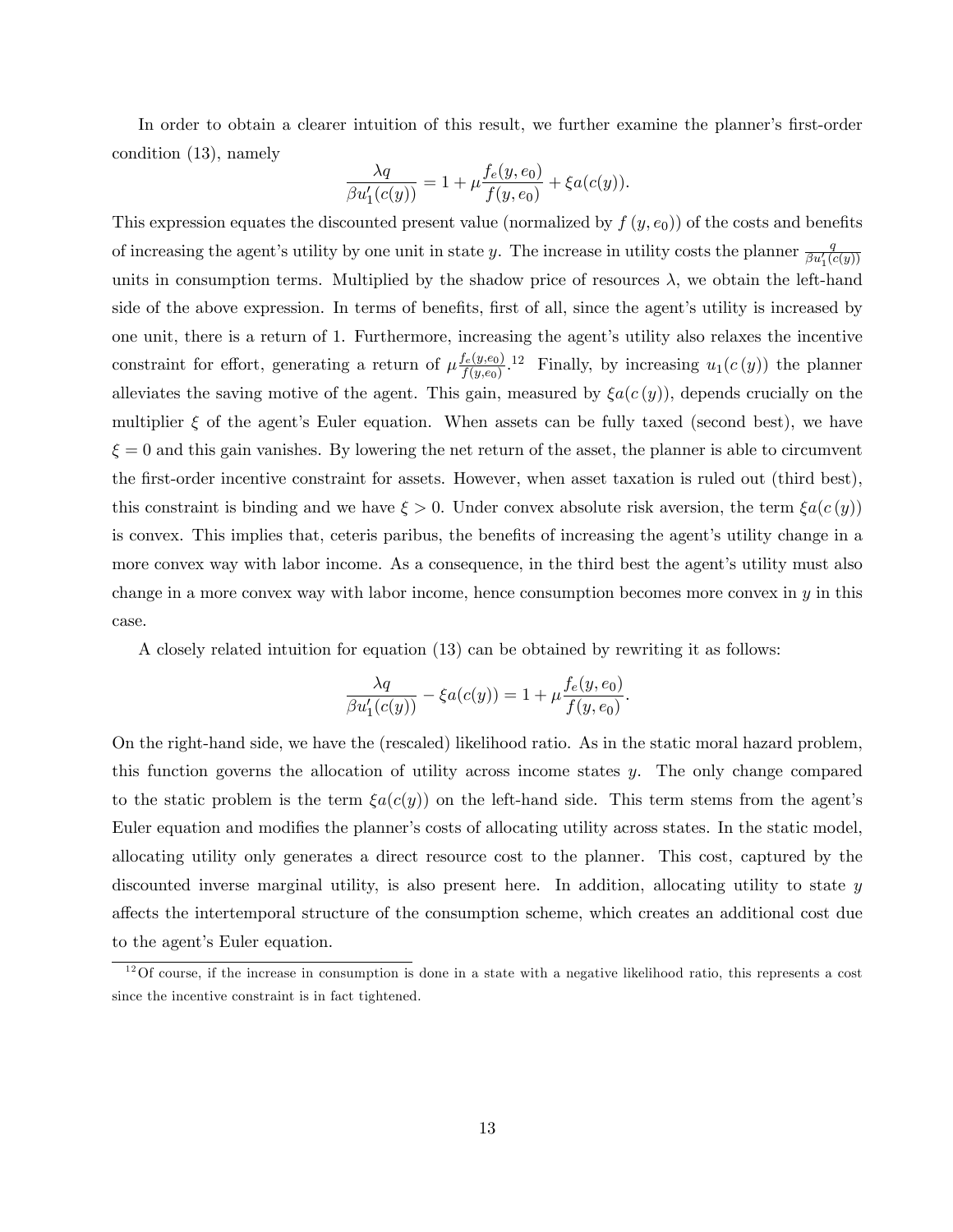## 4 General results on progressivity

Since at least Holmstrom (1979), it is well known that consumption patterns under moral hazard are crucially influenced by the shape of the likelihood ratio function  $l(\cdot, e)$ . Stated in more negative terms, one can always find functions  $l(\cdot, e)$  so that the shape of consumption is almost arbitrary. To make the impact of asset observability on the shape of optimal consumption easier to observe, we have therefore normalized the curvature of the likelihood ratio by assuming linearity in Proposition 4.

In this section, we study how the observability of assets changes the curvature of the consumption scheme for arbitrary likelihood ratio functions. As usual, we assume that the FOA is justified and that  $(c_0, c(\cdot), e_0)$  and  $(\hat{c}_0, \hat{c}(\cdot), e_0)$  are interior, monotonic second best and third best allocations, respectively, implementing the same effort level  $e_0$ .

Probably the most well known ranking in terms of concavity in economics is that dictated by concave transformations (e.g., Gollier 2001).

- **Definition 2** We say that  $f_1$  is a concave (convex) transformation of  $f_2$  if there is an increasing and concave (convex) function v such that  $f_1 = v \circ f_2$ .
- **Proposition 5** Assume that  $u_1$  has convex absolute risk aversion. Then, if  $\hat{c}$  is a concave transformation of l, then c is a concave transformation of l. Conversely, if c is a convex transformation of  $l$ , then  $\hat{c}$  has the same property.

**Proof.** Recall that we have

$$
g_{\lambda}(c(y)) = 1 + \mu l(y, e_0), \qquad (17)
$$

$$
\hat{g}_{\hat{\lambda}, \hat{\xi}} (\hat{c}(y)) = 1 + \hat{\mu} l (y, e_0), \qquad (18)
$$

where the functions  $g_{\lambda}$  and  $\hat{g}_{\lambda, \hat{\xi}}$  are defined as in (15) and (16), respectively. First, suppose that  $\hat{c}$  is a concave transformation of l. Since the right-hand side of  $(18)$  is a positive affine transformation of l, this implies that  $\hat{g}_{\hat{\lambda}, \hat{\xi}}$  is convex. Now, notice that convexity of  $\hat{g}_{\hat{\lambda}, \hat{\xi}}$  implies that  $g_{\lambda}(c) = \frac{\lambda}{\hat{\lambda}}$  $(\hat{g}_{\hat{\lambda}, \hat{\xi}}(c) + \hat{\xi} a(c))$ is convex as well (since  $a(c)$  is convex by assumption). Hence, using (17), we see that c is a concave transformation of l.

Conversely, suppose that c is a convex transformation of l. Using (17), we see that  $g_{\lambda}$  is then concave. Convexity of  $a(c)$  implies that  $\hat{g}_{\hat{\lambda}, \hat{\xi}}$  is then also concave, which shows that  $\hat{c}$  is a convex transformation of  $l$ . Q.E.D.

The previous result clearly generates a sense in which c is 'more progressive' than  $\hat{c}$ . Note that this finding generalizes Proposition 4 to arbitrary shapes of the likelihood ratio function  $l$ . As a drawback,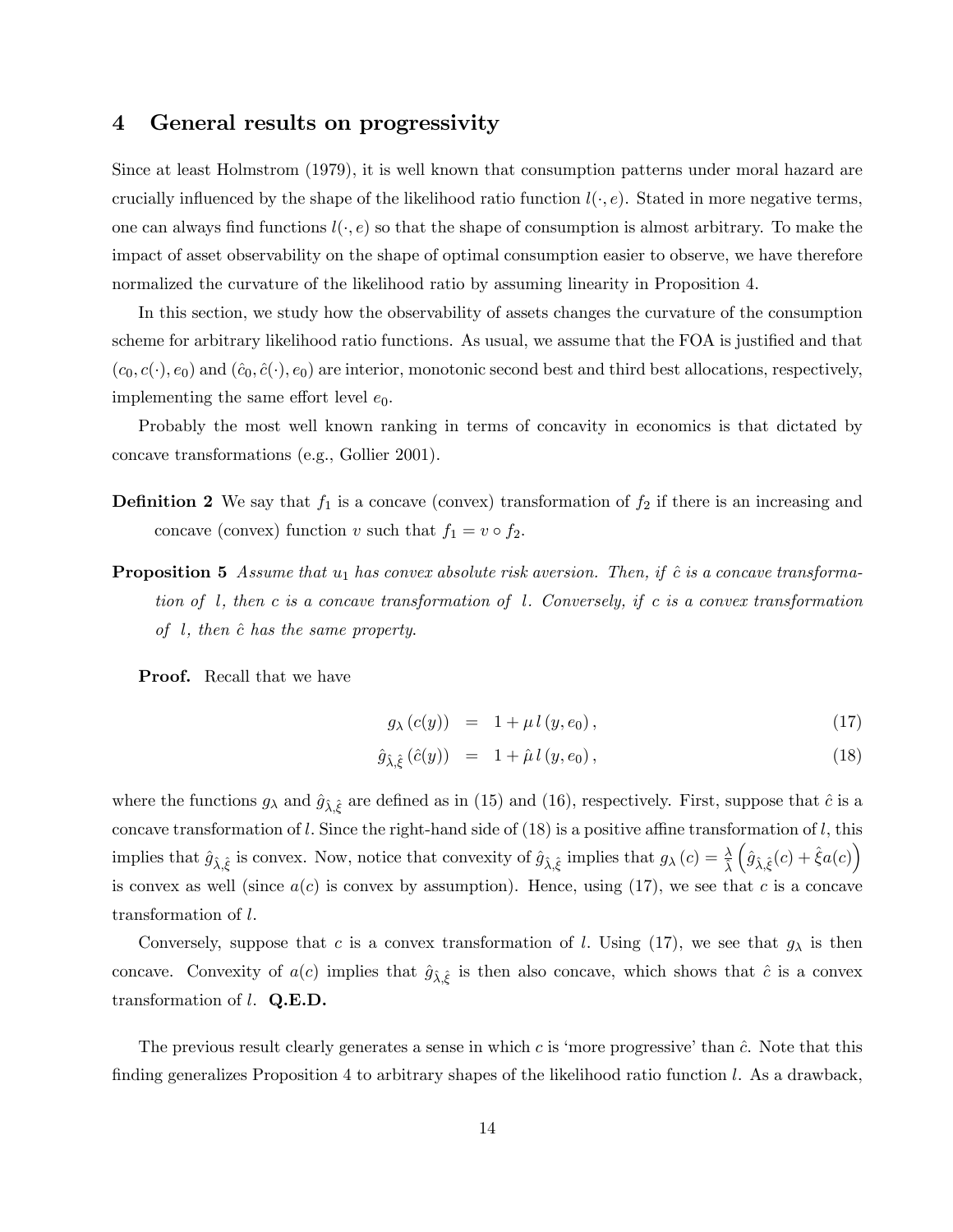we can rank the curvature of c and  $\hat{c}$  only when, for example,  $\hat{c}$  is a concave transformation of l. We will now reduce the set of possible utility functions to facilitate such comparisons.

Let us consider the class of HARA (or linear risk tolerance) utility functions, namely

$$
u_1(c) = \rho \left(\eta + \frac{c}{\gamma}\right)^{1-\gamma}
$$
  
with 
$$
\rho \frac{1-\gamma}{\gamma} > 0, \text{ and } \eta + \frac{c}{\gamma} > 0.
$$

For this class, we have  $a(c) = \left(\eta + \frac{c}{\gamma}\right)$  $\overline{\gamma}$ )<sup>-1</sup>. Hence, absolute risk aversion is convex. Special cases of the HARA class are CRRA, CARA, and quadratic utility (e.g., see Gollier 2001).

**Lemma 1** Given a strictly increasing, differentiable function  $u_1 : [c,\infty) \rightarrow R$ , consider the two functions defined as follows:

$$
g_{\lambda}(c) := \frac{\lambda q}{\beta u_1'(c)},
$$
  

$$
\hat{g}_{\hat{\lambda}, \hat{\xi}}(c) := \frac{\hat{\lambda} q}{\beta u_1'(c)} - \hat{\xi} a(c).
$$

Then, if  $u_1$  belongs to the HARA class with  $\gamma \geq -1$ , then  $\hat{g}_{\hat{\lambda}, \hat{\xi}}$  is a concave transformation of  $g_{\lambda}$  for all  $\hat{\lambda}, \hat{\xi} \geq 0, \lambda > 0.$ 

**Proof.** If u belongs to the HARA class, we obtain

$$
\hat{g}_{\hat{\lambda},\hat{\xi}}(c) = \frac{\hat{\lambda}}{\lambda}g_{\lambda}(c) - \hat{\xi}a(c) = \frac{\hat{\lambda}}{\lambda}g_{\lambda}(c) - \hat{\xi}\lambda^{\frac{1}{\gamma}}\kappa\left(g_{\lambda}(c)\right)^{-\frac{1}{\gamma}}, \text{ with } \kappa = \left[\frac{\gamma q}{\beta\rho(1-\gamma)}\right]^{\frac{1}{\gamma}} > 0.
$$

In other words, we have

$$
\hat{g}_{\hat{\lambda},\hat{\xi}}(c) = h(g_{\lambda}(c)),
$$
 where  $h(g) = \frac{\hat{\lambda}}{\lambda}g - \hat{\xi}\lambda^{\frac{1}{\gamma}}\kappa g^{-\frac{1}{\gamma}}.$ 

The second derivative of h with respect to g is  $-\frac{\hat{\xi} \lambda^{\frac{1}{\gamma}} \kappa}{\gamma}$  $\gamma$  $\left(\frac{1}{\gamma}+1\right)g^{-\frac{1}{\gamma}-2}$ , which is negative whenever  $\gamma \ge -1$ . Q.E.D.

The restriction  $\gamma \geq -1$  in the above result is innocuous to most applications and it allows for all HARA functions with nonincreasing absolute risk aversion as well as quadratic utility, for instance.

Recall that second best and third best consumption schemes are characterized as follows:

$$
g_{\lambda}(c(y)) = 1 + \mu l(y, e_0),
$$
  

$$
\hat{g}_{\hat{\lambda}, \hat{\xi}}(\hat{c}(y)) = 1 + \hat{\mu} l(y, e_0).
$$

For logarithmic utility,  $g_{\lambda}$  is linear. Lemma 1 therefore has the following consequence.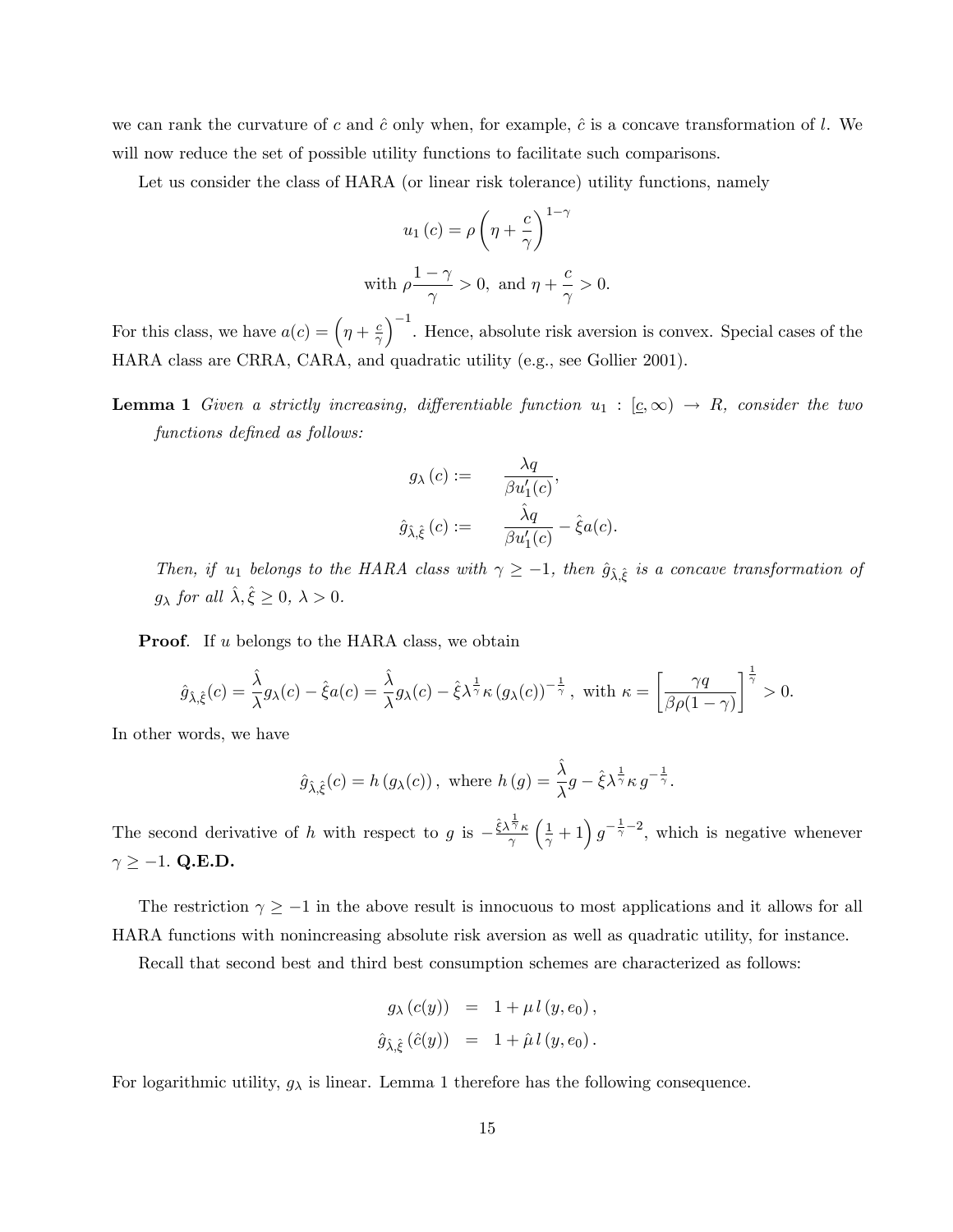**Corollary** Suppose  $u_1$  is logarithmic. Then c is a concave transformation of  $\hat{c}$ .

**Proof.** By Lemma 1, there exists a concave function  $\tilde{h}$  such that c and  $\hat{c}$  are related as follows:

$$
c(y) = \tilde{g}^{-1} \circ \tilde{h} \circ \tilde{g} (\hat{c}(y)),
$$

where  $\tilde{g}(c) = \frac{1}{\mu}$  $\left(\frac{\lambda q}{u'(c)} - 1\right)$  is increasing. For logarithmic utility,  $\tilde{g}$  is an affine function, which implies that the composition  $\tilde{g}^{-1} \circ \tilde{h} \circ \tilde{g}$  is concave whenever  $\tilde{h}$  is concave. Q.E.D.

To state the consequences of Lemma 1 for general HARA functions, we introduce the concept of G-convexity (e.g., see Avriel et al., 1988), which is widely used in optimization. A function  $f$  is G-convex if once we transform  $f$  with  $G$  we get a convex function. More formally:

**Definition 3** Let f be a function and G an increasing function mapping from the image of f to the real numbers. The function f is called G-convex (G-concave) if  $G \circ f$  is a convex (concave) function.

This concept generalizes the standard notion of convexity. It is easy to see that a function  $f$  is convex if and only if it is  $G$ -convex for any increasing affine function  $G$ . Moreover, it can be shown that if G is concave and f is G-convex then f must be convex, but the converse is false.<sup>13</sup>

**Lemma 2** Assume  $u_1$  belongs to the HARA class with  $\gamma \geq -1$ . Then c is  $g_\lambda$ -convex  $(g_\lambda$ -concave) if and only if  $\hat{c}$  is  $\hat{g}_{\hat{\lambda}, \hat{\xi}}$ -convex  $(\hat{g}_{\hat{\lambda}, \hat{\xi}}$ -concave).<sup>14</sup>

Proof. Recall that consumption is determined as follows:

$$
g_{\lambda}(c(y)) = 1 + \mu l(y, e_0),
$$
  

$$
\hat{g}_{\hat{\lambda}, \hat{\xi}}(\hat{c}(y)) = 1 + \hat{\mu} l(y, e_0).
$$

As a consequence, we can relate the two consumption functions as follows:

$$
\frac{1}{\mu}\Big(g_{\lambda}\left(c(y)\right)-1\Big)=\frac{1}{\hat{\mu}}\Big(\hat{g}_{\hat{\lambda},\hat{\xi}}\left(\hat{c}(y)\right)-1\Big). \tag{19}
$$

Now the result follows from the simple fact that convexity/concavity is preserved under positive affine transformations. Q.E.D.

<sup>&</sup>lt;sup>13</sup>For example, suppose  $f(x) = x^2$  and  $G(\cdot) = \log(\cdot)$ , then  $G(f(x)) = 2\log(x)$ , which is obviously not convex.

 $14$ In fact, this statement is not only true for concavity and convexity, but more generally for any property defined with respect to the transformations  $g_{\lambda}$  and  $\hat{g}_{\hat{\lambda}, \hat{\xi}}$ .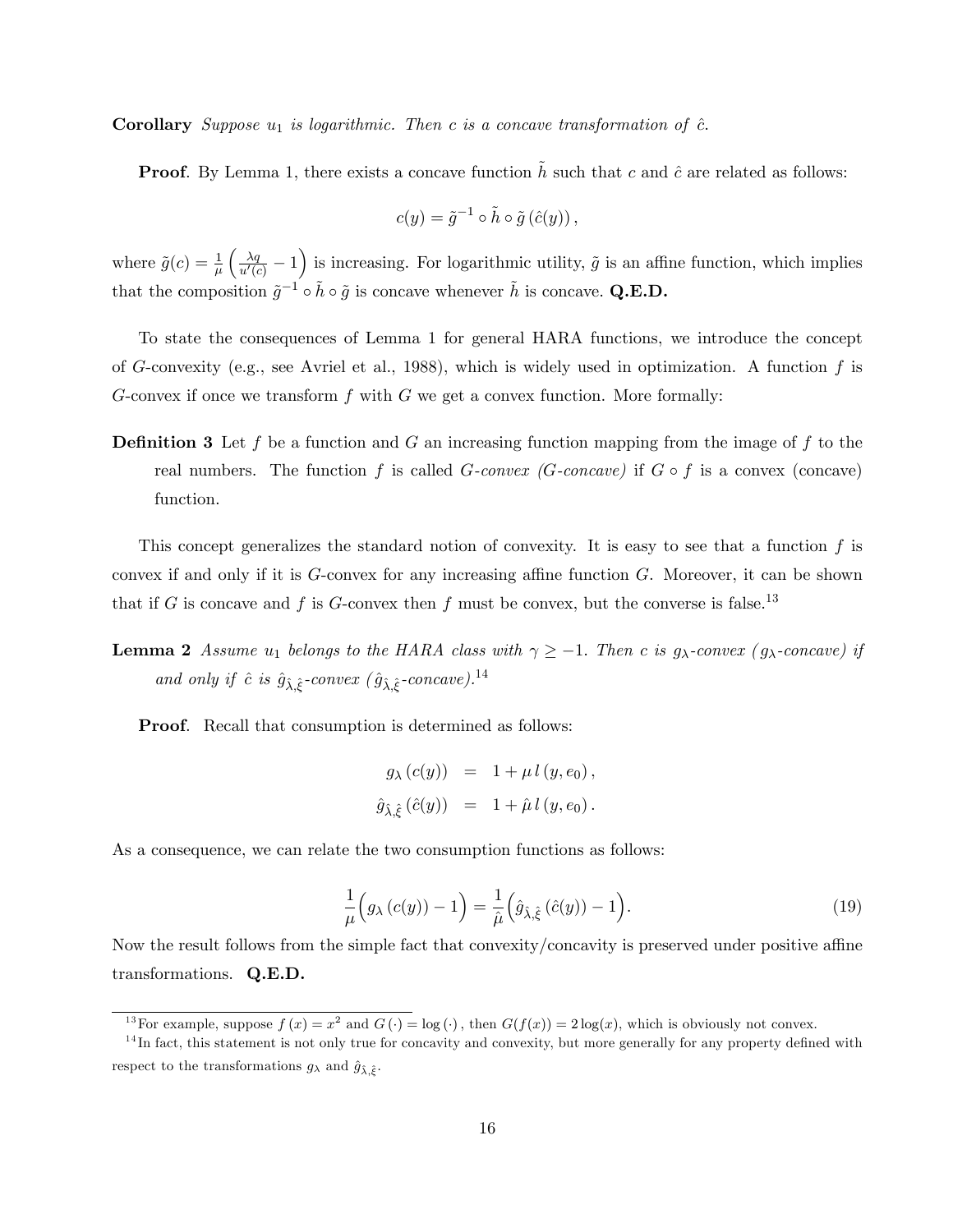**Proposition 6** Assume  $u_1$  belongs to the HARA class with  $\gamma \geq -1$ . If  $\hat{c}$  is  $g_{\lambda}$ -concave then c is  $g_{\lambda}$ -concave. Conversely, if c is  $g_{\lambda}$ -convex then  $\hat{c}$  is  $g_{\lambda}$ -convex.

**Proof.** Let  $\hat{c}$  be  $g_{\lambda}$ -concave. By Lemma 1, we have  $\hat{g}_{\hat{\lambda}, \hat{\xi}} = h \circ g_{\lambda}$  for some increasing and concave function h. Hence, when  $\hat{c}$  is  $g_{\lambda}$ -concave, then  $\hat{c}$  must also be  $\hat{g}_{\hat{\lambda}, \hat{\xi}}$ -concave. Now Lemma 2 implies that c is  $q_{\lambda}$ -concave.

To verify the second statement, let c be  $g_{\lambda}$ -convex. From Lemma 2, we see that  $\hat{c}$  is  $\hat{g}_{\hat{\lambda}, \hat{\xi}}$ -convex, i.e.,  $\hat{g}_{\hat{\lambda}, \hat{\xi}} \circ \hat{c}$  is convex. By Lemma 1, we have  $\hat{g}_{\hat{\lambda}, \hat{\xi}} = h \circ g_{\lambda}$  for some increasing and concave function h. Since the inverse of h must be convex, we conclude that  $g_{\lambda} \circ \hat{c} = h^{-1} \circ \hat{g}_{\hat{\lambda}, \hat{\xi}} \circ \hat{c}$  is convex. Q.E.D.

Proposition 6 shows that whenever  $\hat{c}$  satisfies the g<sub> $\lambda$ </sub>-concavity property, then c satisfies this property. In this sense, we note again that c is 'more progressive' than  $\hat{c}$ .

## 5 Quantitative analysis

This quantitative exercise serves two purposes. First, we extend our theoretical results. For example, recall that the theoretical results compare two allocations that implement the same effort level. In a calibrated/estimated framework we show that the key result of complementarity between capital taxation and labor income tax progressivity extends to the case where effort is allowed to change between the two scenarios.

The second target of this exercise is to evaluate *quantitatively* how the limited possibility of observing/taxing capital affects optimal labor income taxes. In order to do this, we use consumption and income data and postulate that the data is generated by a specification of the model where capital income is taxed at an exogenous rate of 40%. Equivalently, the distorted asset price is given by  $\tilde{q} = \frac{q}{0.6+1}$  $\frac{q}{0.6+0.4q}$ . Note that the capital income tax of 40% is in line with U.S. effective tax rates on capital income as calculated by Mendoza, Razin and Tesar (1994) and Domeij and Heathcote (2004). We estimate some of the key parameters of the model by matching joint moments of consumption and income in an appropriately cleaned cross-sectional data. Then, we use the estimated (and postulated) parameters and also solve the model with optimal capital taxes, assuming perfect observability/taxability of capital. The Önal outcome is a comparison of the optimal labor income taxes between the two scenarios.

#### 5.1 Data

We use PSID (Panel Study of Income Dynamics) data for 1992 as adapted by Blundell, Pistaferri and Preston (2008). This data source contains consumption data and income data at the household level.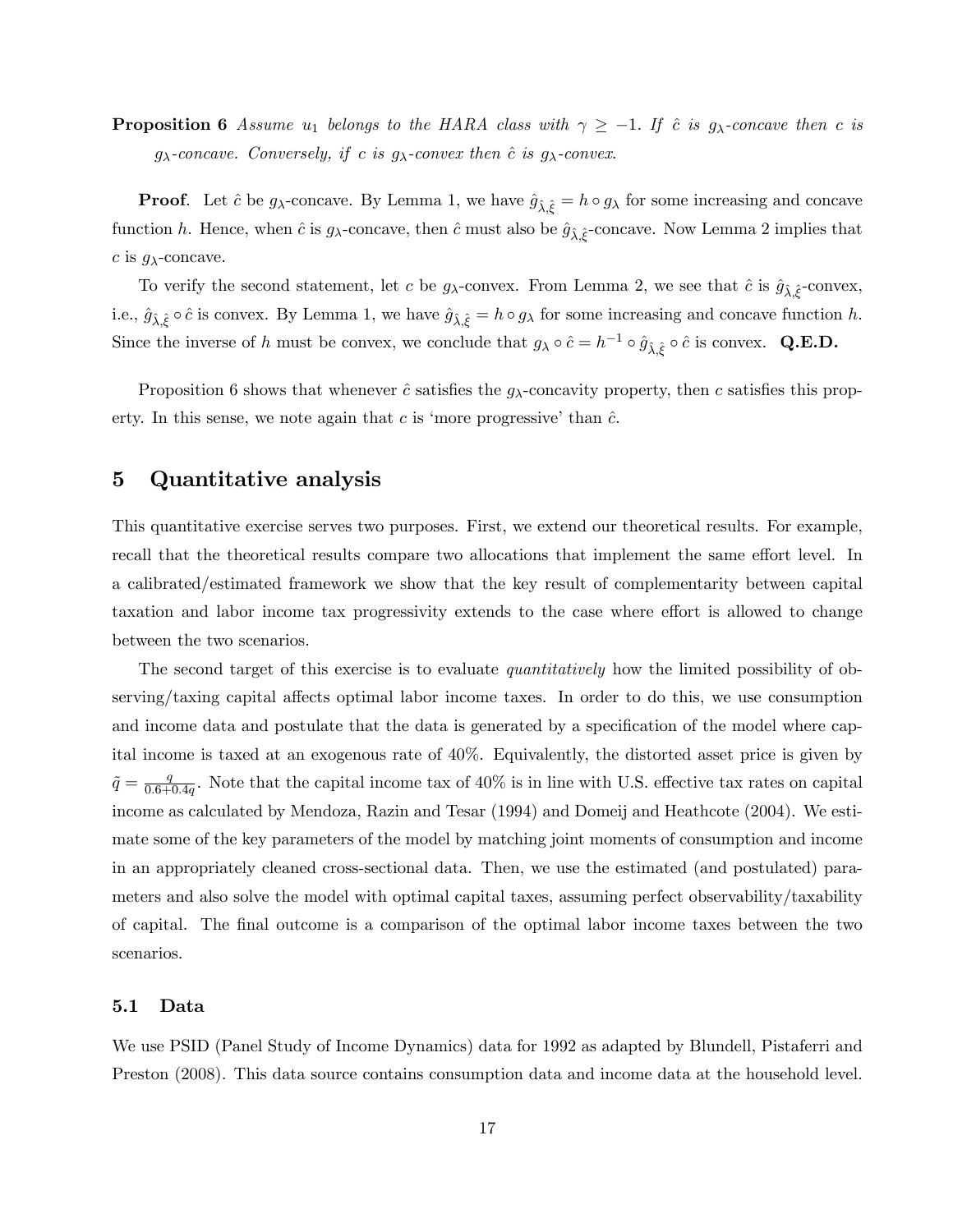The consumption data is imputed using food consumption (measured at the PSID) and household characteristics using the CEX (Survey of Consumption Expenditure) as a basis for the imputation procedure. Household data is useful for two reasons: (i) Consumption can be credibly measured at the household level only. (ii) Taxation is mostly determined at the family level (which is typically equivalent to the household level) in the United States. We will use two measures of consumption: nondurable consumption expenditure and total consumption expenditure, the latter being our benchmark case.

In our model, we have ex-ante identical individuals who face the same (partially endogenous) process of income shocks. In the data, however, income is ináuenced by observable factors such as age, education and race. We want to control for these characteristics to make income shocks comparable across individuals. To do this, we postulate the following process for income:

$$
y^i = \phi(X^i)\eta^i,
$$

where  $y^i$  is household *i*'s income,  $X^i$  are observable household characteristics (a constant, age, education and race of the household head), and  $\eta^i$  is our measure of the cleaned income shock. In order to isolate  $\eta^i$ , we regress  $\log(y^i)$  on  $X^i$ . The residual of this equation  $\hat{\eta}^i$  is our estimate of the income shock.

The next objective is to find the consumption function. To be able to relate it to the cleaned income measure  $\eta^i$ , we postulate that the consumption function is multiplicatively separable as well:

$$
c^i = g^0(Z^i)g^1(\phi(X^i))c(\eta^i)
$$

where  $Z<sup>i</sup>$  are household characteristics that affect consumption, but (by assumption) do not affect income, such as number of kids and beginning of period household assets. Our target is to identify  $c(\eta)$ , the pure response of consumption to the income shock. To isolate this effect, we first run separate regression of  $log(c^i)$  on  $X^i$  and  $Z^i$ . The residual of this equation is  $\hat{\varepsilon}^i$ . We then use a flexible functional form to obtain  $c(\cdot)$ . In particular, we estimate the following regression:

$$
\log(\hat{\varepsilon}^i) = \sum_{j=0}^4 \gamma_j \left( \log(\hat{\eta}^i) \right)^j.
$$

Hence, in our model's notation, the estimate of the consumption function is given by

$$
\hat{c}(y) = \exp\left(\sum_{j=0}^{4} \hat{\gamma}_j (\log(y))^j\right).
$$

Figure 1 displays the estimated consumption function for both of our measures of consumption. Note that our estimate based on total consumption expenditure displays both significantly more dispersion and a higher overall level.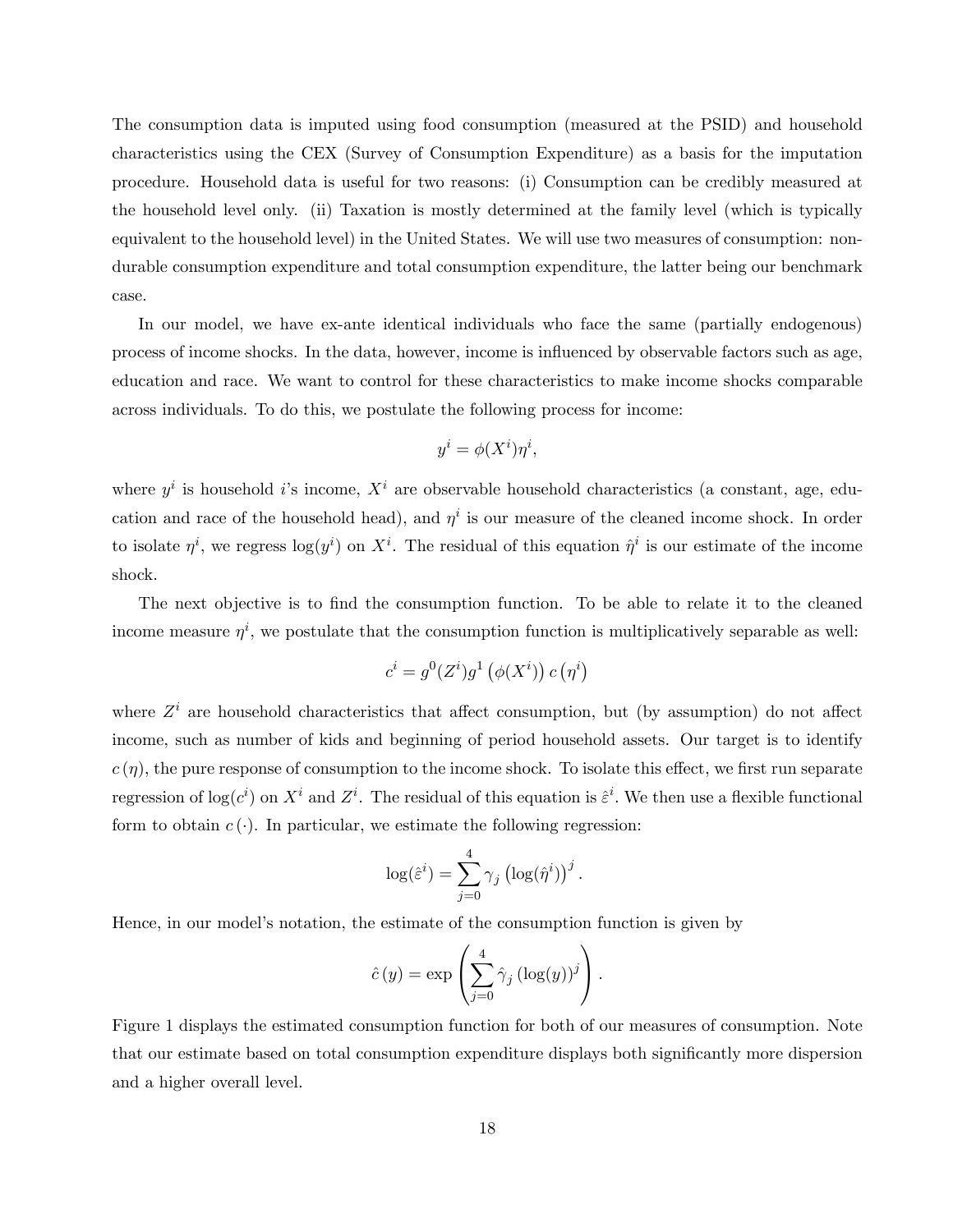

Figure 1: Estimated Consumption Functions

#### 5.2 The empirical specification of the model

For the quantitative exploration of our model, we move to a formulation with discrete income levels. We assume that we have N levels of second-period income, denoted by  $y_s$ ,  $s = 1, \ldots, N$ , with  $y_s > y_{s-1}$ . This implies that the density function of income,  $f(y, e)$ , is replaced by probability weights  $p_s(e)$ , with  $\sum_{s=1}^{N} p_s(e) = 1$  for all e. For the estimation of the parameters, we impose further structure. We assume

$$
p_s(e) = \exp(-\rho e)\pi_s^l + (1 - \exp(-\rho e))\pi_s^h,
$$

where  $\pi^h$  and  $\pi^l$  are probability distributions on the set  $\{y_1, \ldots, y_N\}$  and  $\rho$  is a positive scalar. In addition to tractability, this formulation has the advantage that it satisfies the requirements for the applicability of first-order approach given by Abraham, Koehne and Pavoni  $(2011).<sup>15</sup>$ 

 $15$ Note that we do not need to impose the *stochastic dominance condition* - which, in our environment, is virtually equivalent to monotone likelihood ratios (MLR) - as in the proof of the validity of the first order approach we only need monotone consumption (see Abraham, Koehne and Pavoni (2011) for details). And as Figure 1 shows this is delivered to us from the data. Note that MLR is a sufficient but not necessary condition for monotone consumption. Nevertheless, as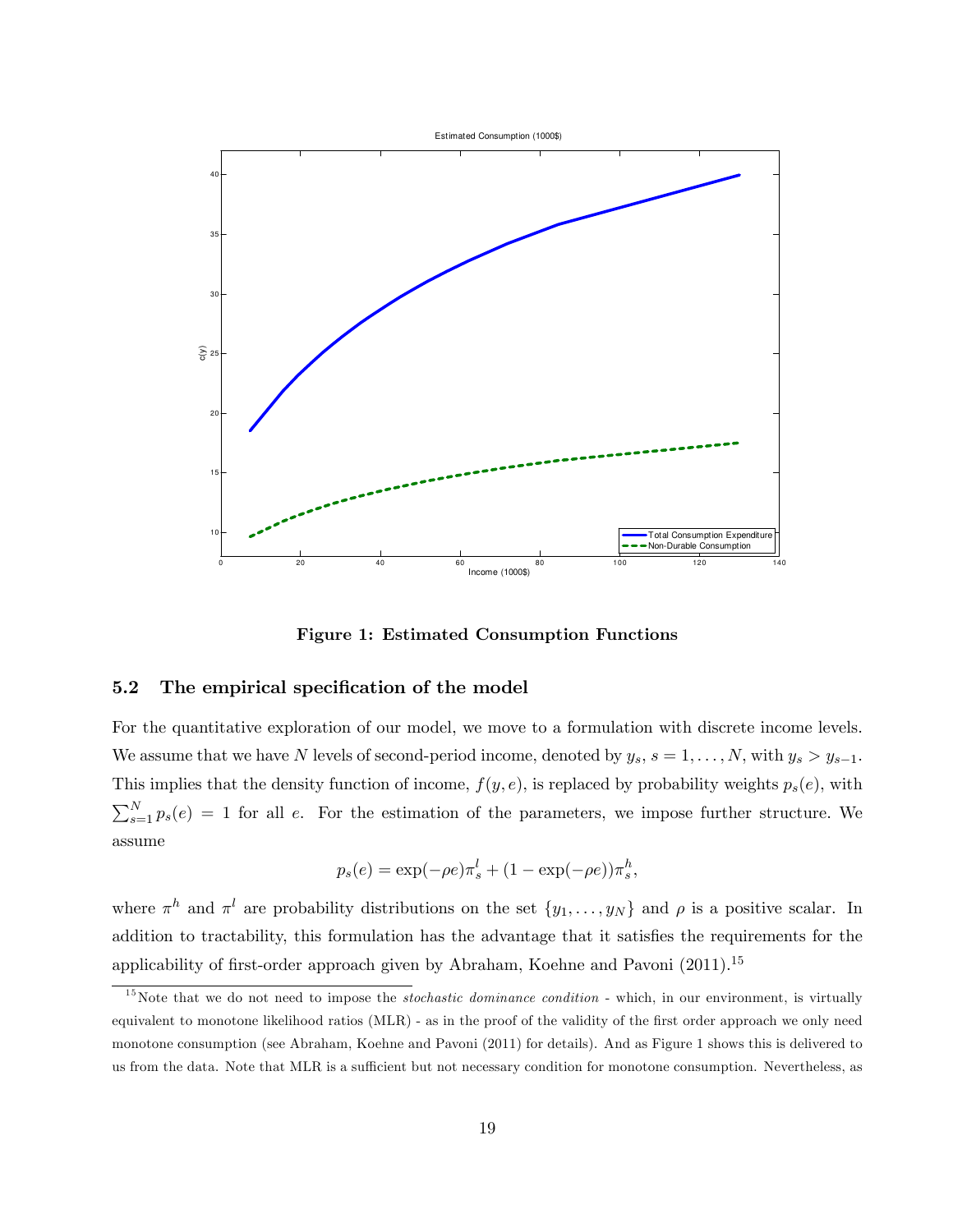In order to account for (multiplicative) heterogeneity in the data, we allow for heterogeneity in the initial endowments, specify a unit root process for income shocks, and choose preferences to be homothetic. In particular, we assume:

$$
u(c,e) = \frac{\left[ (c)^{\alpha} (v (T - e))^{1 - \alpha} \right]^{1 - \sigma}}{\alpha (1 - \sigma)},
$$

where v is a concave function,  $\alpha \in (0,1)$  and  $\sigma > 0$ .<sup>16</sup>

Proposition 7 Consider the following family of homothetic models with heterogeneous agents:

$$
\max_{c_0^i, c_s^i, e_0^i} \sum_i \psi^i \left\{ \frac{\left[ \left( c_0^i \right)^{\alpha} \left( v \left( T - e_0^i \right) \right)^{1-\alpha} \right]^{1-\sigma}}{\alpha \left( 1-\sigma \right)} + \beta \sum_s p_s \left( e_0^i \right) \frac{\left[ \left( c_s^i \right)^{\alpha} \left( v \left( T \right) \right)^{1-\alpha} \right]^{1-\sigma}}{\alpha \left( 1-\sigma \right)} \right\}
$$

s.t.

$$
\sum_{i} (y_0^i - c_0^i) + q \sum_{i} \sum_{s} p_s (e_0^i) [y_s^i - c_s^i] \geq G;
$$
\n
$$
-\frac{1 - \alpha v'(T - e_0^i)}{\alpha v(T - e_0^i)} [(c_0^i)^{\alpha} (v(T - e_0^i))^{1-\alpha}]^{1-\sigma} = \beta \sum_{s} p_s'(e_0^i) \frac{[(c_s^i)^{\alpha} (v(T))^{1-\alpha}]^{1-\sigma}}{\alpha (1-\sigma)};
$$
\n
$$
\tilde{q} \frac{[(c_0^i)^{\alpha} (v(T - e_0^i))^{1-\alpha}]^{1-\sigma}}{c_0^i} = \beta \sum_{s} p_s(e_0^i) \frac{[(c_s^i)^{\alpha} (v(T))^{1-\alpha}]^{1-\sigma}}{c_s^i};
$$

with  $\beta \in (0,1)$ , and  $\tilde{q}, q > 0$ . Moreover, assume income follows:  $y_s^i = y_0^i \eta_s$ . For each given vector of income levels in period zero  $(y_0^i)_i > 0$  and any scalar  $\gamma > 0$ , let the Pareto weights  $(\psi^i)_i$  be such that the solution to the above problem delivers period zero consumption  $c_0^{*i} = \gamma y_0^i$ for all i. Then there exists  $t^* \in R$  and individual specific transfers  $t^i = t^* y_0^i$  such that  $G = \sum_i t^i$ and the solution to the above problem is

> $c_0^{*i}$  =  $\gamma y_0^i$  for all *i*;  $e_0^{*i}$  =  $e_0^*$  for all *i*;  $c_s^{*i} = c_0^{*i} \varepsilon_s^*$  for all *i*;

where  $e_0^*$  and  $\varepsilon_s^*$  are a solution to the following 'normalized' problem

$$
\max_{\varepsilon_s, e_0} \frac{\left[ (v(T - e_0))^{1-\alpha} \right]^{1-\sigma}}{\alpha (1-\sigma)} + \beta \sum_s p_s(e_0) \frac{\left[ (\varepsilon_s)^{\alpha} (v(T))^{1-\alpha} \right]^{1-\sigma}}{\alpha (1-\sigma)};
$$

<sup>16</sup>Where, obviously, when  $\sigma = 1$  we assume preferences take a logarithmic form.

expected, our estimated likelihood ratios will exhibit MLR, that is the estimated probability distributions satisfy:  $\pi_s^h/\pi_s^l$ increasing in s.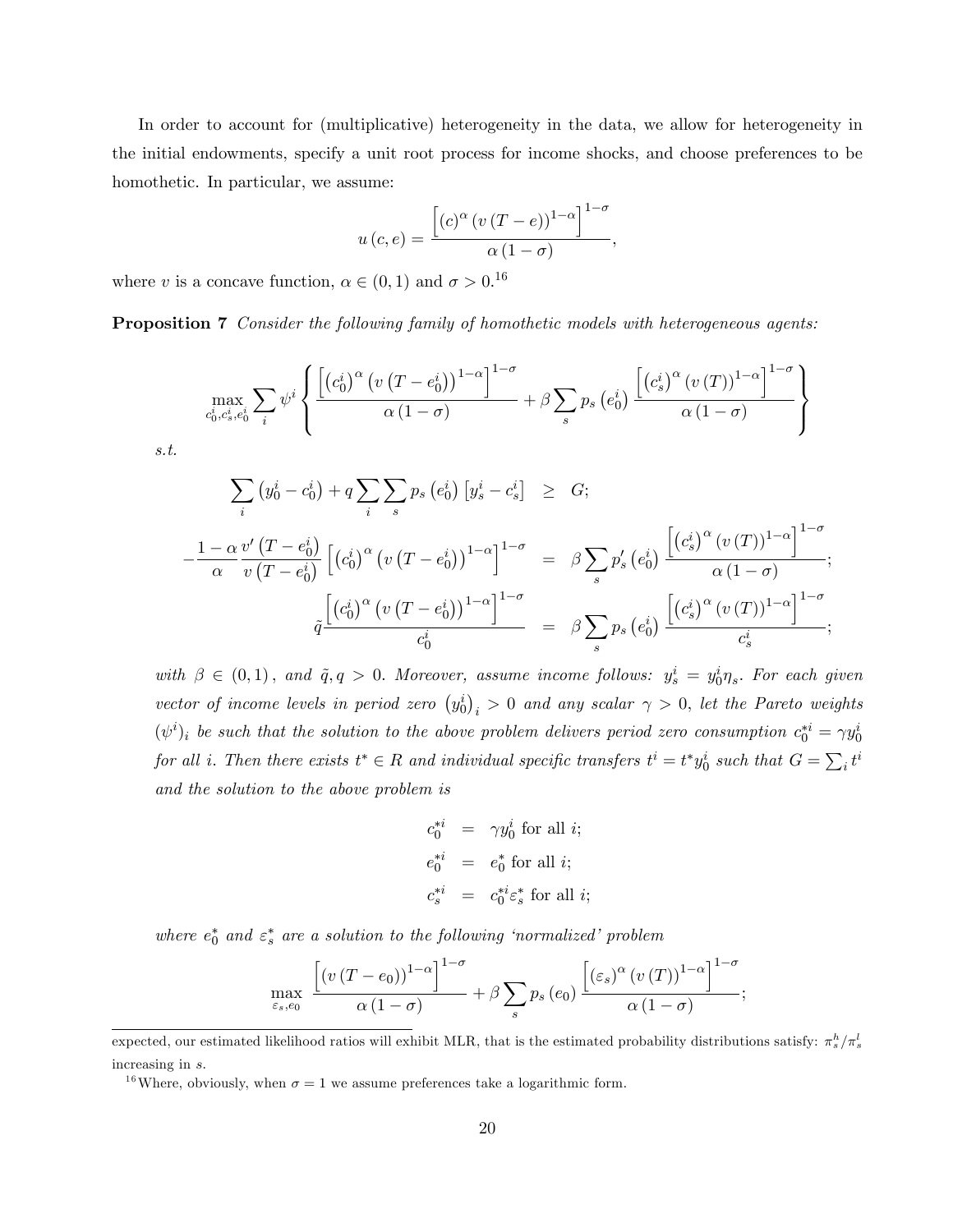$$
\frac{1}{\gamma} - 1 + q \sum_{s} p_s (e_0) \left[ \frac{\eta_s}{\gamma} - \varepsilon_s \right] \geq t^*;
$$
\n
$$
-\frac{(1-\alpha)}{\alpha} \frac{v'(T-e_0)}{v(T-e_0)} \left[ (v(T-e_0))^{1-\alpha} \right]^{1-\sigma} = \beta \sum_{s} p'_s (e_0) \frac{\left[ (\varepsilon_s)^{\alpha} (v(T))^{1-\alpha} \right]^{1-\sigma}}{\alpha (1-\sigma)};
$$
\n
$$
\tilde{q} \left[ (v(T-e_0))^{1-\alpha} \right]^{1-\sigma} = \beta \sum_{s} p_s (e_0) \frac{\left[ (\varepsilon_s)^{\alpha} (v(T))^{1-\alpha} \right]^{1-\sigma}}{\varepsilon_s}.
$$

#### Proof. See Appendix. Q.E.D.

A few remarks are now in order. It should typically be possible to find a vector of Pareto weights  $(\psi^i)_i$  such that the postulated individual specific transfers  $t^i = t^* y_0$  are indeed optimal. However, because of potential non-concavitites in the Pareto frontier, it is difficult to establish such a result formally. We abstract from this subtlety and simply take the existence of such Pareto weights as given for our analysis. Intuitively, the Pareto weights  $\psi^i$  are determined by income at time 0. This dependence can be seen as coming from past incentive constraints or due to type-dependent participation constraints in period zero.

Proposition 7 is useful for our empirical strategy for at least two main reasons. First, the proposition suggests that within our empirical model, we are entitled to use the income and consumption residuals as computed in the previous section as inputs in our estimation/calibration exercise. More precisely, the proposition suggests that we can use the values  $\hat{\varepsilon}^i$  and  $\hat{\eta}^i$  as consumption inputs regardless of the actual value of  $c^i$  and  $y^i$ . In principle, according this proposition, we could go even further and use residual income and consumption growth in our analysis to identify shocks. We have decided not to follow that approach for two reasons. First, it requires imposing further structure on the consumption functions and on the income process. Second, and more importantly, measurement error is known to be large for both income and consumption. This would be largely exacerbated by taking growth rates.

The other key advantage of the homothetic model is that we can estimate the probability distribution and all other parameters assuming that effort does not change across agents, hence the first-order conditions and expectations are evaluated at the same level of effort  $e_0^*$ <sup>17</sup>

#### 5.3 Estimation of model parameters

As a first step, we fix some parameters. First of all, we set  $q = .96$  to match a yearly real interest rate of  $4\%$ , which is the historical average of return on real assets in the USA. We then set the coefficient

 $17$  Of course, this also implies that we will partially rely on functional forms for identification.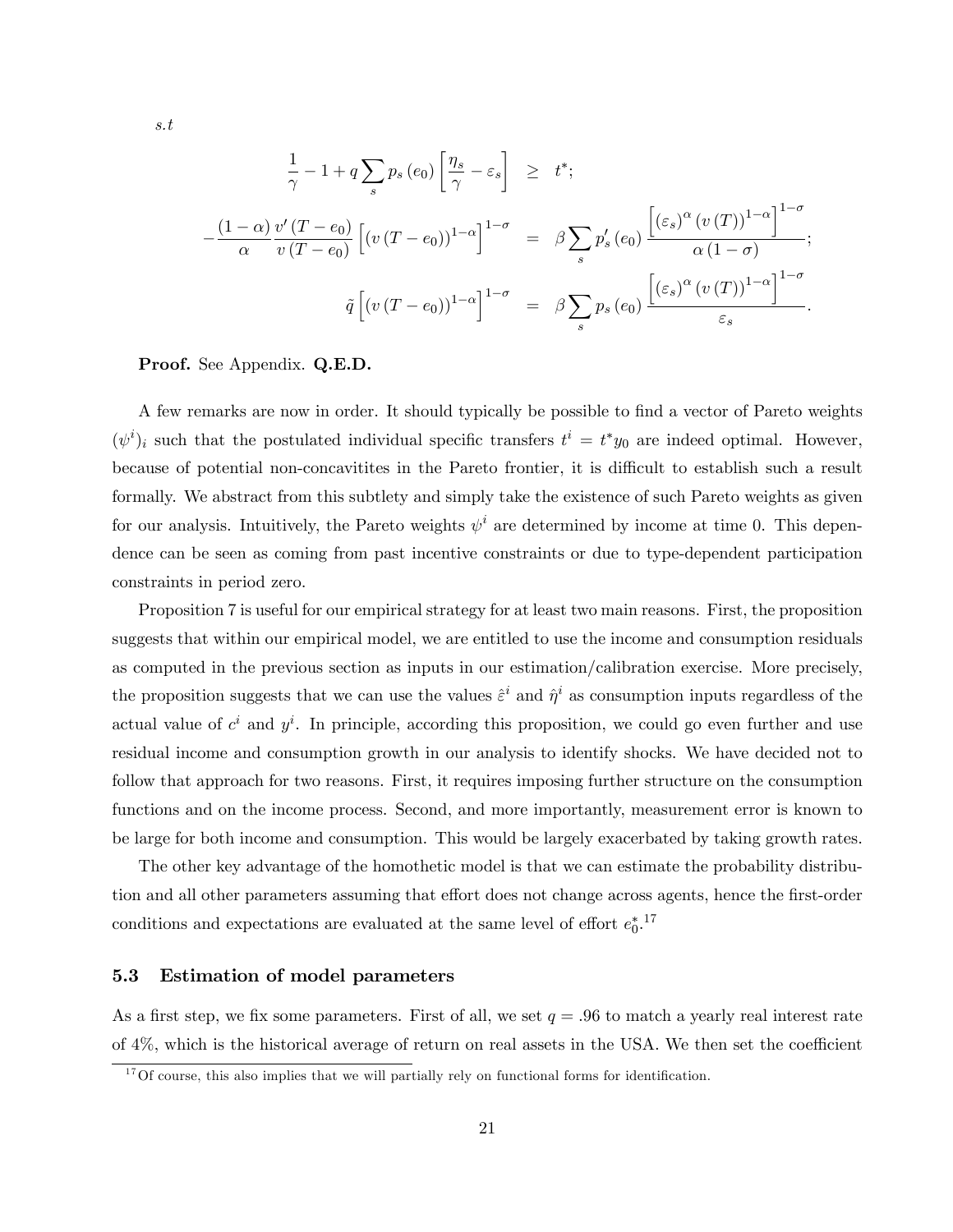of relative risk-aversion for consumption to 3, that is  $1 - (1 - \sigma) \alpha = 3$ , in line with recent estimation results by Paravisini, Rappoport, and Ravina  $(2010).<sup>18</sup>$  We normalize total time endowment to one  $(T = 1)$  and choose v to be the identity function. For the income process, we set  $N = 20$  and choose the medians of the 20 percentile groups of cleaned income for the income levels  $\eta_1, ..., \eta_{20}$ . To be consistent with this choice and with Proposition 7 we set  $y_0 = 1$ . For expositional simplicity we will assume  $\gamma = 1$  and hence  $c_0^* = y_0$ . Note that Proposition 7 implies that for any level of  $\gamma$  we can obtain the optimal consumption allocation by simply rescaling the consumption allocation of this benchmark. The only parameter we need to adjust is  $t^*$  or equivalently government consumption  $G^*$ .

Given this choice of parameters, the remaining parameters are chosen to match specific empirical moments coming from the data. We use the optimality conditions to design a method of moments estimator for these parameters. We use the identity matrix as a weighting matrix in the estimation.<sup>19</sup>

The first group of remaining parameters of the model are the effort technology parameter  $\rho$  and the probability weights  $\{\pi_s^h, \pi_s^l\}_{s=1}^N$  that determine the likelihood ratios. Our target moments for these parameters are  $p_s(e_0^*) = 1/20$  for all s, where  $e_0^*$  is the optimal effort, and  $\varepsilon_s^* = \hat{c}(n_s)$ , where  $\varepsilon_s^*$  is the optimal consumption innovation in the model with an exogenous capital income tax rate of 40 per cent, i.e., with  $\tilde{q} = \frac{q}{0.6+1}$  $\frac{q}{0.6+0.4q}$ .

Since the probabilities  $\pi_s^l$  and  $\pi_s^h$  each sum up to one, we have  $N-1$  parameters each. Moreover, we have to estimate the parameter  $\rho$ . To summarize, we have to estimate  $2N-1$  parameters and use the following  $2N - 1$  model restrictions for these parameters:

$$
p_s(e_0^*) = \exp(-\rho e_0^*) \pi_s^l + (1 - \exp(-\rho e_0^*)) \pi_s^h \text{ for } s = 1, ..., N - 1,
$$
 (20)

$$
\frac{q}{\beta} \lambda^* (\varepsilon_s^*)^{1 - (1 - \sigma)\alpha} = 1 + \mu^* \rho \frac{\exp(-\rho e_0^*) \left(\pi_s^h - \pi_s^l\right)}{p_s(e_0^*)} + \xi^* \frac{1 - (1 - \sigma)\alpha}{\varepsilon_s^*} \text{ for } s = 1, ..., N, \qquad (21)
$$

where  $(21)$  is the necessary first-order condition for the optimality of second period consumption. Notice that these equations also include  $e_0^*, \lambda^*, \mu^*$  and  $\xi^*$ , moreover we have not yet set parameters  $\alpha$ and  $\beta$  either. The parameter  $\alpha$  is chosen such that the equilibrium level of effort  $e_0^*$  equals 1/3, which is roughly the average fraction of working time over total disposable time in the United States. Also notice that, given  $p_s(e_0^*) = 1/20$  and  $\varepsilon_s^* = \hat{c}(\eta_s)$  for all s, if we sum equation (21) across income levels using weights as  $p_s(e_0^*) = 1/20$  we obtain

$$
\frac{q}{\beta} \lambda^* \frac{1}{20} \sum_{s=1}^{20} \hat{c}(\eta_s)^{1 - (1 - \sigma)\alpha} = 1 + \frac{\xi^* \left(1 + \alpha \sigma - \alpha\right)}{20} \sum_{s=1}^{20} \frac{1}{\hat{c}(\eta_s)}.
$$
\n(22)

<sup>&</sup>lt;sup>18</sup>We have made some sensitivity analysis with respect to the risk aversion parameter. Our results are qualitatively the same for the range of risk aversions between one and four, but the differences between the two scenarios are more pronounced if risk aversion is larger.

 $19$ This choice turned out to be irrelevant, because we obtained a practically perfect fit for all cases we have considered.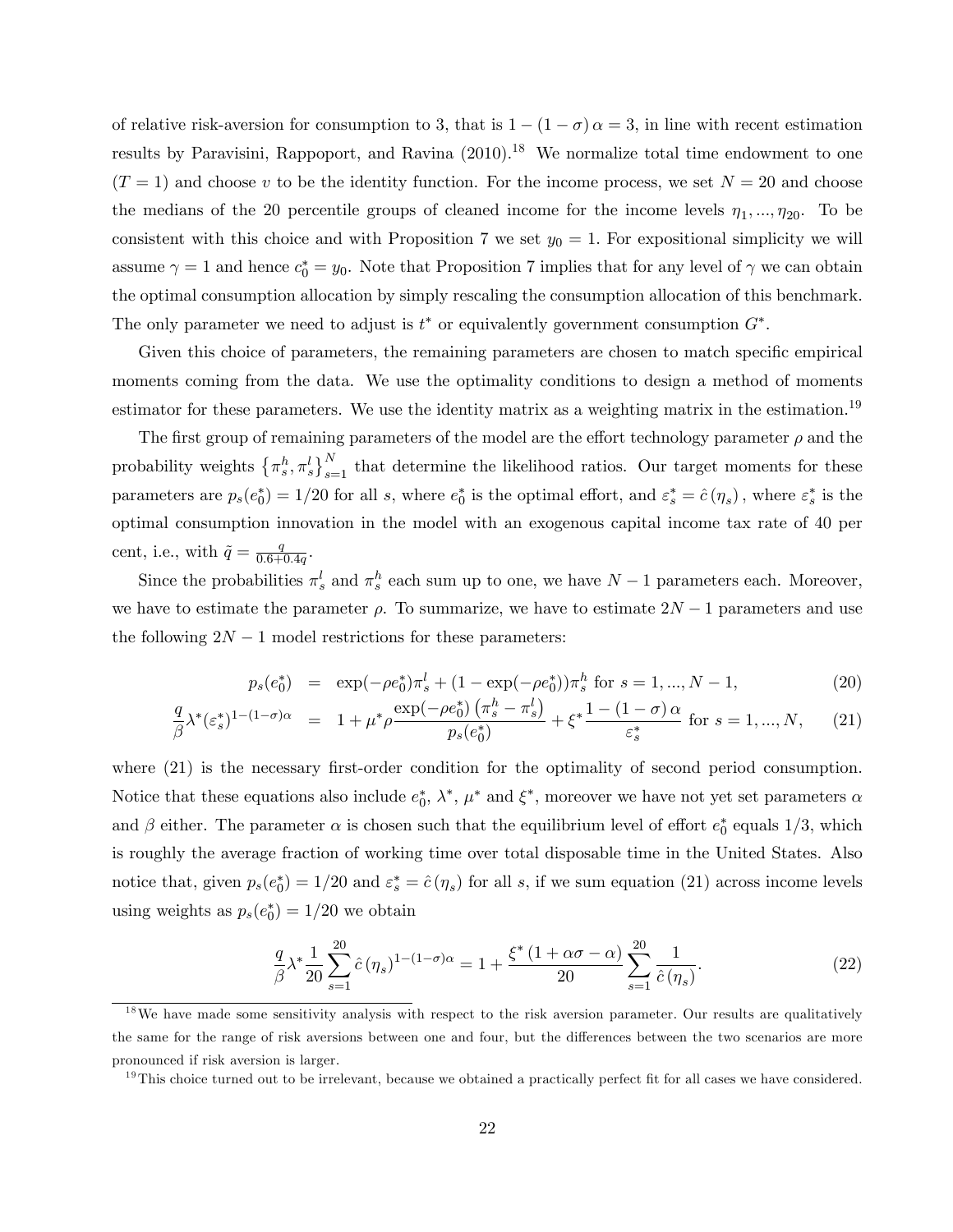Consequently, the data implies a further restriction between the parameters and endogenous variables  $(\beta, \alpha, \lambda^*, \xi^*)$ , which we impose directly.

For the remaining variables/parameters, we use the following four optimality conditions, which we require to be satisfied exactly. First, we have the normalized Euler equation  $(c_0^* = 1$  is substituted in all subsequent equations):

$$
\tilde{q}\left[\left(1-e_0^*\right)^{1-\alpha}\right]^{1-\sigma} = \beta \sum_{s=1}^N p_s\left(e_0^*\right) \frac{\left[\left(\varepsilon_s^*\right)^{\alpha}\right]^{1-\sigma}}{\varepsilon_s^*}.\tag{23}
$$

Then, we can use the first-order incentive compatibility constraint for effort,

$$
-(1-\alpha)\frac{\left[(1-e_0^*)^{1-\alpha}\right]^{1-\sigma}}{1-e_0^*} = \beta\rho\exp(-\rho e_0^*)\sum_{s=1}^N\left(\pi_s^h - \pi_s^l\right)\frac{\left[(\varepsilon_s^*)^{\alpha}\right]^{1-\sigma}}{(1-\sigma)},\tag{24}
$$

and the normalized first-order conditions for  $c_0^*$ ,

$$
\frac{\lambda^*}{(1 - e_0^*)^{(1-\alpha)(1-\sigma)}} = 1 - \xi^* \tilde{q} \left(1 + \alpha \sigma - \alpha\right) - \mu^* \frac{(1-\alpha)(1-\sigma)}{(1 - e_0^*)},\tag{25}
$$

together with the planner's first-order optimality condition for effort

$$
q\lambda^* \sum_s p'_s \left(e_0^*\right) \left(\eta_s - \varepsilon_s^*\right) + \mu^* \left(\beta \sum_s p''_s \left(e_0^*\right) \frac{\left(\varepsilon_s^*\right)^{(1-\sigma)\alpha}}{\alpha \left(1-\sigma\right)} - \frac{(1-\alpha)(\alpha + (1-\alpha)\sigma)}{\alpha} \left(1-\varepsilon_0^*\right)^{-\alpha-(1-\alpha)\sigma-1}\right) + \left(\varepsilon_s^*\left(-\beta \sum_s p'_s \left(e_0^*\right) \varepsilon_s^{(1-\sigma)\alpha-1} - \tilde{q}\left(1-\alpha\right) \left(1-\sigma\right) \left(\varepsilon_s^*\right)^{(1-\sigma)\alpha-1} \left(1-\varepsilon_0^*\right)^{(1-\alpha)(1-\sigma)-1}\right) = 0.
$$

Finally we obtain from the government's budget constraint the implied government consumption as a function of aggregate income as

$$
G^* = q\left(\sum_i \gamma y_0^i\right) \sum_{s=1}^N p_s(e_0^*)(\eta_s - \varepsilon_s^*).
$$
 (27)

Here we have used  $y_0 - c_0^* = 0$ , the unit root process of income and Proposition 7.

We plot the estimated likelihood ratio on Figure 2. As expected (because of the same properties of the estimated consumption function) the likelihood ratio is monotone and concave.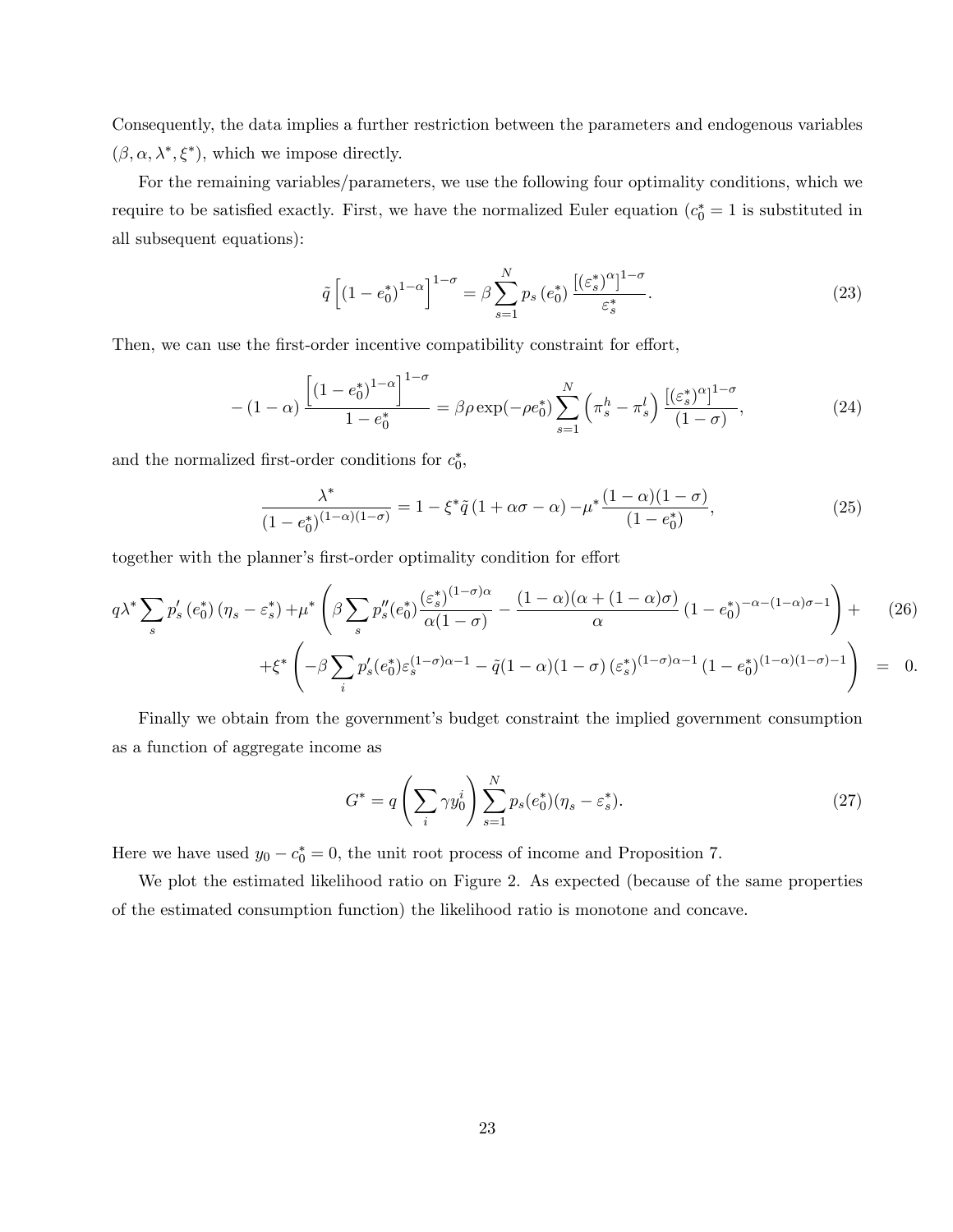

Figure 2: Estimated Likelihood Ratio

#### 5.4 Results

We use the preset and estimated/calibrated parameters of the above model (exogenous capital taxes) to determine the optimal allocation for the scenario where capital taxes are chosen optimally—assuming perfect observability/taxability of capital. Figure 3 displays second-period consumption for this scenario together with the consumption function of the benchmark.

It is obvious from the picture that the average level of second-period consumption is higher in the case with exogenous capital taxes (tax rate on capital income of 40%). This is of course not surprising, given that optimal capital taxes in general imply frontloaded consumption (Rogerson 1985, Golosov et al. 2003).

We also observe that, since consumption is concave for the two cases, optimal labor income taxes are progressive in both scenarios. First note that we can invoke the first part of Proposition 6 stating that if third best consumption  $\hat{c}$  is  $g_{\lambda}$ -concave then second best consumption c is  $g_{\lambda}$ -concave, too. Moreover, for relative risk aversion of 3, the function  $g_{\lambda}(c) = \lambda q c^3/\beta$  is convex, hence  $g_{\lambda}$ -concavity implies concavity. However, recall that for the current computations we did not fix effort to be the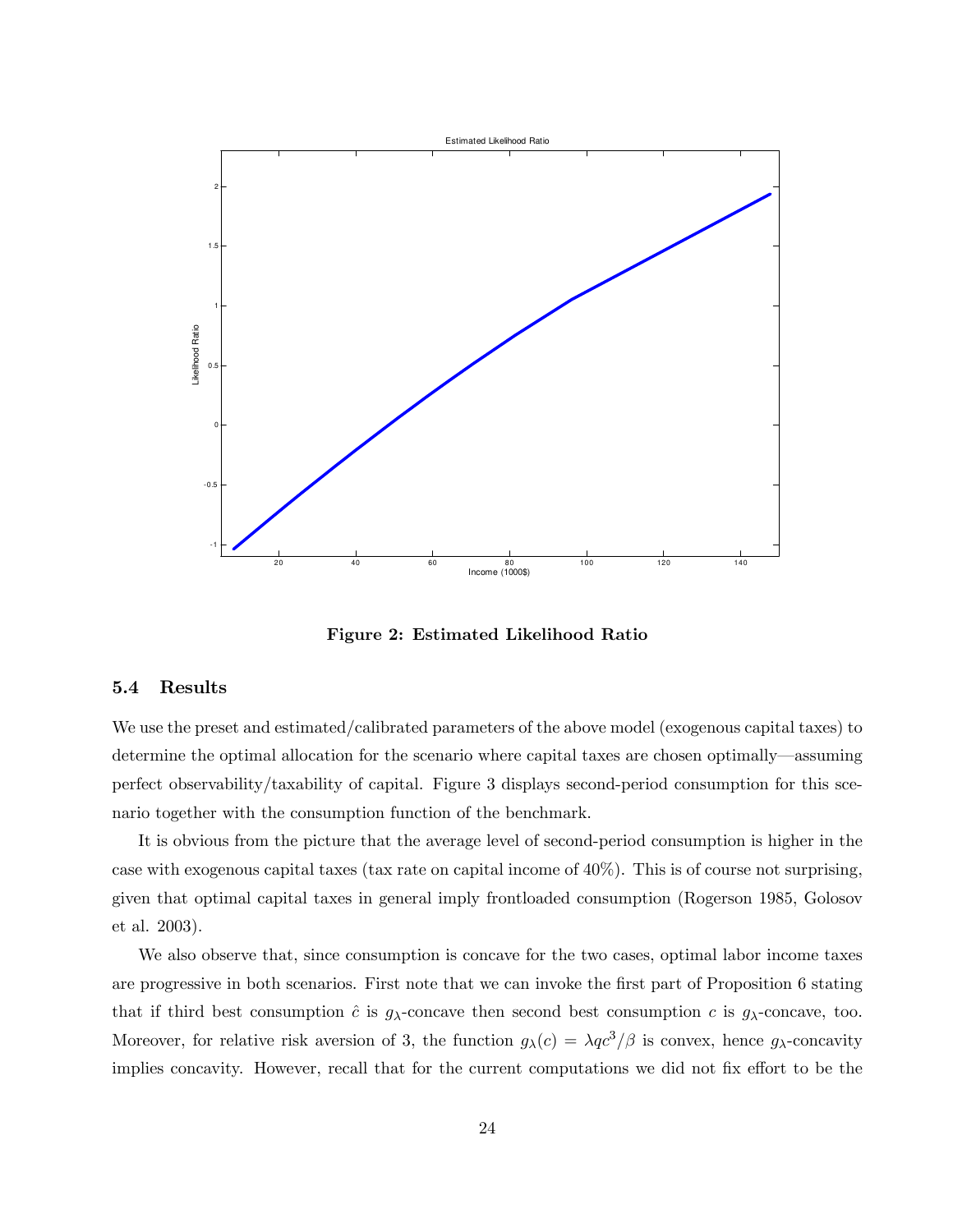same across the two allocations, which was a requirement for Proposition 6. On the one hand, this result shows that the endogenous response of effort to imperfect capital taxes does not affect the qualitative results (at least for this set of parameters). On the other hand, we will also show below that the changes in effort (and consequently the likelihood ratio) have a non-negligible quantitative effect.



Figure 3: Optimal Consumption with Optimal and Restricted Capital Taxation

To compare progressivity across the two scenarios quantitatively, we use  $-c''(y)/c'(y)$  as a measure of progressivity. In addition to the obvious analogy to ëabsolute risk aversioní, the advantage compared to  $c''(y)$  is that it makes functions with different slopes  $c'(y)$  more comparable. A higher value of this measure obviously indicates a higher degree of progressivity. On Figure 4, we have plotted this measure of progressivity for the optimal consumption plan for the case when capital taxes are restricted and for the case when they are optimal. The pattern is clear. The model with optimal capital taxes results in a uniformly more concave (progressive) consumption function compared to the case when capital taxes are restricted. The differences are particularly large for lower levels of income (and consumption).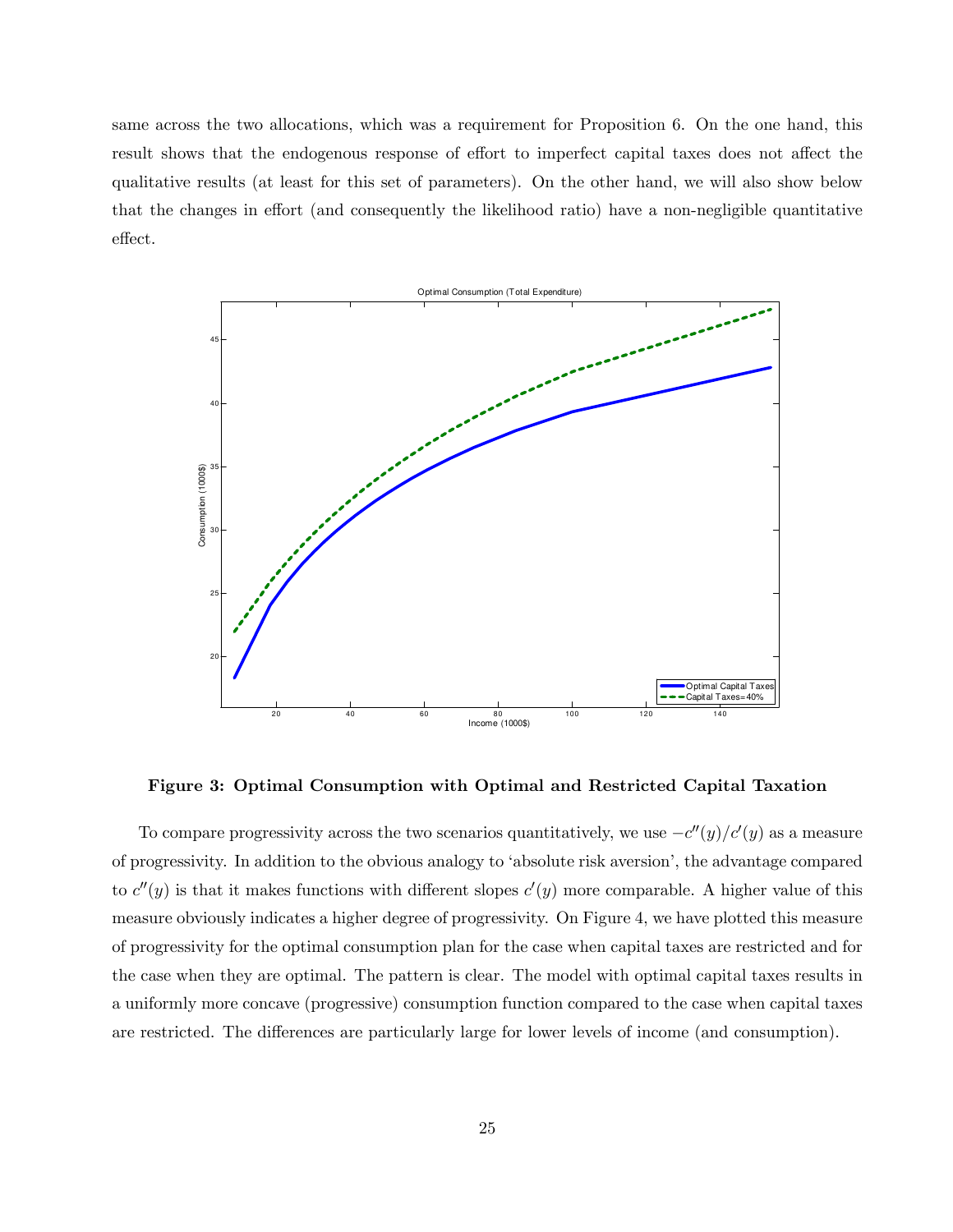

Figure 4: Income Tax Progressivity with Optimal and Restricted Capital Taxation

We have quantified these graphical observations and have checked robustness to alternative levels of risk aversion in Table 1. The results are qualitatively the same for all risk aversion levels, but there are significant quantitative differences. In particular, the difference between the two models is increasing in the level of risk aversion. The difference between the two progressivity measures is negligible for log utility, but quite large for the other three cases (ranging between 20 and 100 percent): Note that the change in measured progressivity is coming from two sources. First, as Figure 3 shows, the concavity of the optimal consumption function  $(c(y))$  is changing. Second, the distribution of income changes, as effort is different under optimal capital taxes compared to the benchmark case. For this reason, we calculate the measure of progressivity both with and without this second effect (endogenous vs. exogenous weights). Comparing the first and second rows of Table 1, we notice that the changing effort mitigates the increase in progressivity in a non-negligible way only for higher risk aversion levels. This also implies that effort is indeed higher when optimal capital taxes are levied. In turn, higher effort implies a higher weight on high income realizations where the progressivity differences are lower (see Figure 4). In any case, this second indirect effect through effort is small and hence the difference in the progressivity measure is still increasing in risk aversion.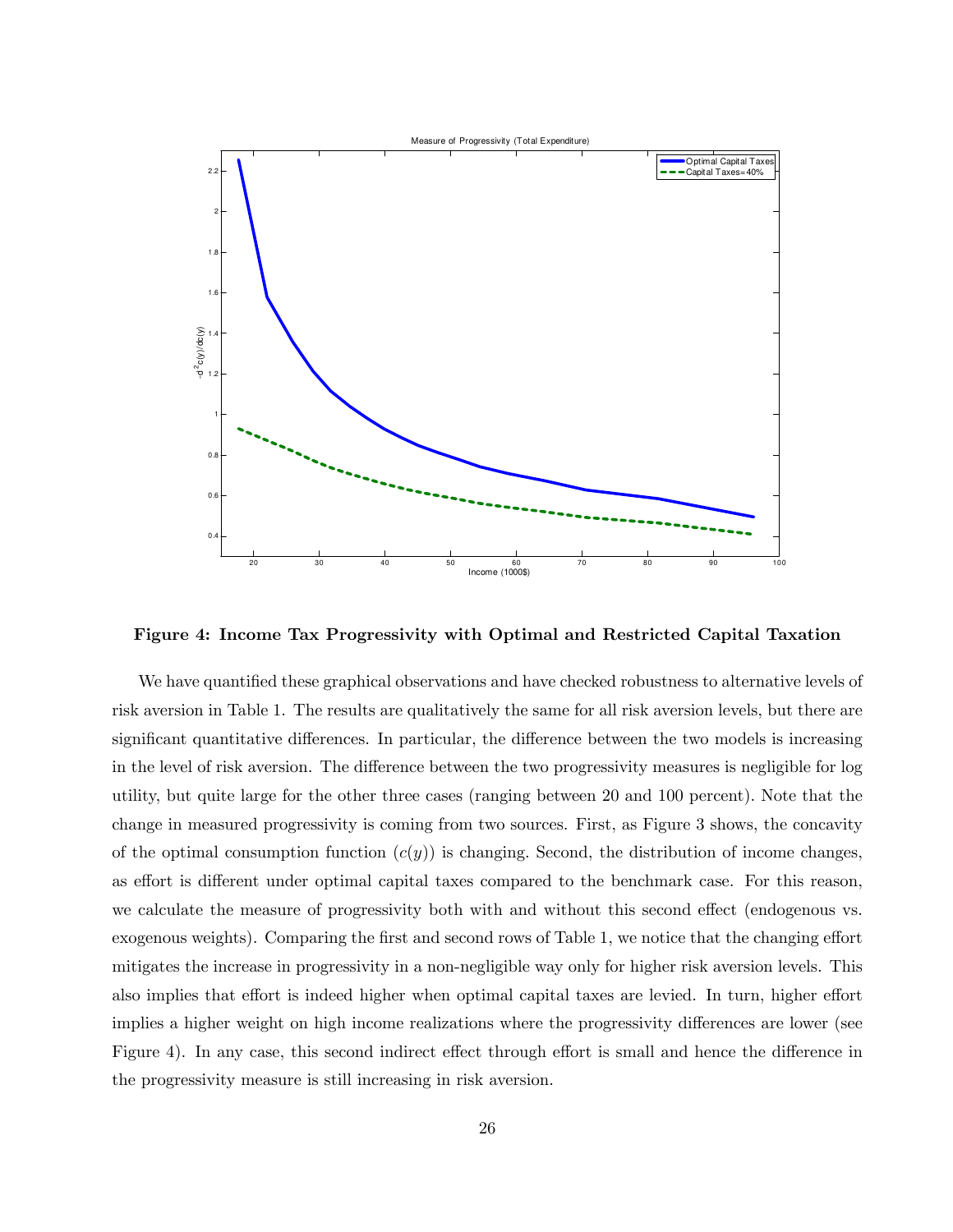We obtain a similar message if we consider the welfare losses due to restricted capital taxation in consumption equivalent terms (presented in the last row of Table 1). The losses are negligible for the log case, considerable for the intermediate cases, and very large for high values of risk aversion.

We have also displayed the optimal capital taxes, calculated as  $\tau^k = \tilde{q}/q-1$ . Notice that  $\tau^k$  is indeed the tax rate on capital, not on capital income. The 40 percent tax on capital income in the benchmark model is equivalent to a 1.6% tax on capital. It turns out that optimal taxes are much higher than this number for all risk aversion levels, including log utility. The tax rates are actually implausibly high. Even in the log case, they imply a tax rate on capital income of around 90 percent. For our benchmark case, the implied tax rate on capital income would be around 1000 percent, or equivalently the after-tax return on savings is -37 percent.<sup>20</sup> It is difficult to imagine how such distortionary taxes can be ever implemented in a world where alternative savings opportunities (potentially with lower return) are available that are not observable and/or not taxable by the government.

| Risk aversion                                           |       | 2           | 3       |       |  |  |
|---------------------------------------------------------|-------|-------------|---------|-------|--|--|
| Average measure of progressivity $(-c''(y)/c'(y))$      |       |             |         |       |  |  |
| Optimal K tax (endog. weights)                          | 0.670 | 0.800       | 0.963   | 1.102 |  |  |
| Optimal K tax (exog. weights) $0.670$ $0.804$ $0.978$   |       |             |         | 1.141 |  |  |
| K tax= $1.56$ (40\% on K income)                        |       | 0.644 0.644 | - 0.644 | 0.644 |  |  |
| Welfare losses from not taxing capital optimally $(\%)$ |       |             |         |       |  |  |
|                                                         | 0.035 | 0.295       | 1.309   | 3.372 |  |  |
| Optimal capital tax $(\%)$                              |       |             |         |       |  |  |
| $\tau^k = \tilde{q}/q - 1$                              | 3.89  | 25.15       | 65.82   | 123.1 |  |  |

Table 1: Quantitative Measures of Progressivity, Welfare Losses and Capital Taxes

We can get some intuition why the differences are increasing in the risk aversion of the agent  $(\hat{\sigma} := 1 - (1 - \sigma) \alpha)$  by examining equation (21) for our specification:

$$
\frac{q}{\beta} \lambda^* (\varepsilon_s^*)^{\hat{\sigma}} - \xi^* \frac{\hat{\sigma}}{\varepsilon_s^*} = 1 + \mu^* \rho \frac{\exp(-\rho e_0^*) \left( \pi_s^h - \pi_s^l \right)}{p_s (e_0^*)} \qquad \text{for } i = 1, ..., N.
$$

The direct effect of restricted capital taxation is driven by  $\xi^* a(\varepsilon_s^*)$ . Note that the higher is  $\hat{\sigma}$ , the higher is the discrepancy between the Euler equation characterizing the restricted capital taxation case and the inverse Euler characterizing the optimal capital taxation case. This will imply that  $\xi^*$  is increasing with  $\hat{\sigma}$ . Moreover, absolute risk aversion is given by  $\hat{\sigma}/\varepsilon_s^*$ , which is also increasing in  $\hat{\sigma}$ . Hence the effect of hidden asset accumulation (or suboptimal capital taxes) is increasing in risk aversion for both

<sup>&</sup>lt;sup>20</sup>Recall that the after-tax return on capital is given by  $1/\tilde{q} - 1$ . This is equivalent to a tax rate on capital income defined as  $t = 1 - (1/\tilde{q} - 1)/(1/q - 1).$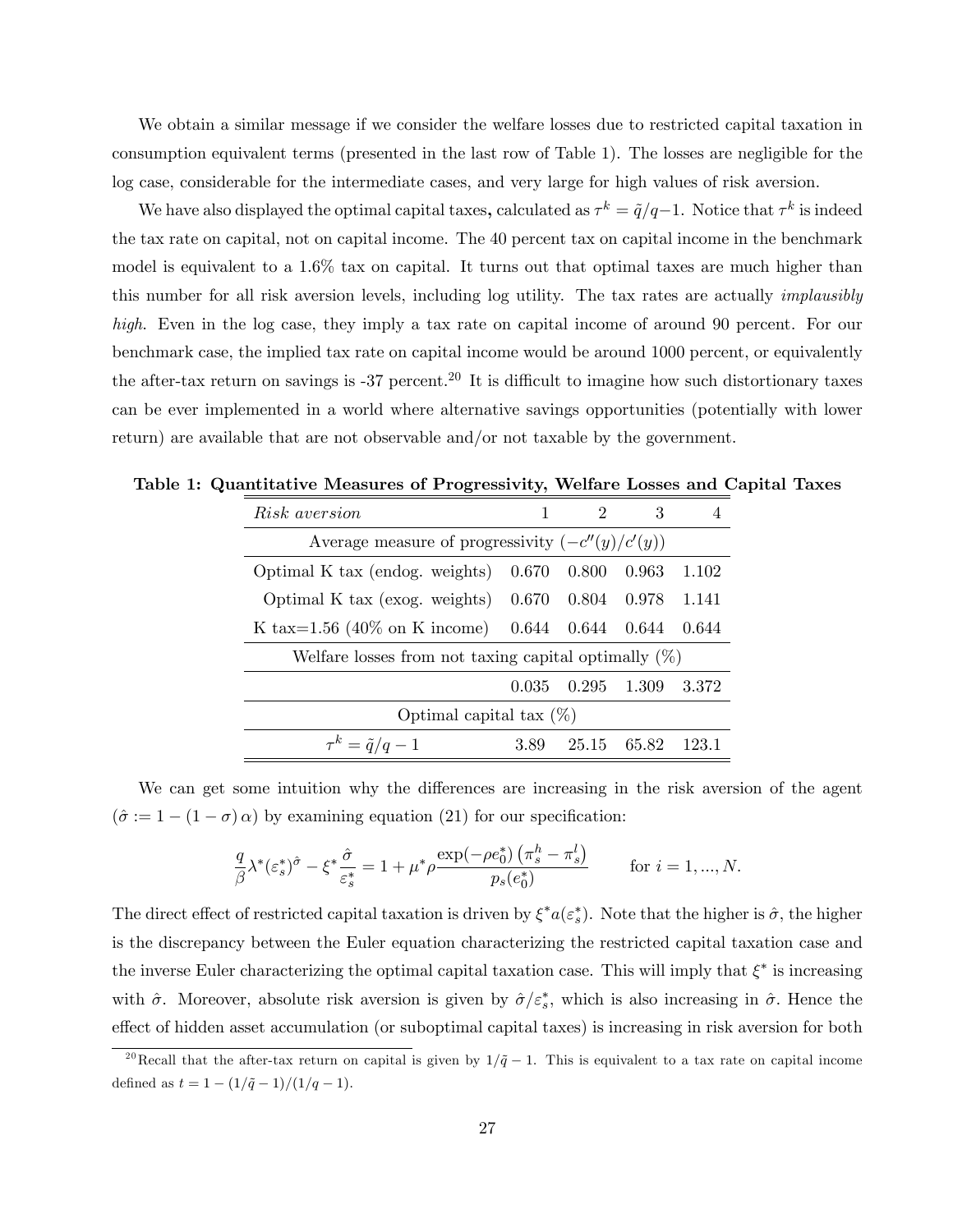of these reasons. The larger discrepancy between the Euler and inverse Euler equations also explains that optimal capital taxes must rise with risk aversion in order to make these two optimality conditions compatible. The same argument also explains why the welfare costs of restricted capital taxation are increasing in risk aversion.

As another robustness check, we examined how the results would change if we use only non-durable consumption as our measure of consumption. As we have seen on Figure 1, the main difference between the two consumption measures is that non-durable consumption is less dispersed (the average slope is significantly lower). Table 2 contains the average measures of progressivity, optimal capital taxes and the welfare losses of restricted capital taxation for the benchmark risk aversion case. First of all, note that our normalized measure of progressivity shows that, although non-durable consumption is flatter, the progressivity is very similar (recall that the model with restricted capital taxation replicates perfectly the consumption allocation for both cases). Second, notice that, with non-durable consumption, we again have a significant increase in progressivity when we impose optimal capital taxes. This once more implies a sizeable welfare gain and a highly implausible tax rate on capital. The only difference is quantitative: all these properties are somewhat less pronounced: for example the increase in progressivity here is 25 percent while it is around 50 percent in the benchmark case. The general message is that whenever the overall level of insurance is higher (consumption responds less to income shocks), imperfect observability/taxability of capital tends to have a smaller effect.

| Lable 2. Different Consumption ivides thes              |       |  |       |  |  |
|---------------------------------------------------------|-------|--|-------|--|--|
| Risk aversion = 3 non-durable total expenditure         |       |  |       |  |  |
| Average measure of progressivity $(-c''(y)/c'(y))$      |       |  |       |  |  |
| Optimal K tax (endog. weights)                          | 0.849 |  | 0.963 |  |  |
| Optimal K tax (equal weights)                           | 0.853 |  | 0.978 |  |  |
| K tax= $1.56$ (40% on K income)                         | 0.687 |  | 0.644 |  |  |
| Welfare losses from not taxing capital optimally $(\%)$ |       |  |       |  |  |
|                                                         | 0.434 |  | 1.309 |  |  |
| Optimal capital tax $(\%)$                              |       |  |       |  |  |
| $\tau^k = \tilde{q}/q - 1$                              | 37.05 |  | 65.82 |  |  |

Table 2: Different Consumption Measures

Hence, we can conclude that the following three main points of our analysis are robust to different levels of risk aversion (as far as the coefficient of relative risk aversion is not to low) and to different measures of consumption: (i) Restricted (as opposed to optimal) capital taxation leads to less progressive optimal income taxes. (ii) There are significant welfare losses due to this restriction on capital taxation. (iii) The implied optimal capital taxes are implausibly high.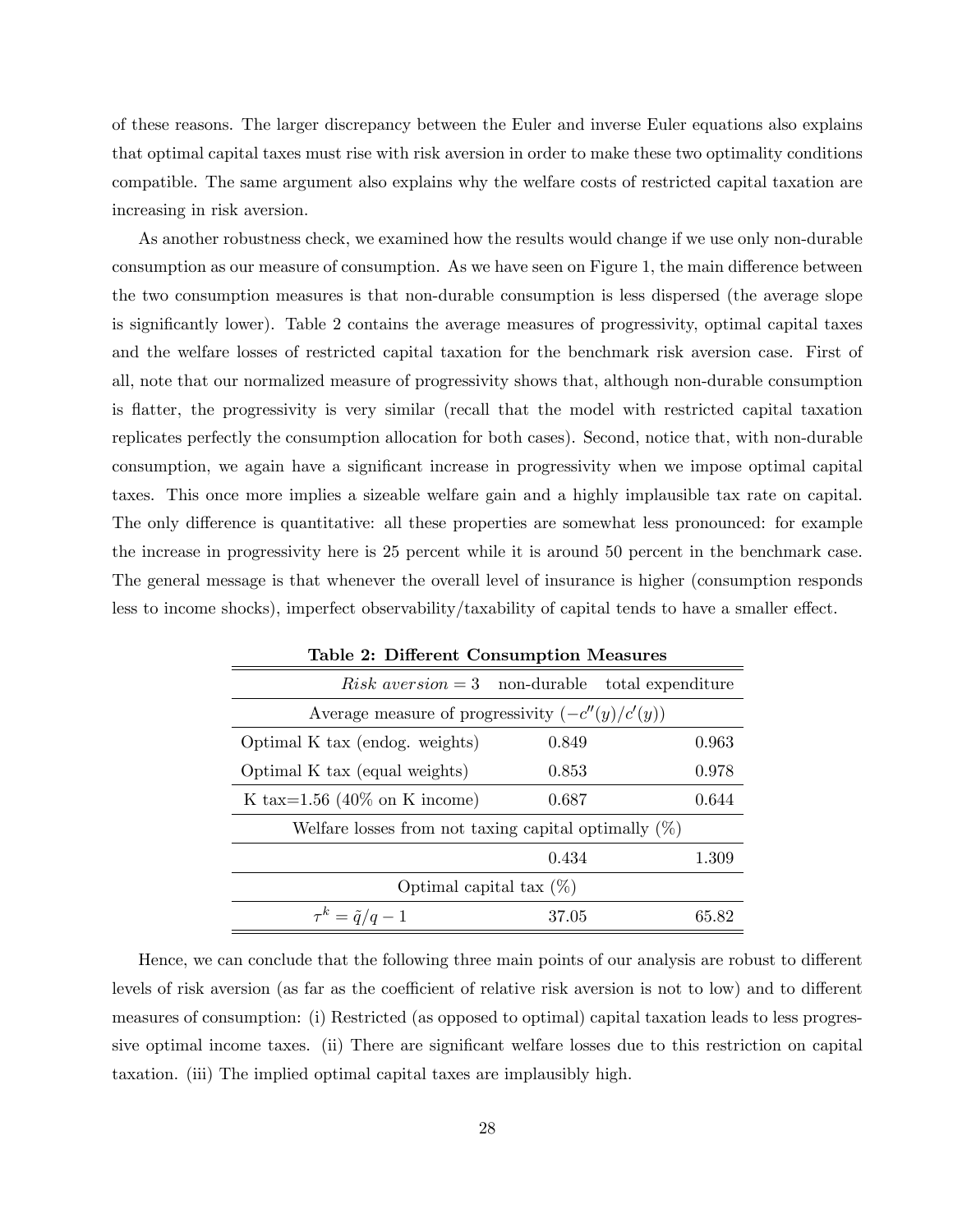Finally, we would like to relate the quantitative results to Proposition 5 as well. There we have shown that under convex absolute risk aversion, whenever consumption is concave function of the likelihood ratio in the restricted capital tax case, the same must hold in the model with optimal capital taxes. Recall that this result was obtained assuming constant effort levels across the two scenarios. Therefore we compute the optimal allocation for the scenario with 40 percent capital income taxation given the effort level from the optimal capital tax case. Intuitively, we disregard the planner's optimality condition regarding effort in this case. Figure 5 displays the results of these calculations as a function of the likelihood ratio, which is (by construction) the optimal likelihood ratio under optimal capital taxes.



Figure 5: Optimal Consumption as Function of the Likelihood Ratio (Fixed Effort)

This figure is clearly in line with the theoretical results of Proposition 5. First of all, consumption is a concave function of the likelihood ratio in both scenarios. Moreover, consumption under optimal capital taxation is a concave transformation of consumption under restricted capital taxation.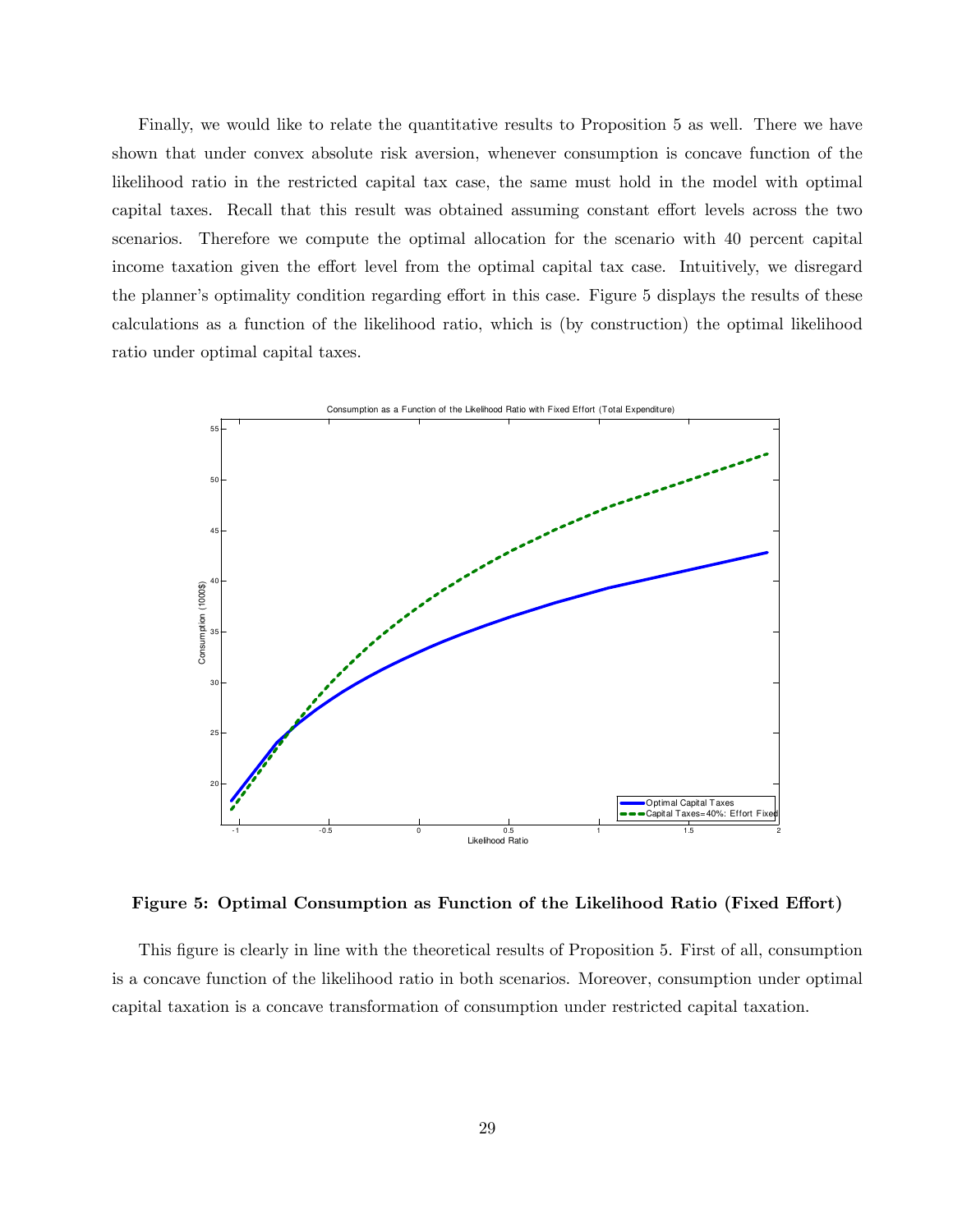## 6 Concluding remarks

This paper analyzed how restrictions to capital taxation change the optimal tax code on labor income. Assuming preferences with convex absolute risk aversion, we found that optimal consumption moves in a more convex way with labor income when asset accumulation cannot be controlled by the planner. In terms of our decentralization, this implies that marginal taxes on labor income become less progressive when restrictions to capital income taxation are binding. We complemented our theoretical results with a quantitative analysis based on individual level U.S. data on consumption and income.

The model we presented here is one of action moral hazard, similar to Varian (1980) and Eaton and Rosen (1980). The framework has the important advantage of tractability. Although a more common interpretation of this model is that of insurance, we believe that it conveys a number of general principles for optimal taxation that also apply to models of ex-ante redistribution.

While the standard Mirrlees model focuses on the intensive margin (with notable exceptions, e.g., Chone' and Laroque, 2010), the model we consider here focuses on the extensive margin. The periodic income  $y$  is the result of previously supplied effort and is subject to some uncertainty. Natural interpretations for the outcome y include the result of job search activities, the monetary consequences of a promotion or a demotion, i.e., of a better or worse match (within the same firm or into a new firm); or again - for self-employed individuals -  $y$  can be seen as earnings from the entrepreneurial activity. It would not be difficult to include an intensive margin into our model in  $t = 1$ . Suppose, for simplicity, the utility function takes an additive separable form  $u_1(c)-v(n)$ , where n represents hours of work. If we now interpret y as productivity, total income becomes  $I = yn$ . Clearly, our analysis would not change a bit if both  $y$  and  $I$  were observable, while the case where the government can only observe I is that of Mirrlees  $(1971).^{21}$ 

A Simple Dynastic Model: We conclude by proposing a simple extension of our model that allows for multi-periods with 'dynastic' considerations through 'warm glow' motives for bequests. Assume that in the last period preferences are  $u_1(c^{\omega}k^{1-\omega})$ , with  $\omega \in (0,1)$ . Here, c is consumption as

$$
\frac{q\lambda}{\beta u'(c(y))} = 1 + \mu l(y; e) + \xi a(c(y)) - \frac{\frac{d\phi(y)}{dy}}{\beta f(y; e)},\tag{28}
$$

where the multiplier associated to the intensive-margin incentive-constraint  $\phi(y)$  is - as usual - related to the Spence-Mirrlees condition and the labor supply distortion, and it satisfies  $\phi(y) = \phi(\bar{y}) = 0$ . The comparison between the case with restricted and unrestricted capital taxation amounts again to considering the cases with  $\xi > 0$  and  $\xi = 0$  respectively. Although the forces at play are the same as above, an analytic analysis with intensive margin (and private information on y) is complicated by the fact that both  $\lambda, \mu$ , and the whole schedule  $\phi(\cdot)$  change.

<sup>&</sup>lt;sup>21</sup>In this case, the intensive-margin incentive-constraints would take the familiar form:  $\frac{dc(y)}{dy}u'_1(c(y)) = \frac{v'(n(y))}{y} \frac{dI(y)}{dy}$ . The analysis of the intensive margin is standard. If we assume no-bunching, the validity of the FOA for effort, and use the envelope theorem, it is not difficult to derive the formula for third-best allocations as: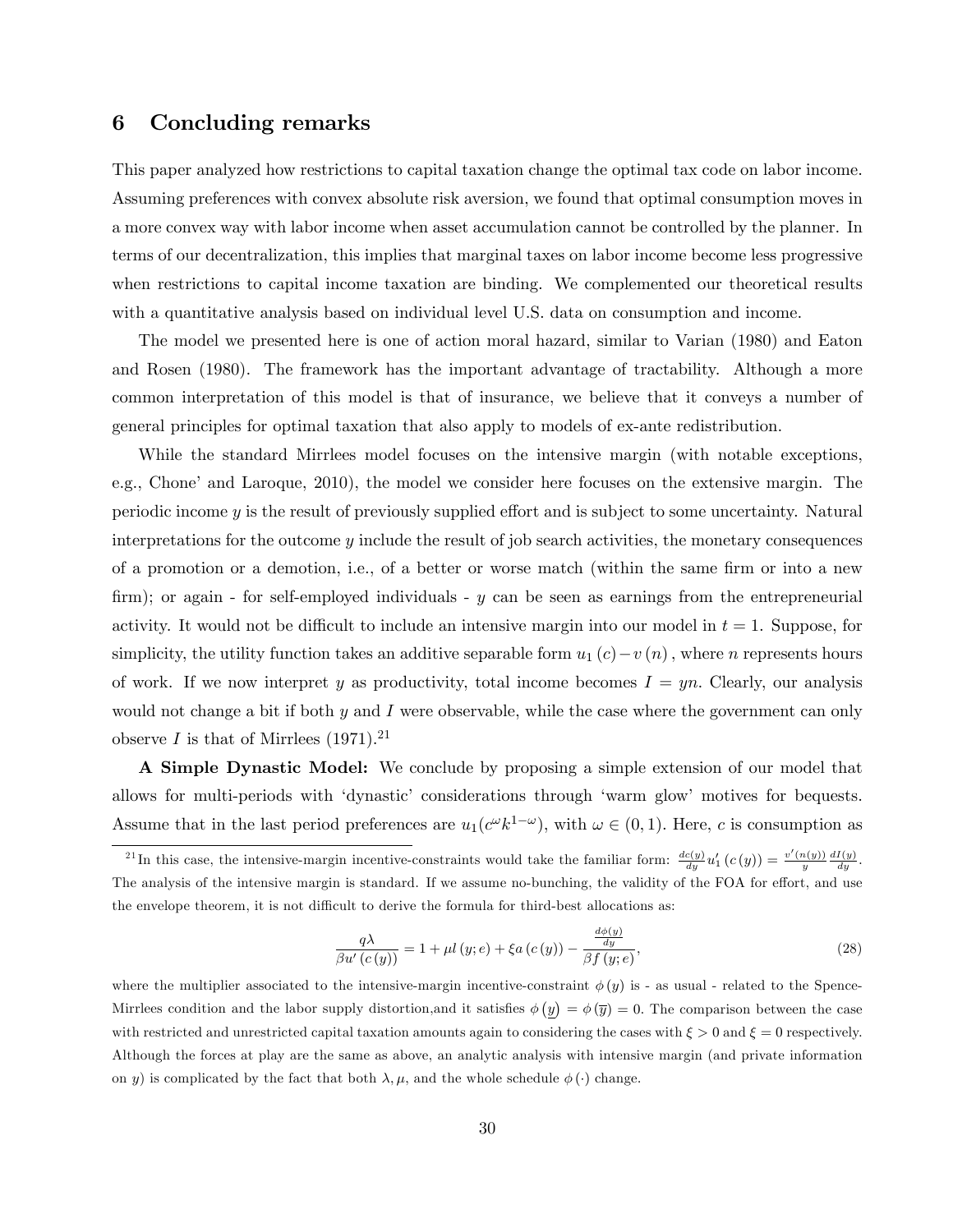above, while k represents bequest transfers to future generations. Given the net income  $y + \tau(y)$  in the last period, the agent solves (note that there are no reasons to impose capital taxes in  $t = 1$ , at least not in order to alleviate incentives):

$$
\max_{k,c\geq 0} u_1(c^{\omega}k^{1-\omega})
$$
  
s.t. 
$$
c+k = y + \tau(y).
$$

The chosen functional form implies that expenditures on  $c$  and  $k$  will be fixed proportions of the disposable income, namely:  $c(y) = \omega(y + \tau(y))$ , and  $k(y) = (1 - \omega)(y + \tau(y))$ . This model with bequest is hence equivalent to our original model with utility  $\tilde{u}(y + \tau) = u_1(A(y + \tau))$  where  $u_1$  is our original utility function and  $A = \omega^{\omega} (1 - \omega)^{1 - \omega}$  is a constant. Clearly, none of our theoretical results changes, since properties such as the convexity of the absolute risk aversion are invariant to this modification. We did not find any sizable quantitative difference either.<sup>22</sup> Since we are interested in the curvature of the consumption function and its changes due to restrictions to capital income taxation, it is intuitive that such extension has little impact on our results.

It is not difficult to see how such model can be embedded into a fully dynastic framework. When  $y$ is observed, k is easily computable as a (deterministic) function of  $y+\tau$  since the warm glow mechanics does not leave space for strategic considerations in the inter-generational transfer of wealth. Then k would play the role of  $y_0$  for the next generation. Of course, this framework generates heterogeneity in the initial endowments. However, the link between  $c_0$  and  $y_0$  would be dictated by distributional motives alone (i.e., no incentive constraint would play any role here), along the lines of the quantitative section. Details are available upon request.

<sup>&</sup>lt;sup>22</sup> Details are available upon request. In our robustness computations,  $\omega$  has been calibrated to match the top bracket. Alternatively, one could set this parameter so that to match the average marginal propensity to consume in the population.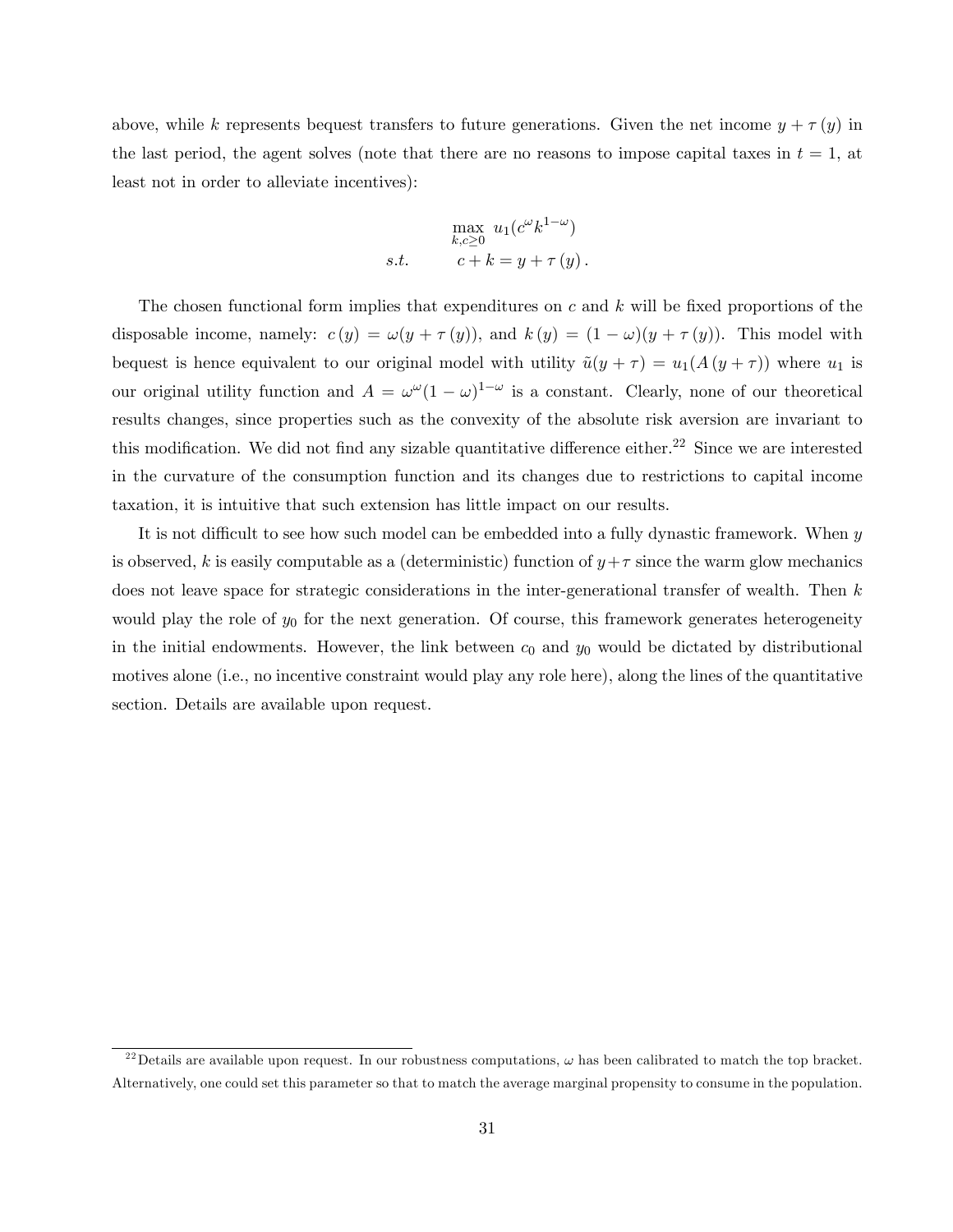## Appendix: Proof of Proposition 7.

The linear separability of the planner's problem implies that, given individual transfers  $t^i$ , the optimal allocation must solve the following individual contracting problem:

$$
V^{i} = \max_{c_0^{i}, c_s^{i}, e_0^{i}} \psi^{i} \left\{ \frac{\left[ \left( c_0^{i} \right)^{\alpha} \left( v \left( T - e_0^{i} \right) \right)^{1-\alpha} \right]^{1-\sigma}}{\alpha \left( 1-\sigma \right)} + \beta \sum_{s} p_s \left( e_0^{i} \right) \frac{\left[ \left( c_s^{i} \right)^{\alpha} \left( v \left( T \right) \right)^{1-\alpha} \right]^{1-\sigma}}{\alpha \left( 1-\sigma \right)} \right\}
$$

s.t.

$$
y_0^i - c_0^i + q \sum_s p_s (e_0^i) [y_0^i \eta_s - c_s^i] \geq t^i;
$$

$$
-\frac{(1-\alpha)}{\alpha} \frac{v'\left(T-e_0^i\right)}{v\left(T-e_0^i\right)} \left[\left(c_0^i\right)^{\alpha} \left(v\left(T-e_0^i\right)\right)^{1-\alpha}\right]^{1-\sigma} = \beta \sum_{s} p'_s \left(e_0^i\right) \frac{\left[\left(c_s^i\right)^{\alpha} \left(v\left(T\right)\right)^{1-\alpha}\right]^{1-\sigma}}{\alpha(1-\sigma)};
$$
  

$$
\tilde{q} \frac{\left[\left(c_0^i\right)^{\alpha} \left(v\left(T-e_0^i\right)\right)^{1-\alpha}\right]^{1-\sigma}}{c_0^i} = \beta \sum_{s} p_s \left(e_0^i\right) \frac{\left[\left(c_s^i\right)^{\alpha} \left(v\left(T\right)\right)^{1-\alpha}\right]^{1-\sigma}}{c_s^i},
$$

with  $\psi^i > 0$ . Because preferences are homothetic, the incentive constraints depend only on  $\varepsilon_s^i = c_s^i/c_0^i$  and  $e_0^i$ . We can hence change the choice variables and rewrite the individual contracting problem as

$$
V^{i} = \max_{c_{0}^{i}, \varepsilon_{s}^{i}, e_{0}^{i}} \psi^{i} (c_{0}^{i})^{\alpha(1-\sigma)} \left\{ \frac{\left[ \left( v \left( T - e_{0}^{i} \right) \right)^{1-\alpha} \right]^{1-\sigma}}{\alpha \left( 1-\sigma \right)} + \beta \sum_{s} p_{s} \left( e_{0}^{i} \right) \frac{\left[ \left( \varepsilon_{s}^{i} \right)^{\alpha} \left( v \left( T \right) \right)^{1-\alpha} \right]^{1-\sigma}}{\alpha \left( 1-\sigma \right)} \right\}
$$

s.t.

$$
y_0^i - c_0^i + q \sum_s p_s (e_0^i) [y_0^i \eta_s - c_0^i \varepsilon_s^i] \geq t^i;
$$
  

$$
-\frac{(1-\alpha)}{\alpha} \frac{v'(T-e_0^i)}{v(T-e_0^i)} [(v(T-e_0^i))^{1-\alpha}]^{1-\sigma} = \beta \sum_s p_s' (e_0^i) \frac{[(\varepsilon_s^i)^{\alpha} (v(T))^{1-\alpha}]^{1-\sigma}}{\alpha(1-\sigma)};
$$
  

$$
\tilde{q} [(v(T-e_0^i))^{1-\alpha}]^{1-\sigma} = \beta \sum_s p_s (e_0^i) \frac{[(\varepsilon_s^i)^{\alpha} (v(T))^{1-\alpha}]^{1-\sigma}}{\varepsilon_s^i}.
$$

Now fix some individual j. By continuity we can find a transfer  $t^j$  such that the solution  $(c_0^j)$  $j^*, e_j^{j*}$  $j^*, \varepsilon_s^{j*}$  to the associated individual problem satisfies  $c_0^{j*} = \gamma y_0^j$  $\hat{j}$ . By non-satiation of preferences,  $t^j$  is given by

$$
t^j = y_0^j - \gamma y_0^j + q y_0^j \sum_s p_s \left( e_0^{j*} \right) \left[ \eta_s - \varepsilon_s^{j*} \gamma \right] =: y_0^j t^*.
$$

We claim that transfers defined as  $t^i := y_0^i t^*$  imply that for all i the contract

$$
c_0^{i*} = \gamma y_0^i,
$$
  
\n
$$
e_0^{i*} = e_0^{j*}, \text{ and}
$$
  
\n
$$
\varepsilon_s^{i*} = \varepsilon_s^{j*},
$$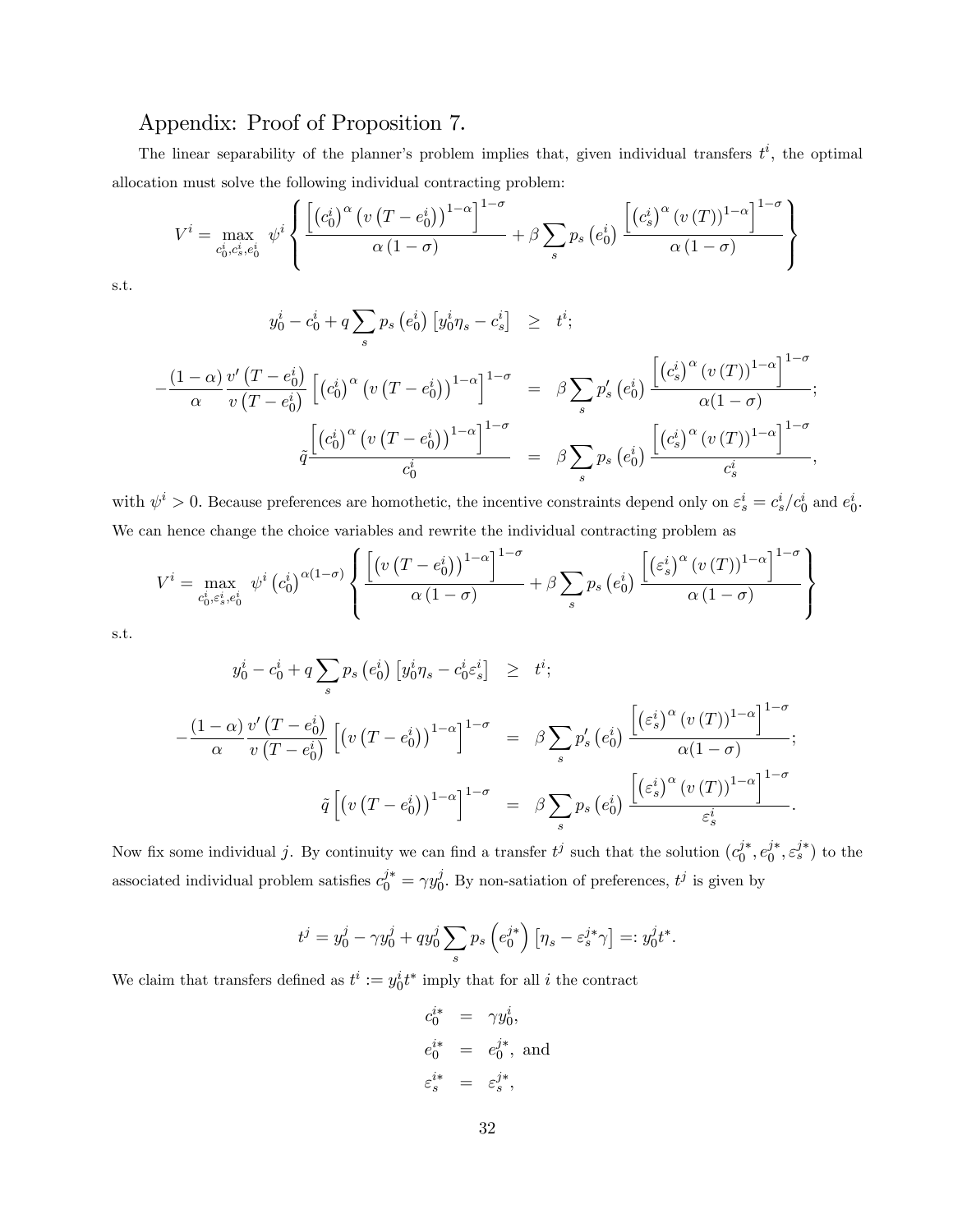solves the individual contracting problem. Suppose the claim is false for some  $i$ . By the construction of transfers, the contract  $(\gamma y_0^i, e_0^{j*})$  $(j^*, \varepsilon_s^{j*})$  is incentive-feasible. Hence if the claim is false the value  $V^i$  must be strictly higher than the one generated by  $(\gamma y_0^i, e_0^{j*})$  $j^*_{0}, \varepsilon_s^{j*}$ ). This implies

$$
V^{i} > \psi^{i} (\gamma y_{0}^{i})^{\alpha(1-\sigma)} \left\{ \frac{\left[ \left( v\left(T - e_{0}^{j*}\right) \right)^{1-\alpha} \right]^{1-\sigma}}{\alpha(1-\sigma)} + \beta \sum_{s} p_{s} \left(e_{0}^{j*}\right) \frac{\left[ \left( e_{s}^{j*} \right)^{\alpha} (v(T))^{1-\alpha} \right]^{1-\sigma}}{\alpha(1-\sigma)} \right\}}{\alpha(1-\sigma)} \right\}
$$
  
= 
$$
\frac{\psi^{i} (\gamma y_{0}^{i})^{\alpha(1-\sigma)}}{\psi^{j} \left(\gamma y_{0}^{j}\right)^{\alpha(1-\sigma)}} V^{j}.
$$

On the other hand, the contract  $(c_0^{i*}y_0^j)$  $\partial_0^j/y_0^i, e_0^{i*}, \varepsilon_s^{i*}$  is incentive-feasible for the individual contracting problem  $V^j$ . Hence we get

$$
V^{j} \geq \psi^{j} \left( \frac{c_{0}^{i*} y_{0}^{j}}{y_{0}^{i}} \right)^{\alpha(1-\sigma)} \left\{ \frac{\left[ \left( v\left(T - e_{0}^{i*}\right) \right)^{1-\alpha} \right]^{1-\sigma}}{\alpha(1-\sigma)} + \beta \sum_{s} p_{s} \left( e_{0}^{j*} \right) \frac{\left[ \left( e_{s}^{i*} \right)^{\alpha} \left( v\left(T\right) \right)^{1-\alpha} \right]^{1-\sigma}}{\alpha(1-\sigma)} \right\} \right\}
$$
  

$$
= \frac{\psi^{j} \left( y_{0}^{j} \right)^{\alpha(1-\sigma)}}{\psi^{i} \left( y_{0}^{i} \right)^{\alpha(1-\sigma)}} V^{i}.
$$

Taken together, the two inequalities imply  $V^i > V^i$ , a contradiction. Q.E.D.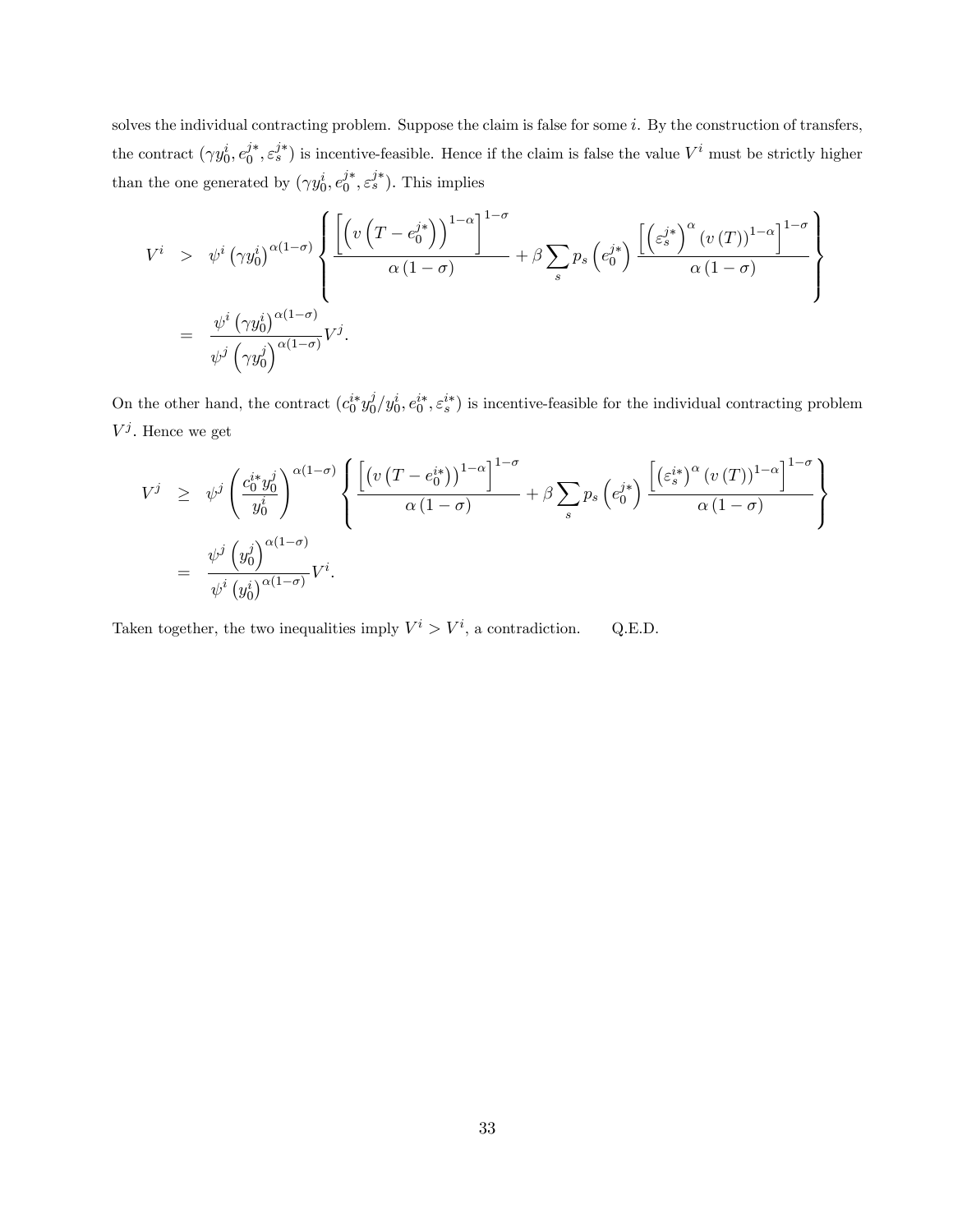## References

- [1] ABRAHAM, A., S. KOEHNE, AND N. PAVONI (2011): "On the First-Order Approach in Principal-Agent Models with Hidden Borrowing and Lending," Journal of Economic Theory, 146, 1331– 1361.
- [2] Avriel, M., W. E. Diewert, S. Schaible, and I. Zang. (1988): Generalized Concavity. Plenum Publishing Corporation, New York.
- [3] BLUNDELL R, PISTAFERRI L., PRESTON I. (2008): "Consumption inequality and partial insurance." American Economic Revew, 98: 1887–921.
- [4] Chone P., and G. Laroque, (2010): "Negative Marginal Tax Rates and Heterogeneity," American Economic Review, 100(5): 2532-47.
- [5] CONESA, J. C., S. KITAO, AND D. KRUEGER (2009): "Taxing Capital? Not a Bad Idea After All!," American Economic Review, 99 (1), 25-48.
- $[6]$  DIAMOND, P. A., AND J. A. MIRRLEES (1978): "A model of social insurance with variable retirement," Journal of Public Economics,  $10(3)$ ,  $295-336$ .
- [7] DIAMOND, P. A., AND E. SAEZ (2011): "The Case for a Progressive Tax: From Basic Research to Policy Recommendations," Journal of Economic Perspectives, 25(4), 165-190.
- [8] DOMEIJ, D., AND M. FLODEN (2006): "The Labor-Supply Elasticity and Borrowing Constraints: Why Estimates are Biased," Review of Economic Dynamics,  $9(2)$ ,  $242-262$ .
- [9] DOMEIJ, D., AND J. HEATHCOTE (2004): "On The Distributional Effects Of Reducing Capital Taxes," International Economic Review,  $45(2)$ ,  $523-554$ .
- [10] EATON, J., AND H. S. ROSEN (1980): "Optimal Redistributive Taxation and Uncertainty," The Quarterly Journal of Economics,  $95(2)$ ,  $357-64$ .
- [11] FARHI, E., AND I. WERNING (2011): "Insurance and Taxation over the Life Cycle," mimeo.
- [12] GOLLIER, C. (2001): The Economics of Risk and Time. MIT Press.
- [13] GOLOSOV, M., N. KOCHERLAKOTA, AND A. TSYVINSKI (2003): "Optimal Indirect and Capital Taxation," Review of Economic Studies,  $70(3)$ ,  $569-587$ .
- [14] GOLOSOV, M., M. TROSHKIN, AND A. TSYVINSKI  $(2011)$ , "Optimal Dynamic Taxes," mimeo.